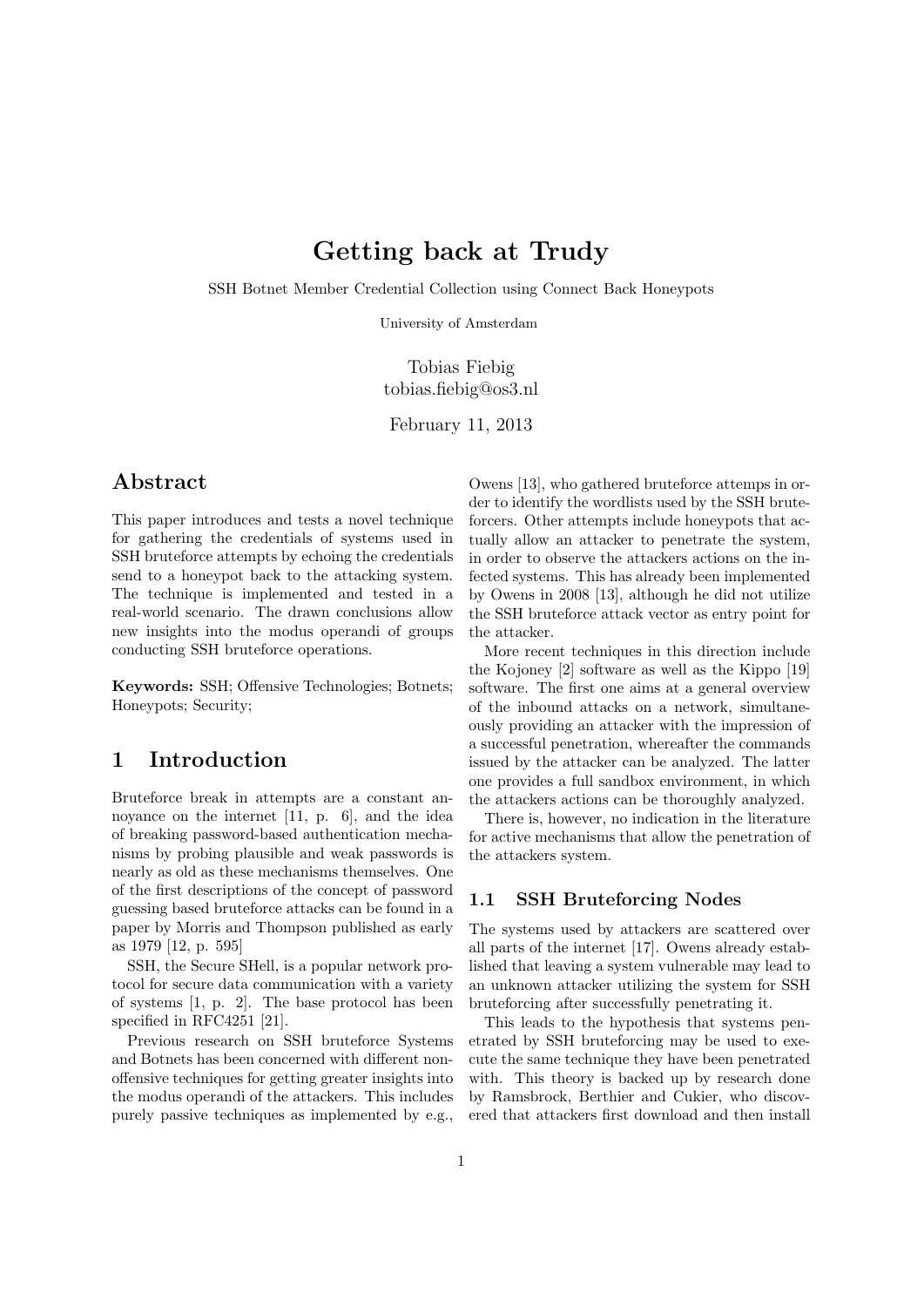

Figure 1: After successfully penetrating a new host the attacker configures it to launch additional bruteforce attacks towards other hosts.

rogue software after the successful compromisation of a system [16]. See Figure 1 for a graphical representation.

As soon as an attacker penetrated a node, subsequent detection would lead to the box being cleaned up and being unaccessible to the attacker. If the attacker would change the weak password that granted access to the system, the legitimate owner would notice that he is unable to log in. Although the research done by Ramsbrock, Berthier and Cukier denies this theory, stating that the majority of attackers changes the password [16, p. 6], this paper assumes that the majority of those attackers is either detected fairly quickly or the passwords are changed back to the original state by the authorized user of that account, without detecting the compromisation.

The last assumption is, that an attacker uses only one wordlist and does not remove the password with which the system was compromised from the wordlist when he starts bruteforcing from that system.

#### 1.2 Research Question

It is therefore plausible to assume that the credentials for a significant fraction of all SSH bruteforcers currently active on the internet can be determined by echoing their login attempts on a honeypot back to them. A diagram of this process can be found in Figure 2.

This work hence aims at collecting data supporting the previously mentioned hypothesis. It will furthermore attempt to provide the reader with any conclusions on the modus operandi of SSH bruteforcers.

# 2 Ethical and Legal Considerations

This research touches various legal and ethical areas. An in-depth discussion would exceed the boundaries of this paper. Hence, only a short evaluation of the most critical problems is provided, including a brief description on how these problems have been addressed during the research.

### 2.1 Ethical Implications

During the course of this research no actual logins have been performed. All connections were aborted directly after the authentication succeded, but prior to the opening of a session. All subjects have been informed of their participation in this research. After the subjects have been informed, all data that is directly related to a host has been anonymized. The data presented in this research is reduced to sets containing the first 32bit of a salted SHA-512 hash of the IPv4 address, username, password and the timestamp of the connection. This sufficiently protects the privacy of those third parties originally owning the compromised systems.

### 2.2 Legal Implications

The legal implications of this project can not be fully determined by the author, as it would require a deep legal background and this required legal background would not be limited to one jurisdiction. By now there is nearly no country without at least one online host. This means that nearly all jurisdictions are concerned. Hence the author decided, that all connect-back sessions would be terminated directly after the result of the authentication attempt is returned, right before a session is opened. This way, the systems are never actually accessed, only the credentials previously sent by the target are verified.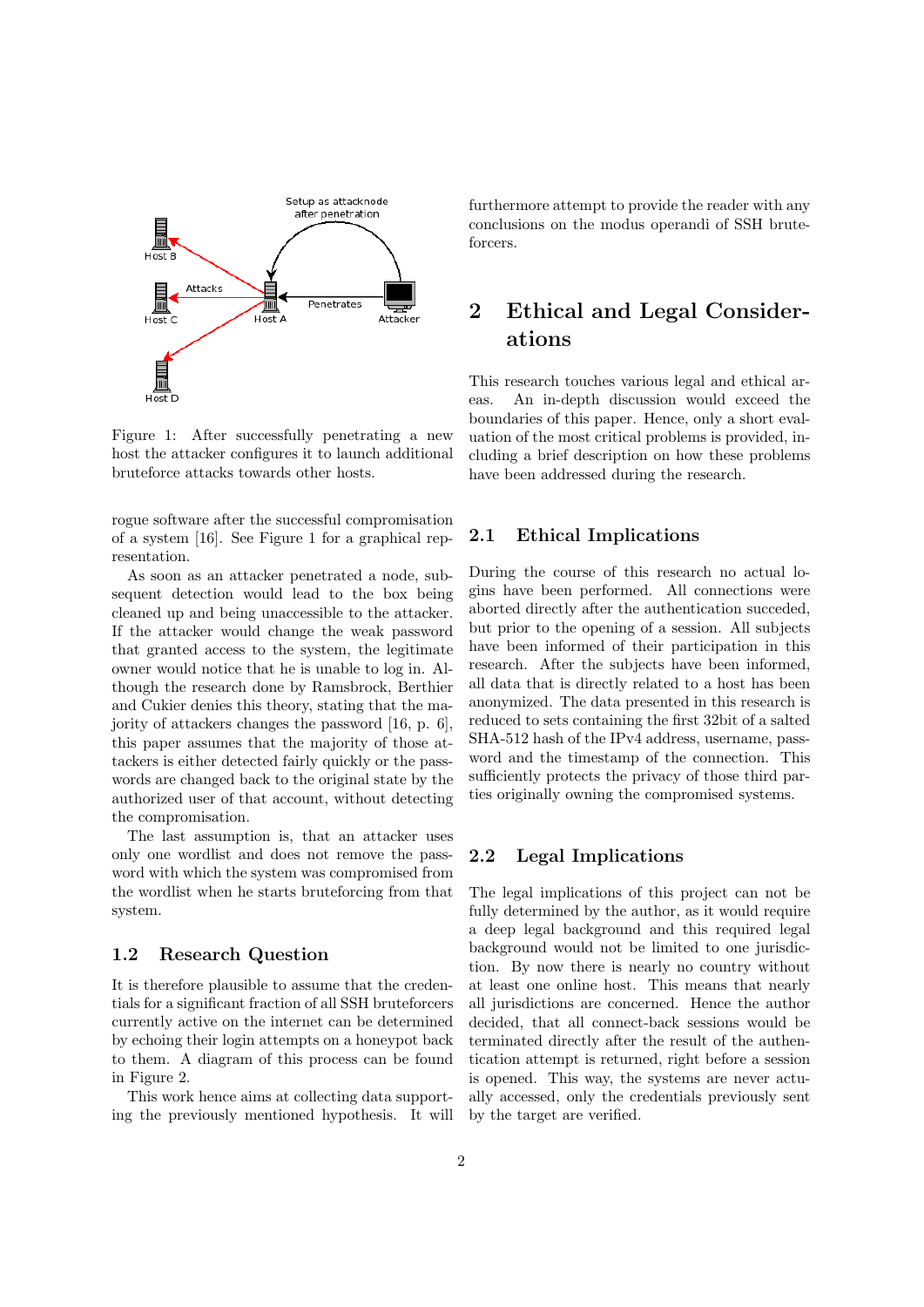# 3 Connect Back Software

The first step in testing the proposed hypothesis is the development of software that allows the wiretapping of inbound SSH connection attempts to harvest the credentials and the inbound host. This data then has to be timestamped and recorded. The second step is adding a feature to that software that attempts a connection on the inbound host. The software then has to record the result of that authentication attempt. As previously mentioned, it has to be ensured that no session is opened after the authentication attempt was successful.

Naturally there is no software available which provides the features needed for this experiment. This means that one has to be developed.

The python libary paramiko [15] provides a quick way of implementing client and server services for the SSH protocol in python.

The libary comes with a demo implementation for a simple SSH server. This demo implementation was extended to support the feature set needed for the research project at hand.

#### 3.1 The SSH-CB Software

To allow the reader to reproduce the results discussed later on, a full copy of the python source code for the patched version as well as the vanilla version of the paramiko SSH server demo code have been attached to this document. The vanilla version can be found in Appendix M and the patched code can be found in Appenfix L.

The original paramiko demo code neither supports multiple concurrent connections, nor does it support re-listening after a connection has been dropped. These features were easily implemented by following the python documentation on socket handling [6].

The connect back feature relevant for this research was added after the patching for the previously mentioned base features was done. The first adjustment beyond code re-arrangement can be found in line 99 of the patched code.

The paramiko implementation is configured to present the banner of the OpenSSH server delivered with  $Ubuntu<sup>1</sup> 12.04$  Precise Pangolin in January 2013. This measure has been taken as a pure



Figure 2: A graphical representation of the proposed technique.

precaution, in case SSH bruteforcers pre-grab the banner of remote systems, for instance to exclude targets that do not look like systems providing a base system suitable for further use like routers, switches or other limited appliances. Research on this is sparse, but at least Kenna [9] suggested that attackers utilize a two-phased scheme in which a list of targets is compiled in the first step and the targets are then bruteforced in a second step.

The second addition can be found in lines 43-48 of the patched code. The server class was extended with a class variable "clientAddr". Its value is set during the instantiation of an object from that class by the constructor. The instantiation can be found in line 106. There the remote address of the socket for that connection is passed as an argument to the constructor of the server class.

The last relevant addition can be found in the "check auth password" method of the server between lines 55 and 78 of the patched code. The original method of the parent class is overwritten with a custom authorization function. This custom function executes a connection attempt to the remote host of that connection with the username and password supplied by that host. The "ssh.connect" statement in line 59 of the patched code will throw an exception if the authentication of that connection is not successfull. This is caught by enclos-

 $1$ http://www.ubuntu.com/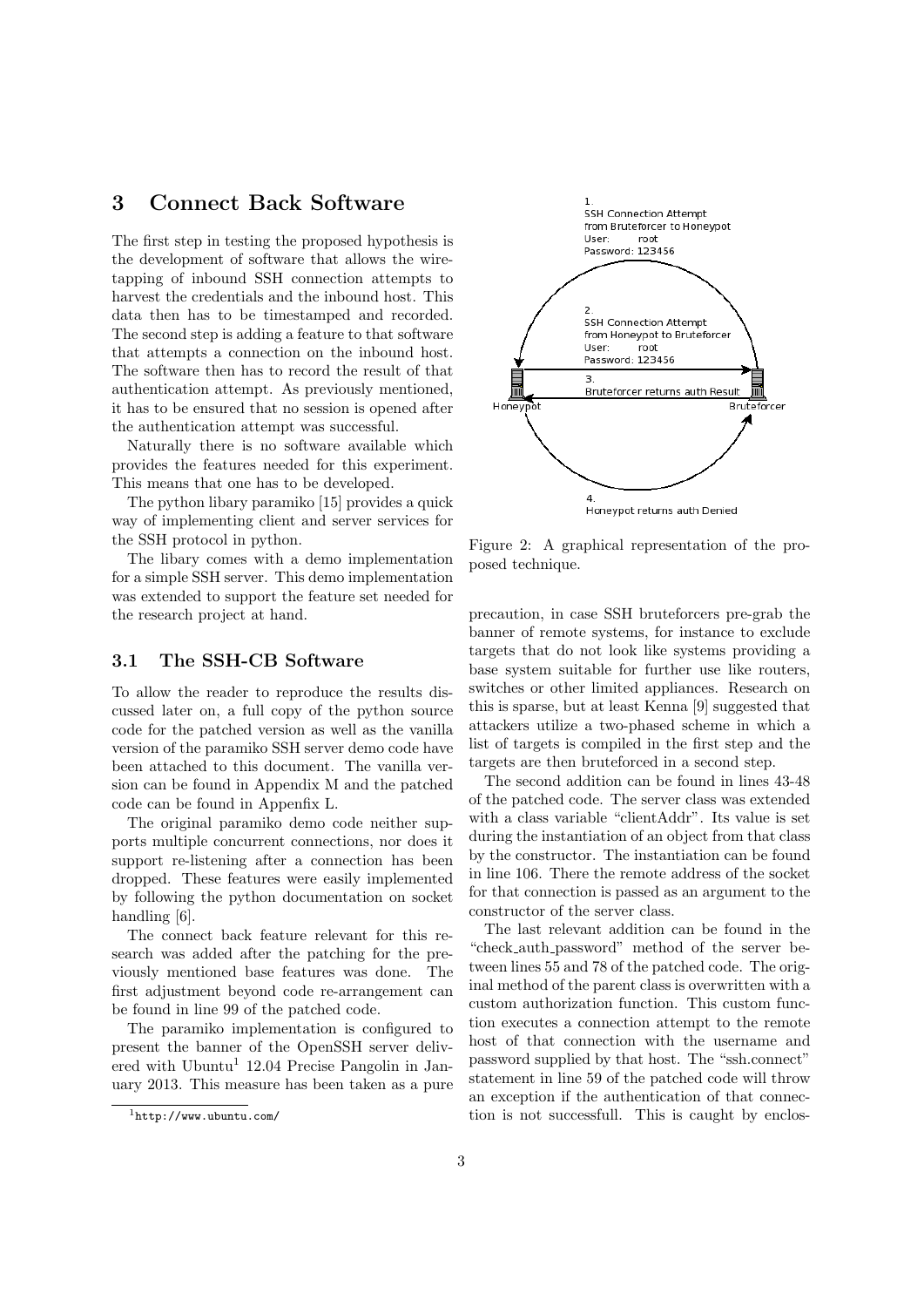ing the whole statement in a try-except block. If the authentication is not successful, an exception is thrown and the data relevant to that connection will be recorded in a file listing failed connect-back attempts by the except block. If no exception is thrown, the authentication attempt was successfull and the try block continues. The relevant data is then stored in a file listing successful connect-back attempts. In both cases the honeypot SSH server returns authorization denied to the client. Relevant data means in both cases the connecting host, the supplied credentials and the date of the connection attempt.

It is important to note that the paramiko SSH implementation specifically requires the code to open a session after the connection has been successfully authenticated [14]. This is not done by the implementation at hand.

As the authorization function is called for each authentication attempt to the honeypot, it is ensured that each connection is processed as described in lines  $59ff$ . of the sourcecode in Appendix L.

## 4 Experimental Design

In order to gather a large sample, two experiments with different settings have been conducted. The first utilized single hosts in different physical and network logical locations, so that probes from various very distinct networks and regions could be taken. A full list on the used hosts can be found in Appendix K. The ssh-cb software was set up to listen on TCP-Port 22, the default SSH-Port[22, p. 3], on each of those systems.

The second approach focused more on measuring distributed attacks, where one wordlist is scattered over several hosts, alternating their pieces of the wordlists over a larger network. For this purpose a set of six  $/24^2$  was requested from RIPE NCC<sup>3</sup>. A copy of the request can be found in Appendix N. Those six networks were supplemented by two /24 contributed by other parties. Documentation on these two networks can be found in Appendix O.

In this case, each  $/24$  was dNATed<sup>4</sup> to a single

address, where one instance of the ssh-cb software listened on port 22. That way distinct datasets were created for each /24. The initial target IP in each /24 was not recorded.

# 5 Results

The results between the two experiments largly varied. Tables 1 and 3 in Appendix K and O provide an overview of the results for both experiments.

### 5.1 Single Host Results

In the single host experiment, 69, 386 connections from 320 different systems were observed. The experiment ran for 299 hours<sup>5  $6$ </sup>.



Figure 3: Plot for p2o1 - p2o8, successful vs. failed connect-back attempts.

During this time 29 different sets of username, password and host combinations have been obtained by successfuly connecting back to an attacking node, resulting in an average success rate of 9.375% on all hosts. Connections from single remote hosts have been seen on multiple honeypots. This results in an increased value of 30 non-unique sets of credentials recovered, and 413 non-unique sets of hosts connecting to honeypots.

A correlation between the total amount of inbound hosts and the amount of successful connect back attempts per host seems to exist as shown in Figure 3. The Pearson product-moment correlation coefficient was determined as  $\rho_{X,Y} = 0.811$ .

<sup>2</sup>CIDR Subnetwork according to RFC4632 [7]

 $^3\mathrm{The}$  authority for assigning internet resources within Europe. http://www.ripe.net/

<sup>&</sup>lt;sup>4</sup> According to RFC3022 [18]

<sup>5</sup>The node p2o7 and p2o8 did not, see Appendix K for details.

<sup>6</sup>Time between first and last connection to a honeypot node. Rounded up.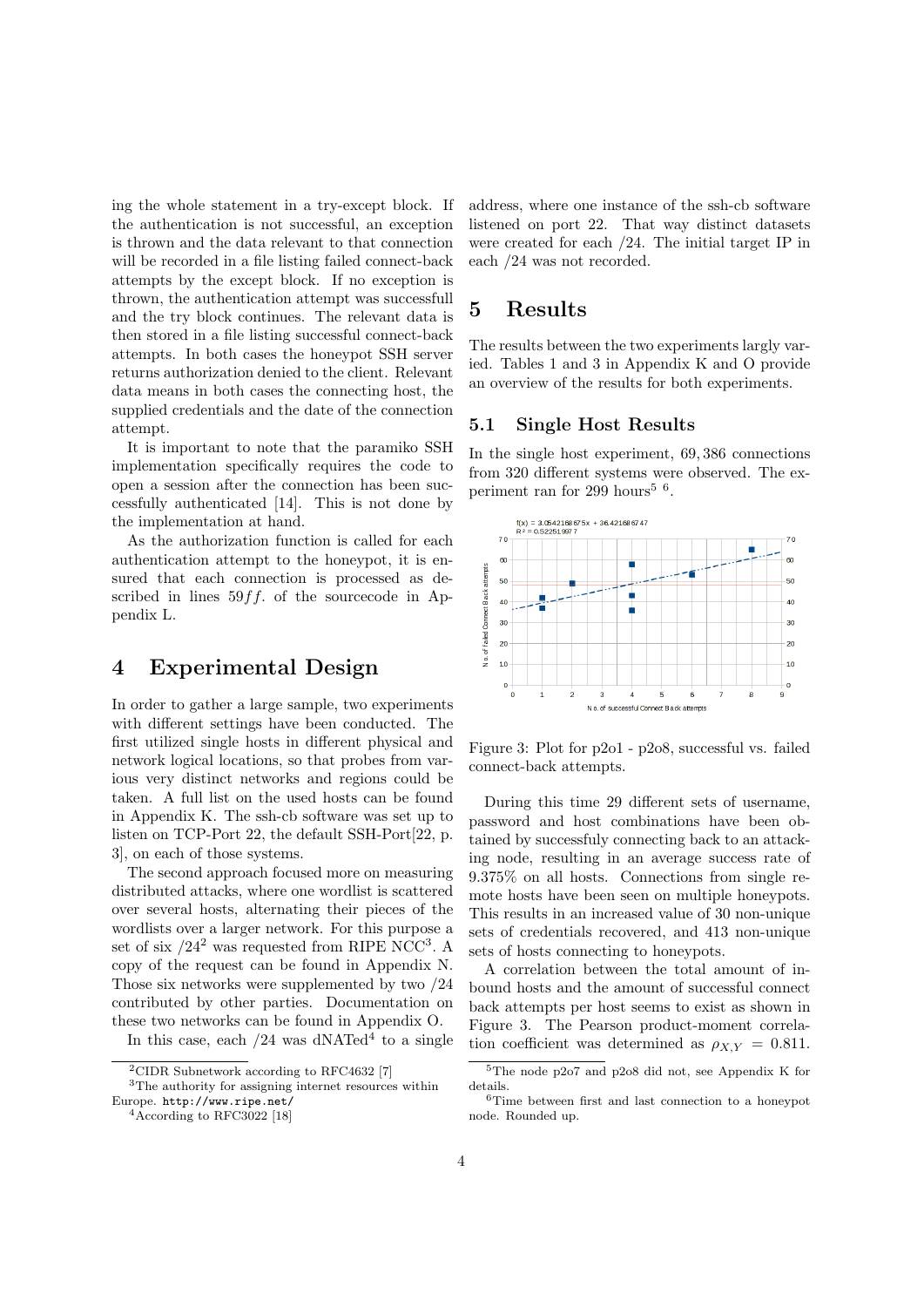This yields a strong correlation between these two variables. For a qualified statement on a possible causal relation more data would have to be gathered in further research.

A frequency analysis of the collected data supports the previously stated observation of a correlation between the pure number of unique hosts connecting to a honeypot and the rate of successful connect-back attempts. The corresponding histogram can be found in Figure 4.



Figure 4: Connections from each inbound host, sorted in classes of stepsize 50, Blue: Amount of hosts. Orange: Amount of successful connect-back attempts

The total amount of successful connect-back attempts per inbound host shows high levels of spiking. Four sections of connection attempts stand out. Of these four only one shows a large amount of different hosts connecting. The group of hosts with 100 to 150 connections shows a high rate of connecting hosts, associated with a high rate of successful connect-back attempts. See Figure 5 for a B-Splined plot of that data.

The creation and comparison of the complements of the set transformed credentials used by these hosts suggest that most hosts in that category use the same wordlist with minor variations. One example for this wordlist can be found in Appendix J.

An interesting aspect of these wordlists can be found in the relatively complex password "7hur@y@t3am\$#@!(\*(" found in the word list. Sadly, no previous publications on that password could be found. Instead two blog posts turned up, which indicate that there were at least two incidents of remote compromisation by a "Team Thuraya" back in 2009 and 2010 [10, 8].

A further search for passwords in the gathered

data, which break the pattern of simple passwords for bruteforce attempts already described by Owens [13] turned up multiple of those passwords. One of those, "spargeosu#^%\*&138cucapulinpicior", even accounted for three successful connect-back attempts on different machines. The full list of these passwords can be found in Appendix I. It is assumed by the author that these passwords can be attributed to "groups" running SSH bruteforcing and were leaked to competing "groups".



Figure 5: B-Splined plot of successrate vs. amount of hosts per class. Red: Successrate. Black: Amount of hosts per class.

### 5.2 Multi Network Results

The additionally conducted network-based study produced highly different results. The experiment ran for 333 hours<sup>7</sup>. During that timeframe 632 unique hosts were observed, but only credentials for 36 ( 5.38% ) of these were obtained.

The six /24 networks from mostly consecutive /16 created very similiar results. Not only did they provide a low success rate ranging between 3.81% and 5.76%, they also exhibited a huge spike in the number of hosts connecting per timeslice as show in Figure 6. This effect could also be observed on 195.191.197.0/24. The only network that did not show this effect is 145.100.109.0/24. 145.100.109.0/24 also shows a very high success rate of 15.91%.

A comparison of the average amount of connecting hosts per day between the single host study and the results of the whole network study exposed two spikes in the dataset of the network study. The

<sup>7</sup>Time between first and last connection to a honeypot node. Rounded up.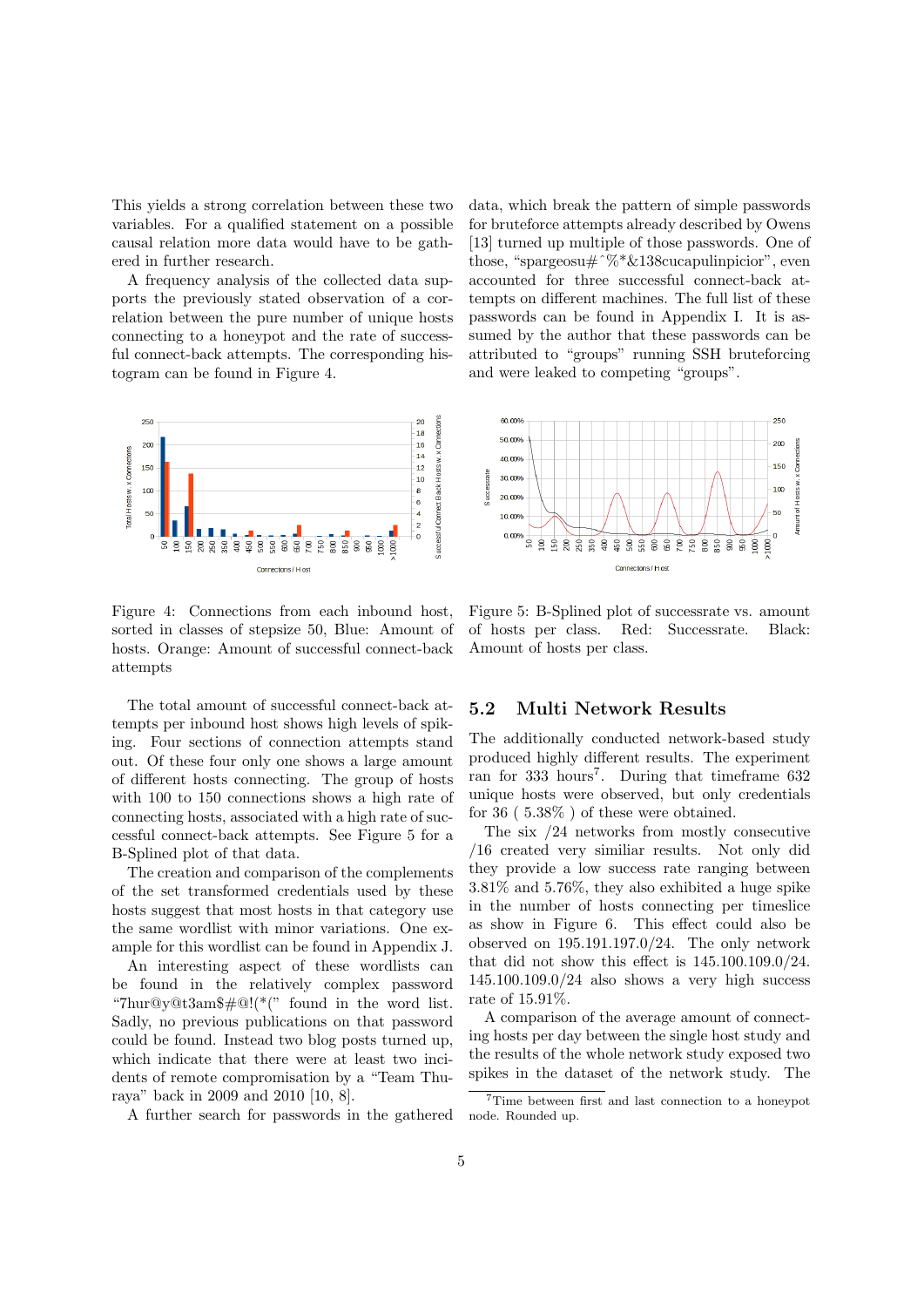

Figure 6: Plot of daily unique hosts connecting for each network during the network study.

six /24 from more or less consecutive /16 showed a spike around 01/19/13, while 195.191.197.0/24 shows a similar spike on 01/12/13, Between 100 and 200 hosts have been observed on 01/19/13 for the six mentioned networks, and 195.191.197.0/24 saw over 50 networks on  $01/12/13$ . As Figure 6 shows, these values largely exceed the average amount of hosts per day observed on other dates.

The gathered data for the multi-network study has been filtered to exclude datapoints for those dates. This leads to the changed results shown in Table 6. The total success rate increased to 11.86%, and the value of total hosts seen decreased to 295, less than half of the unfiltered data. The amount of penetrated hosts however only decreased by one to 35. The full tables for the filtered dataset can be found in Appendix C.

## 6 Conclusion

The gathered data certainly allows the conclusion that the initial research hypothesis is correct. Connecting back with the same credentials that have been sent by an attacking SSH bruteforce system can lead to a successful penetration of the attacker in a significant number of cases.

A comparison between the data gathered in the single host study and in the whole network study leads to the conclusion that whole networks, especially from the same larger netblock do not promise better results. The outliers detected in the whole network study also suggest the existence of more professional attackers, launching attacks with hundreds of systems at the same time, while each system only attempts a limited set of authorization attempts.

Another side-effect of this study was the detection of various passwords that can be attributed to so far unidentified groups involved with SSH bruteforce operations. The existence of those passwords in wordlists allows the conclusion of the existence of multiple, independently operating groups. It also explains why the theory proposed for this paper holds up against the claims of Ramsbrock, Berthier and Cukier mentioned earlier [16]. The changed passwords leaked to other groups, eventually ending up in those groups wordlists. Those competing groups then penetrate the same systems previously penetrated by the first group, possibly on a different account, start SSH bruteforcing from that account as well, and thereby expose the password of the initially compromised account.

### 7 Further Work

Although providing various new insights into the world of SSH bruteforcers, the results of this study allow for more future research objectives than conclusions. Various aspects of the proposed technique require further research.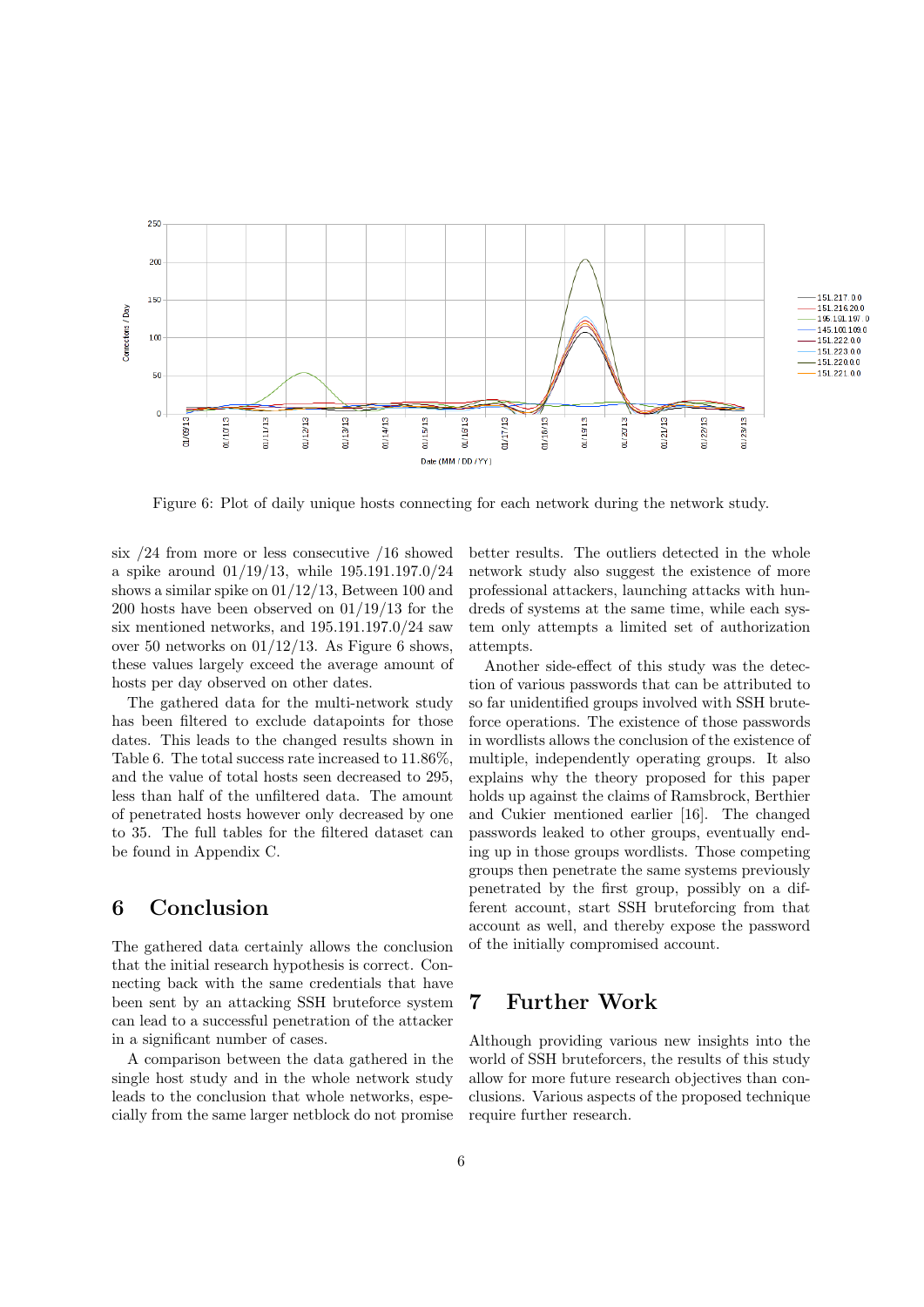#### 7.1 Generalisation of the Method

The proposed method is currently focused on a single attack vector. It may be possible to extend it to other exploitation techniques. This could include other means of remote access e.g., the common RDP protocol [3] but also services for protocols that are not necessarily related to authorizing remote access to a system like HTTP [5].

### 7.2 Ethical and Legal Challenges

The proposed technique allows not only the gathering of credentials for compromised systems. It would also be possible to use the credentials to clean up the infected systems and gather more information on the modus operandi of SSH bruteforcing groups.

This paper does not take the ethical and legal implications that arise from the availability of this technique into account. Although the legal implications may be left aside, if this technique is used by a government organisation to actively reduce malicious actions on the internet, the author of this paper already claimed in 2012, that the use of unauthorized remote access for remote forensic purposes by the authorities is not acceptable [4].

That work however did not take cases into account, where the authorities are restricted in the way they may use information gathered on those systems. If the use of data and information of any legitimate user in a criminal investigation or court of law would be prohibited following an idea similiar to the "fruit of the poisonous tree" doctrin in the United States and the individuals executing the procedure are bound to a secrecy agreement similiar to "doctor-patient confidentiality", the final conclusion on the ethical feasability may differ.

The author intends to follow up on these thoughts in future publications.

### 7.3 Further Analysis of Gathered Data

The data that has been obtained during this study will be anonymized and published at http://sshcb.wybt.net/. Further analysis of this data is advised, especially if such an analysis would focus on other aspects of the obtained wordlists.

## Acknowledgments

Pieter Lexis - Told me to stop talking and rather test the theory.

Dr. Hans Dijkman - Gave huge support in solving the ethical and legal issues of this work.

Nadine Donaldson, BSc - Gave helpful advise on the data analysis.

Kay Rechthien - Assisted in setting up resources and networks.

Stefan Wahl - Supported the project by providing LIR services for the RIPE networks.

Niels Sijm, MSc - Assisted in setting up resources and networks.

Theodor Reppe - Provided systems for the single host study.

Elmo Todurov - Who independently came up with the same theory during the finalization of this research [20].

### References

- [1] D. Barrett, R. Silverman, and R. Byrnes. SSH, The Secure Shell: The Definitive Guide: The Definitive Guide. O'Reilly Media, 2011.
- [2] Jose Antonio Coret. Kojoney A honeypot for the SSH Service. http://kojoney.sourceforge.net/, Fri Feb 1 16:16:33 CET 2013, 2006.
- [3] Microsoft Corp. Understanding the Remote Desktop Protocol (RDP). http://support.microsoft.com/kb/186607/enus, Fri Feb 1 17:14:46 CET 2013, 2007.
- [4] T. Fiebig. Ethical implications of remote forensic software in the context of the extended mind theory. BSc Thesis, University of Osnabrück, 2012.
- [5] R. Fielding, J. Gettys, J. Mogul, H. Frystyk, L. Masinter, P. Leach, and T. Berners-Lee. Hypertext Transfer Protocol – HTTP/1.1. RFC 2616 (Draft Standard), June 1999. Updated by RFCs 2817, 5785, 6266, 6585.
- [6] Python Software Foundation. 17.2. socket — Low-level networking interface. http://docs.python.org/2.6/library/socket.html, Fri Feb 1 16:48:04 CET 2013, 2012.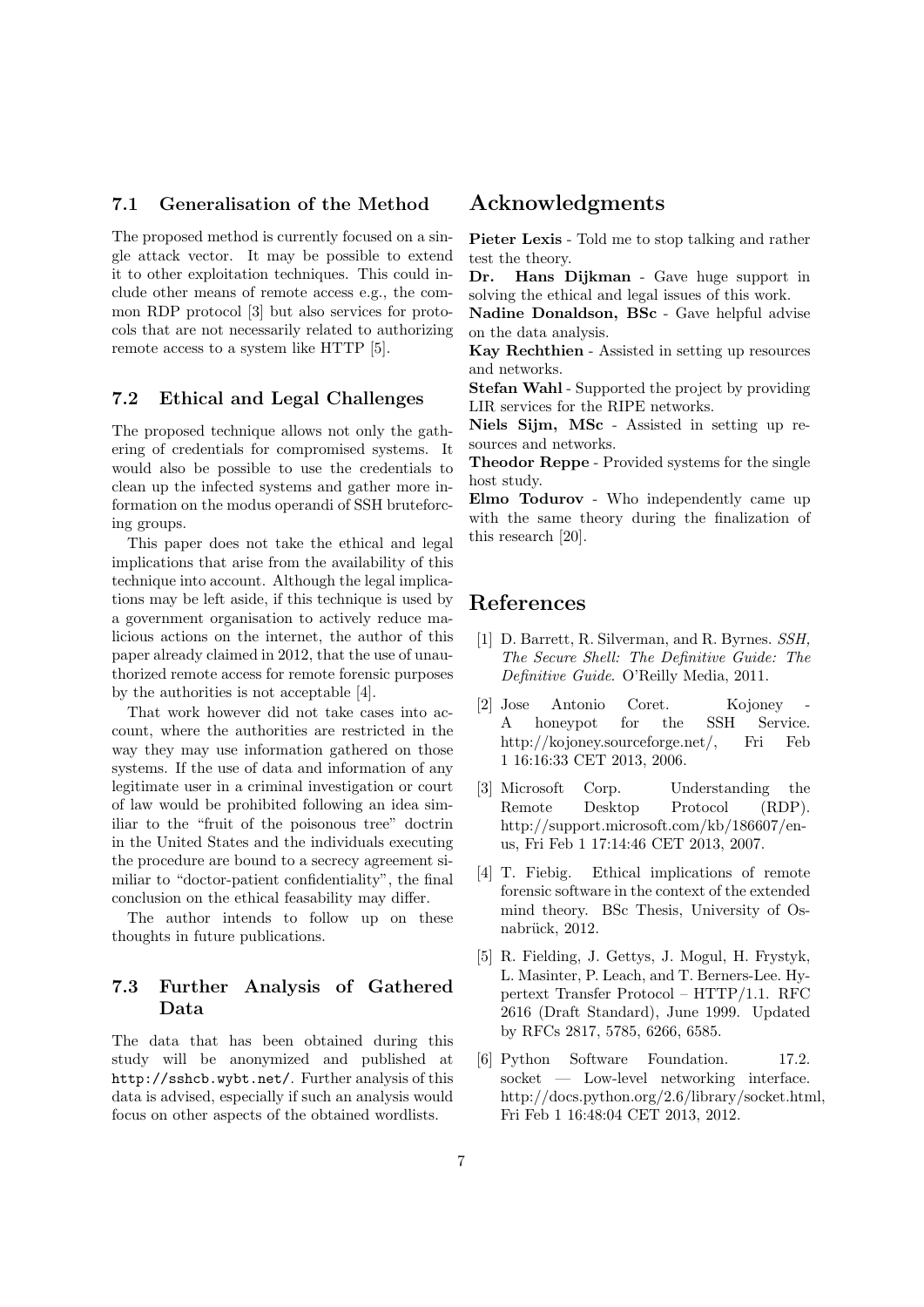- [7] V. Fuller and T. Li. Classless Inter-domain Routing (CIDR): The Internet Address Assignment and Aggregation Plan. RFC 4632 (Best Current Practice), August 2006.
- [8] "jcombs\_31". Forum Post. http://www.howtoforge.com/forums/ showthread.php?t=48956, Fri Feb 1 17:10:20 CET 2013, 2010.
- [9] C. Kenna. Analysis of and response to ssh brute force attacks. The College of William & Mary, 2010.
- [10] "Matthew". Blog Post. http://project-2501.net/index.php/2009/09/hacked/, Fri Feb 1 17:09:43 CET 2013, 2009.
- [11] J. Mirkovic and P. Reiher. A taxonomy of ddos attack and ddos defense mechanisms. ACM SIGCOMM Computer Communication Review, 34(2):39–53, 2004.
- [12] R. Morris and K. Thompson. Password security: A case history. Communications of the ACM, 22(11):594–597, 1979.
- [13] J.P. Owens Jr. A study of passwords and methods used in brute-force ssh attacks. MSc Thesis, Clarkson University, 2008.
- [14] Robey Pointer. paramiko 1.7.7.1 API Documentation - Package paramiko :: Class SSHClient. http://www.lag.net/paramiko/docs/paramiko. SSHClient-class.html, Fri Feb 1 16:54:33 CET 2013, 2011.
- [15] Robey Pointer. paramiko 1.7.7.1 "George". http://www.lag.net/paramiko/, Fri Feb 1 16:47:17 CET 2013, 2011.
- [16] D. Ramsbrock, R. Berthier, and M. Cukier. Profiling attacker behavior following ssh compromises. In Dependable Systems and Networks, 2007. DSN'07. 37th Annual IEEE/I-FIP International Conference on, pages 119– 124. IEEE, 2007.
- [17] G. Salles-Loustau, R. Berthier, E. Collange, B. Sobesto, and M. Cukier. Characterizing attackers and attacks: An empirical study. In Dependable Computing (PRDC), 2011 IEEE

17th Pacific Rim International Symposium on, pages 174–183. IEEE, 2011.

- [18] P. Srisuresh and K. Egevang. Traditional IP Network Address Translator (Traditional NAT). RFC 3022 (Informational), January 2001.
- [19] Upi Tamminen. Kippo SSH Honeypot. http://code.google.com/p/kippo/, Fri Feb 1 16:19:46 CET 2013, 2009.
- [20] Elmo Todurov. A stupidly easy way to hack into computers. http://theorylunch.wordpress.com/2013/01/24/sshmitm/, Sun Feb 10 23:46:37 CET 2013, 2013.
- [21] T. Ylonen and C. Lonvick. The Secure Shell (SSH) Protocol Architecture. RFC 4251 (Proposed Standard), January 2006.
- [22] T. Ylonen and C. Lonvick. The Secure Shell (SSH) Transport Layer Protocol. RFC 4253 (Proposed Standard), January 2006. Updated by RFC 6668.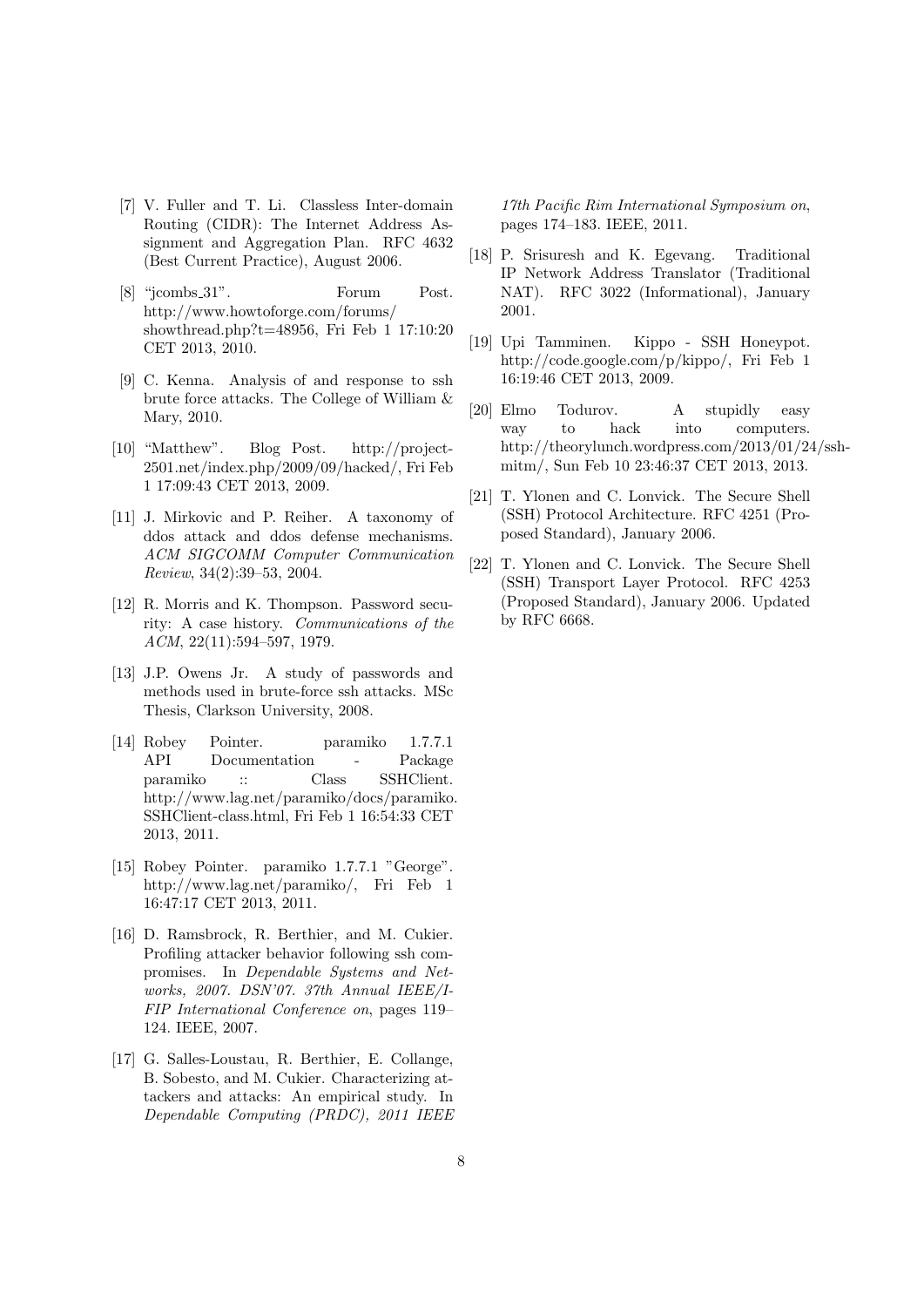# A Data Summary Single Host Study

# A.1 Base Properties

| Host | Avg. Connections/h | Max Connections/h | Total Connections |
|------|--------------------|-------------------|-------------------|
| All  | 232.06             | 3063              | 69386             |
| p2o1 | 26.96              | 1136              | 8062              |
| p2o2 | 18.46              | 746               | 5519              |
| p2o3 | 24.97              | 1219              | 7467              |
| p2o4 | 19.68              | 645               | 5886              |
| p2o5 | 25.81              | 793               | 7716              |
| p2o6 | 41.40              | 1560              | 12379             |
| p2o7 | 35.11              | 717               | 10497             |
| p2o8 | 39.67              | 3042              | 11860             |

| Table 1: Base Data for Single Host Study, runtime 299 hours |  |  |  |  |  |  |  |
|-------------------------------------------------------------|--|--|--|--|--|--|--|
|-------------------------------------------------------------|--|--|--|--|--|--|--|

# A.2 Success / Fail Rate

| Host | Penetrated Hosts | Non Penetrated Hosts | Successrate |
|------|------------------|----------------------|-------------|
| All  | 30               | 290                  | 9.38%       |
| p2o1 | $\overline{2}$   | 49                   | 3.92%       |
| p2o2 | 8                | 65                   | 10.96%      |
| p2o3 | 1                | 42                   | 2.33%       |
| p2o4 |                  | 37                   | 2.63%       |
| p2o5 | 4                | 43                   | 8.51%       |
| p2o6 | 6                | 53                   | 10.17%      |
| p2o7 | 4                | 58                   | 6.45%       |
| p2o8 | 4                | 36                   | 10.00%      |

Table 2: Success Rate for Single Host Study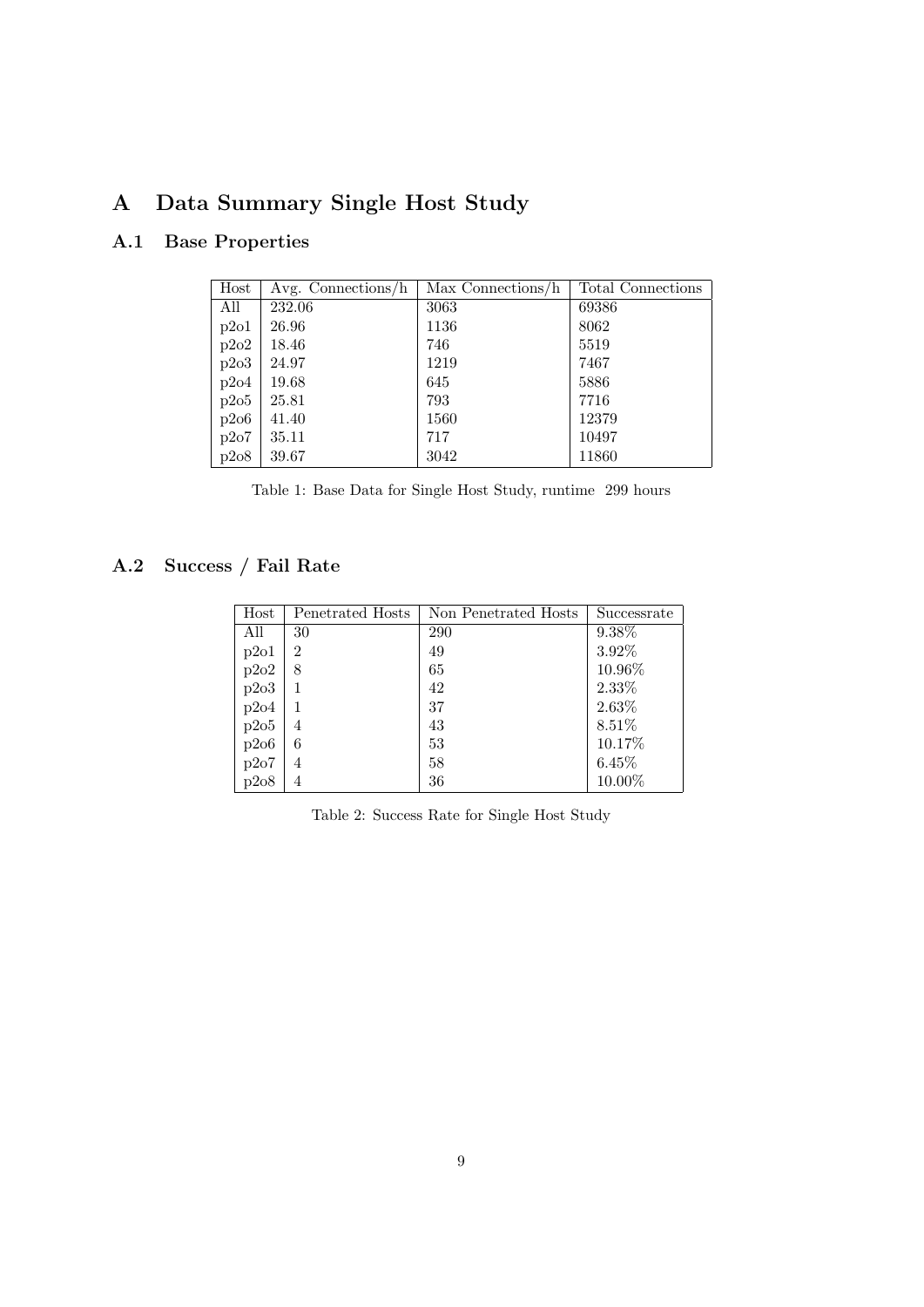# B Data Summary Network Study

# B.1 Base Properties

| <b>Net</b>       | Avg. Connections/ $h$ | Max Connections/h | <b>Total Connections</b> |
|------------------|-----------------------|-------------------|--------------------------|
| All              | 1993.72               | 33027             | 663912                   |
| 145.100.109.0/24 | 668.87                | 25202             | 222736                   |
| 151.216.20.0/24  | 182.19                | 3598              | 60670                    |
| 151.217.0.0/24   | 173.47                | 8294              | 57767                    |
| 151.220.0.0/24   | 211.29                | 8186              | 70361                    |
| 151.221.0.0/24   | 192.38                | 8218              | 64064                    |
| 151.222.0.0/24   | 175.58                | 3740              | 58470                    |
| 151.223.0.0/24   | 196.59                | 8296              | 65466                    |
| 195.191.197.0/24 | 193.32                | 3468              | 64378                    |

|  |  |  |  |  | Table 3: Base Data for Network Study, runtime 333 hours |  |  |  |  |
|--|--|--|--|--|---------------------------------------------------------|--|--|--|--|
|--|--|--|--|--|---------------------------------------------------------|--|--|--|--|

# B.2 Success / Fail Rate

| Net              | Penetrated Hosts | Non Penetrated Hosts | Successrate |
|------------------|------------------|----------------------|-------------|
| All              | 36               | 632                  | 5.38%       |
| 145.100.109.0/24 | 14               | 74                   | 15.91%      |
| 151.216.20.0/24  | 13               | 257                  | 4.81%       |
| 151.217.0.0/24   | 11               | 180                  | 5.76%       |
| 151.220.0.0/24   | 12               | 287                  | 4.01%       |
| 151.221.0.0/24   | 8                | 202                  | 3.81%       |
| 151.222.0.0/24   | 9                | 193                  | 4.46%       |
| 151.223.0.0/24   | 8                | 201                  | 3.83%       |
| 195.191.197.0/24 | 4                | 158                  | 2.47%       |

Table 4: Success Rate for Network Study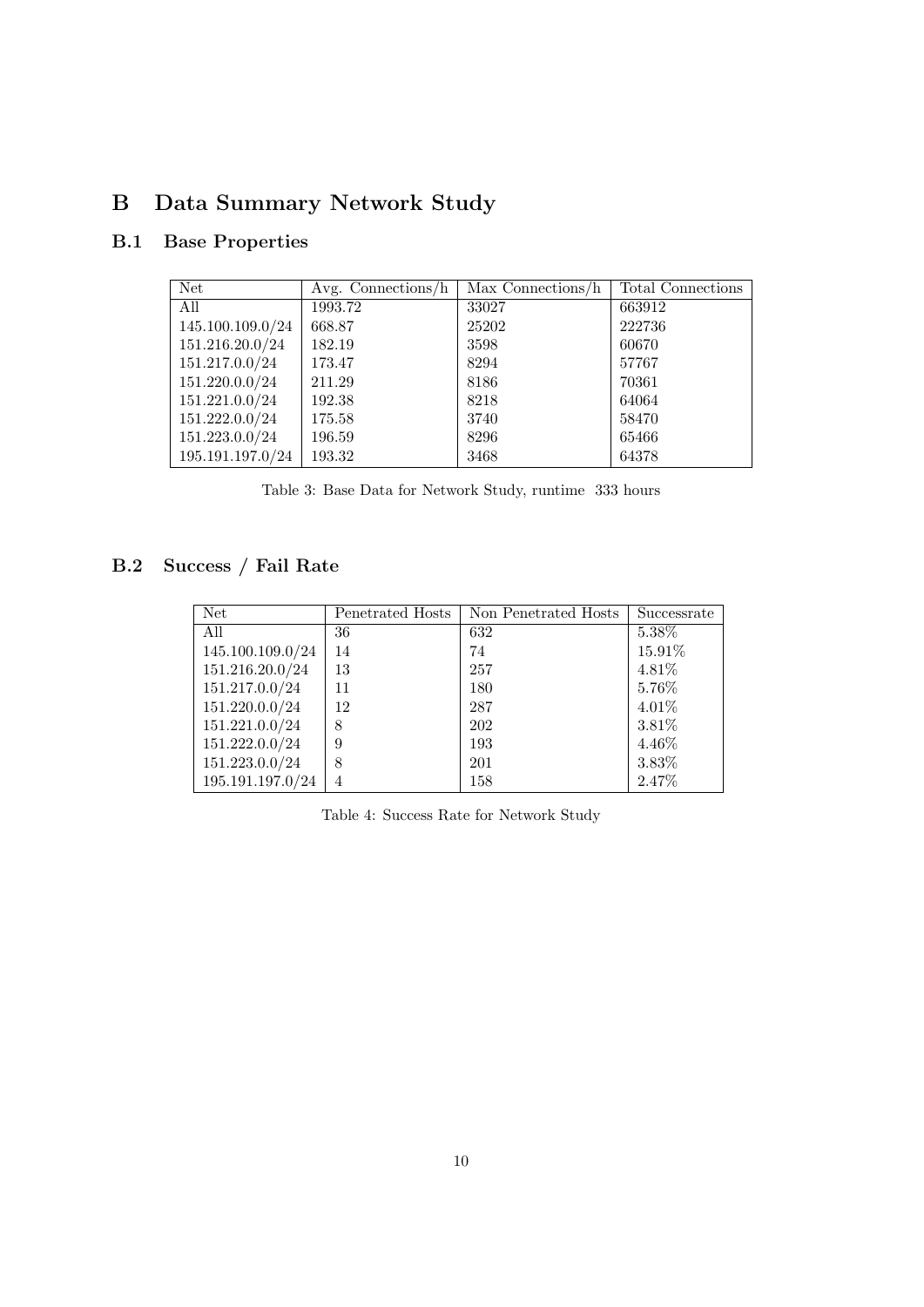# C Data Summary Network Study - Filtered

# C.1 Base Properties

| <b>Net</b>       | Avg. Connections/ $h$ | Max Connections/h | <b>Total Connections</b> |
|------------------|-----------------------|-------------------|--------------------------|
| All              | 1732.44               | 33027             | 576901                   |
| 145.100.109.0/24 | 668.88                | 25202             | 222736                   |
| 151.216.20.0/24  | 140.88                | 3598              | 46913                    |
| 151.217.0.0/24   | 136.90                | 8294              | 45587                    |
| 151.220.0.0/24   | 176.31                | 8186              | 58710                    |
| 151.221.0.0/24   | 161.26                | 8218              | 53698                    |
| 151.222.0.0/24   | 135.40                | 3696              | 45089                    |
| 151.223.0.0/24   | 156.77                | 8296              | 52204                    |
| 195.191.197.0/24 | 156.05                | 3468              | 51964                    |

Table 5: Base Data for Network Study, runtime 333 hours - outliers filtered

# C.2 Success / Fail Rate

| <b>Net</b>       | Penetrated Hosts | Non Penetrated Hosts | Successrate |
|------------------|------------------|----------------------|-------------|
| All              | 35               | <b>260</b>           | 11.86%      |
| 145.100.109.0/24 | 14               | 74                   | 15.91%      |
| 151.216.20.0/24  | 12               | 148                  | 7.50%       |
| 151.217.0.0/24   | 10               | 83                   | 10.75%      |
| 151.220.0.0/24   | 11               | 93                   | 10.58%      |
| 151.221.0.0/24   | 7                | 93                   | 7.00%       |
| 151.222.0.0/24   | 8                | 89                   | 8.25%       |
| 151.223.0.0/24   | 7                | 85                   | 7.61%       |
| 195.191.197.0/24 | $\overline{4}$   | 113                  | 3.42%       |

Table 6: Success Rate for Network Study - outliers filtered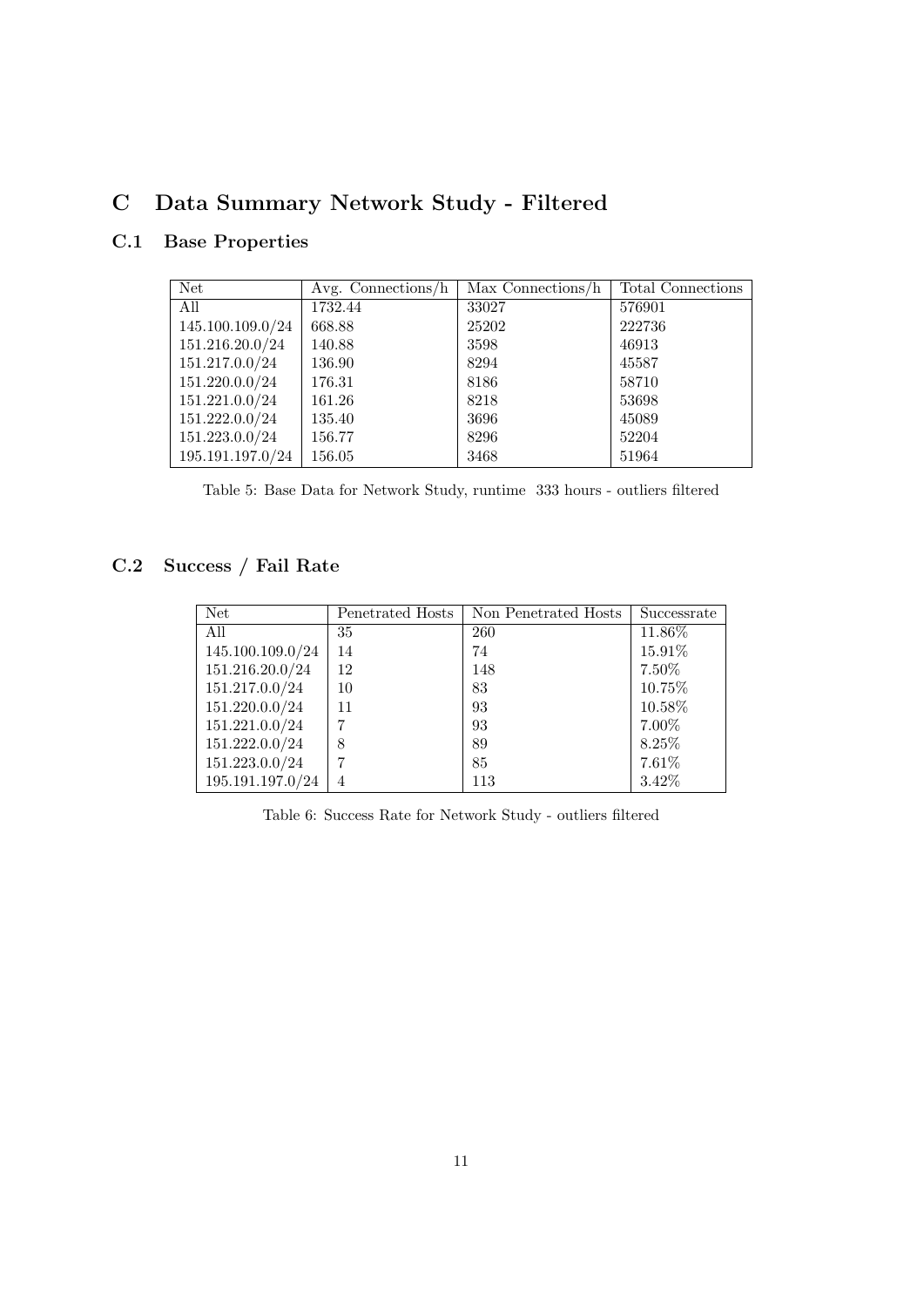



Figure 7: Plot of daily unique hosts connecting for each honeypot during the single host study.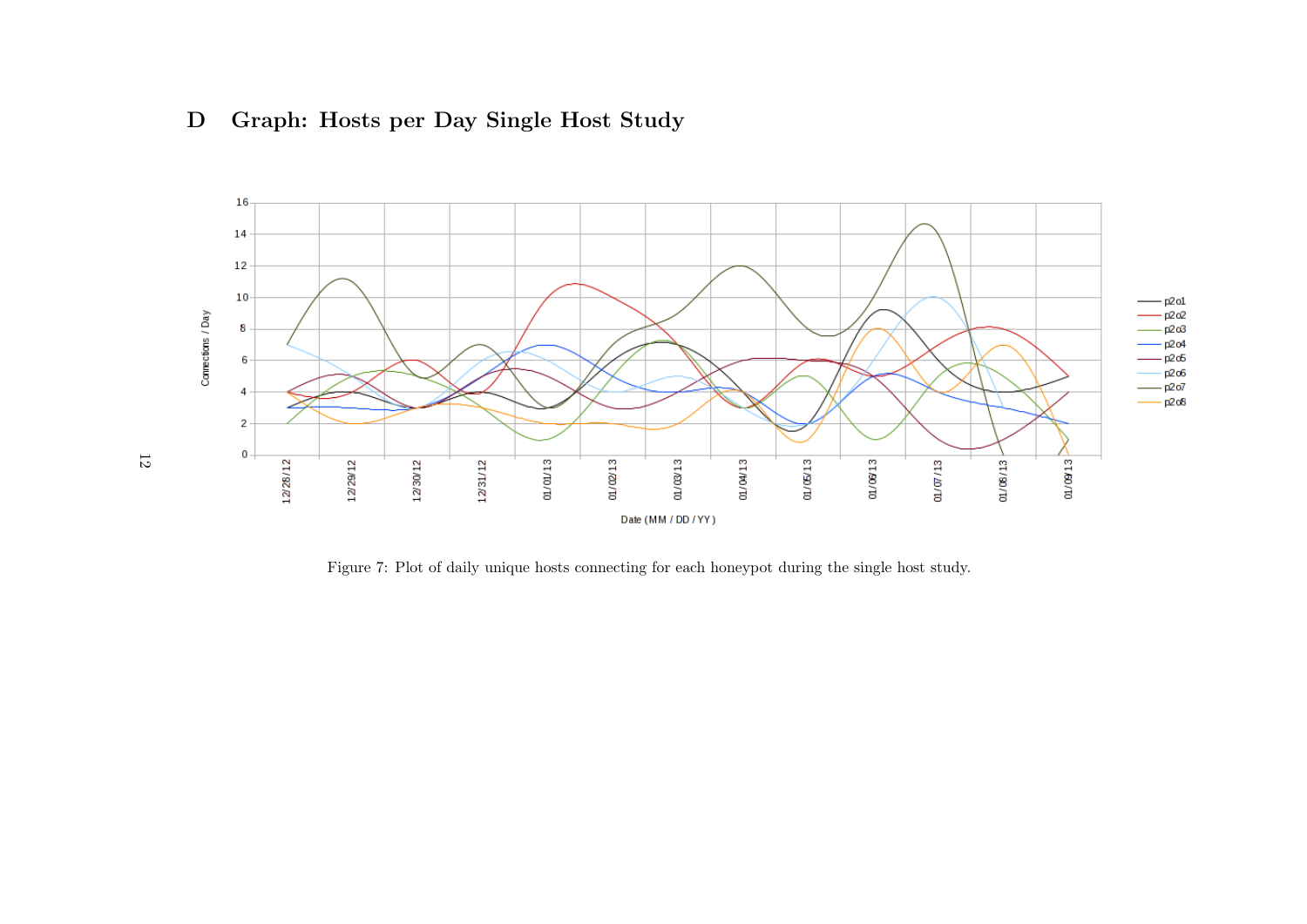# E Graph: Hosts per Day Network Study



Figure 8: Plot of daily unique hosts connecting for each network during the network study.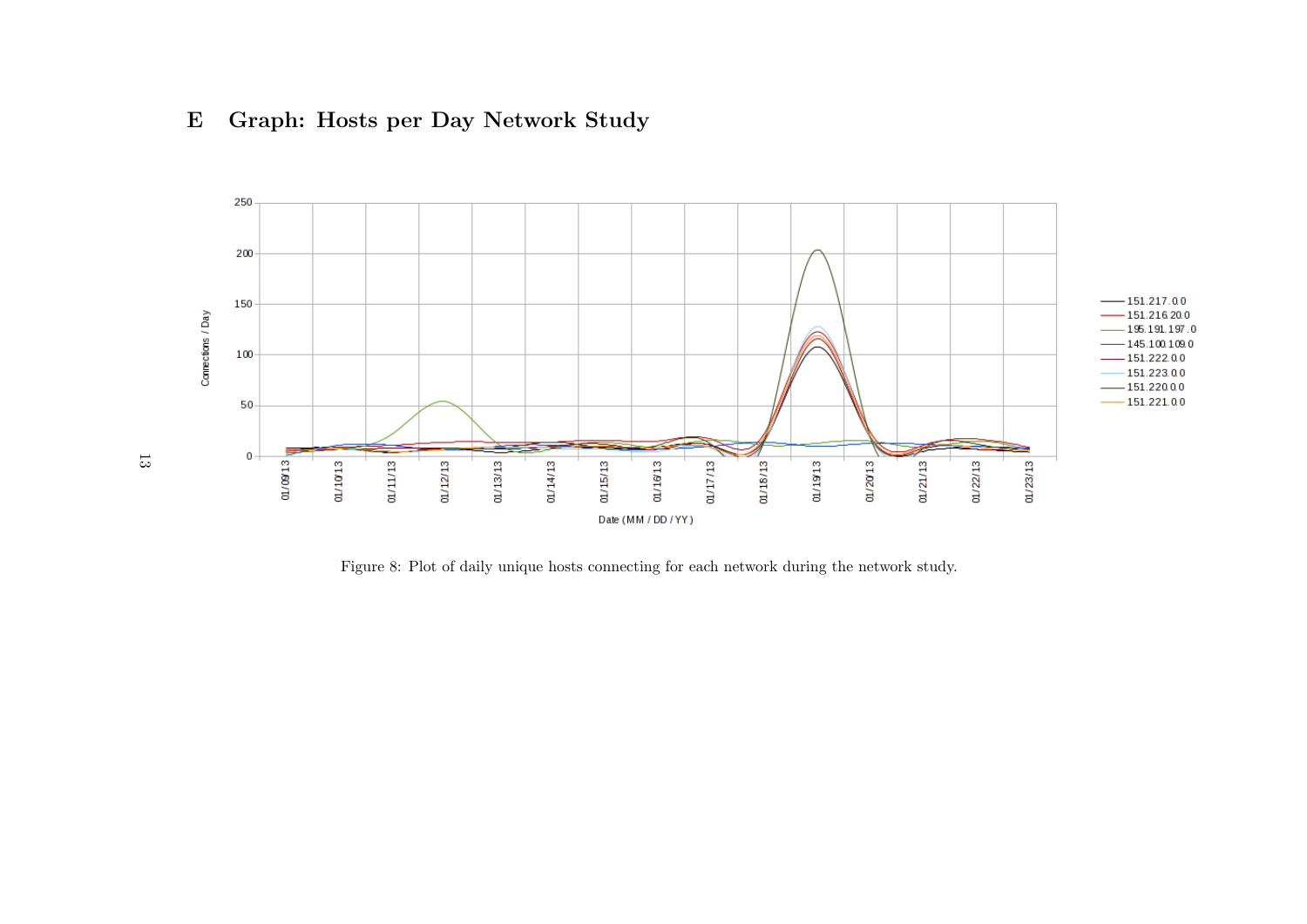# F Graphs: Single Host Successrate Graphs



Figure 9: Connections from each inbound host, sorted in classes of stepsize 50, Blue: Amount of hosts. Orange: Amount of successful Connect Back attempts



Figure 10: B-Splined plot of successrate vs. amount of hosts per class. Red: Successrate. Black: Amount of hosts per class.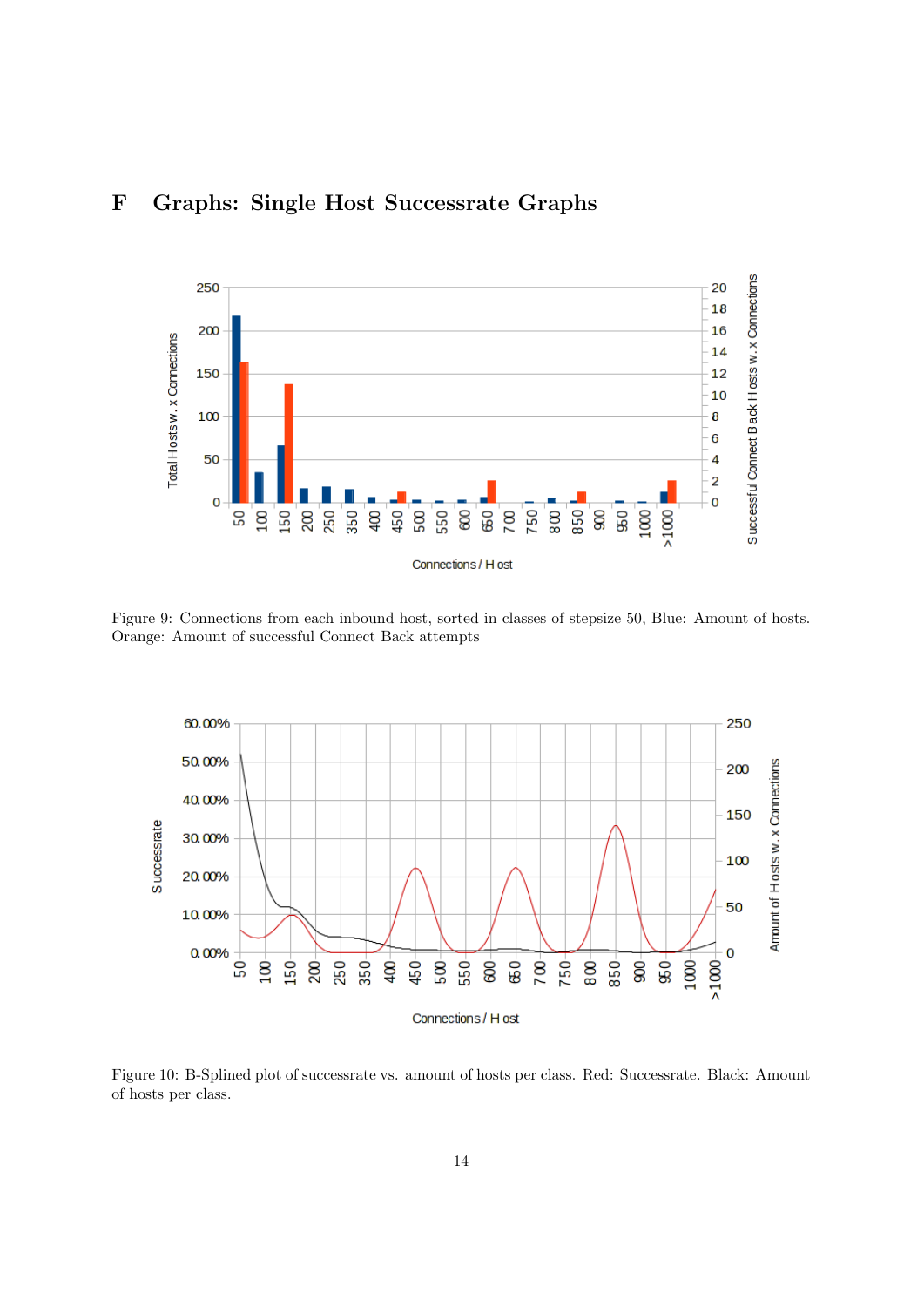



Figure 11: Connections from each inbound host, sorted in classes of stepsize 50, Blue: Amount of hosts. Orange: Amount of successful Connect Back attempts



Figure 12: B-Splined plot of successrate vs. amount of hosts per class. Red: Successrate. Black: Amount of hosts per class.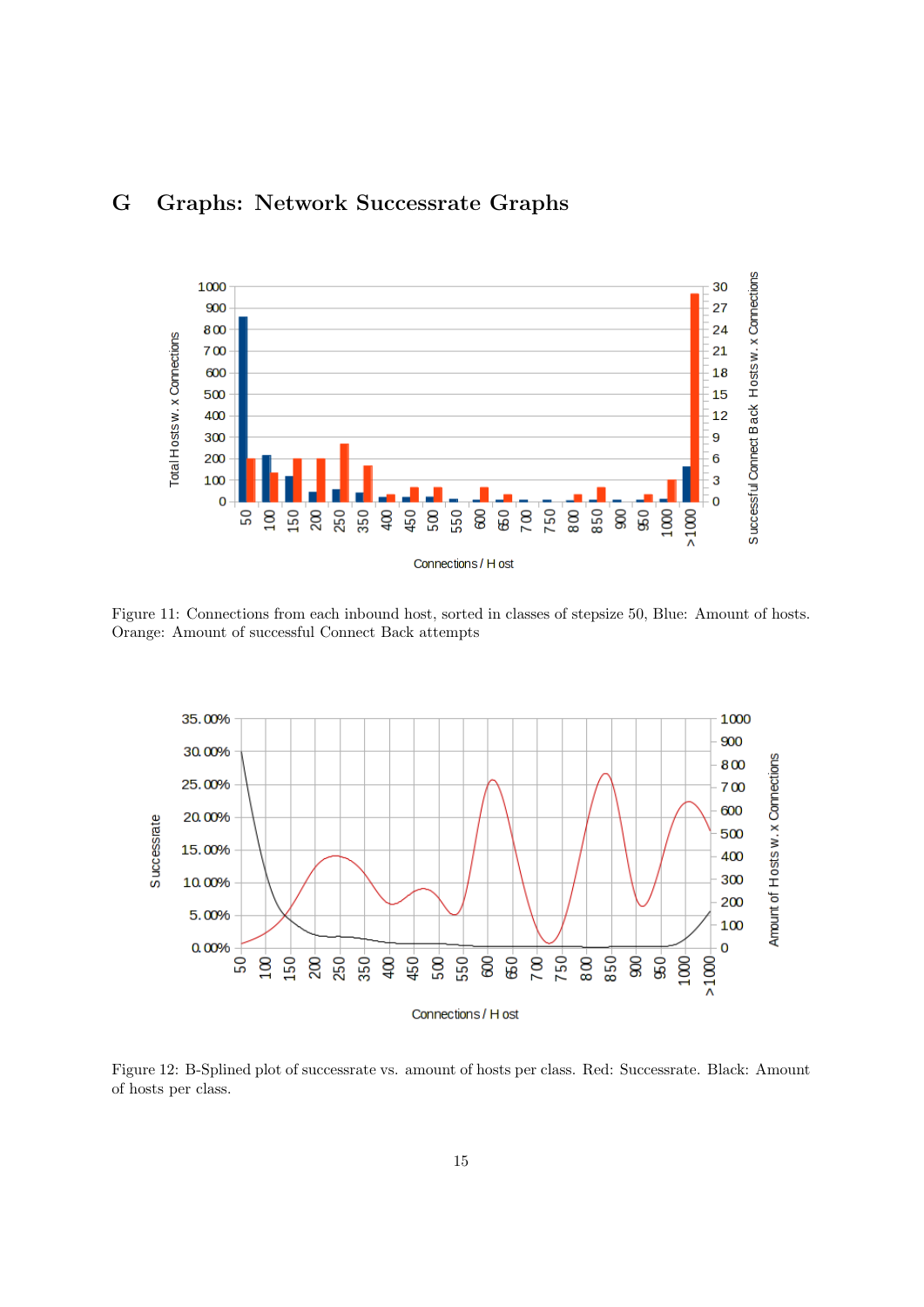



Figure 13: Plot for <sup>p</sup>2o1 - <sup>p</sup>2o8, successful vs. failed connect-back attempts.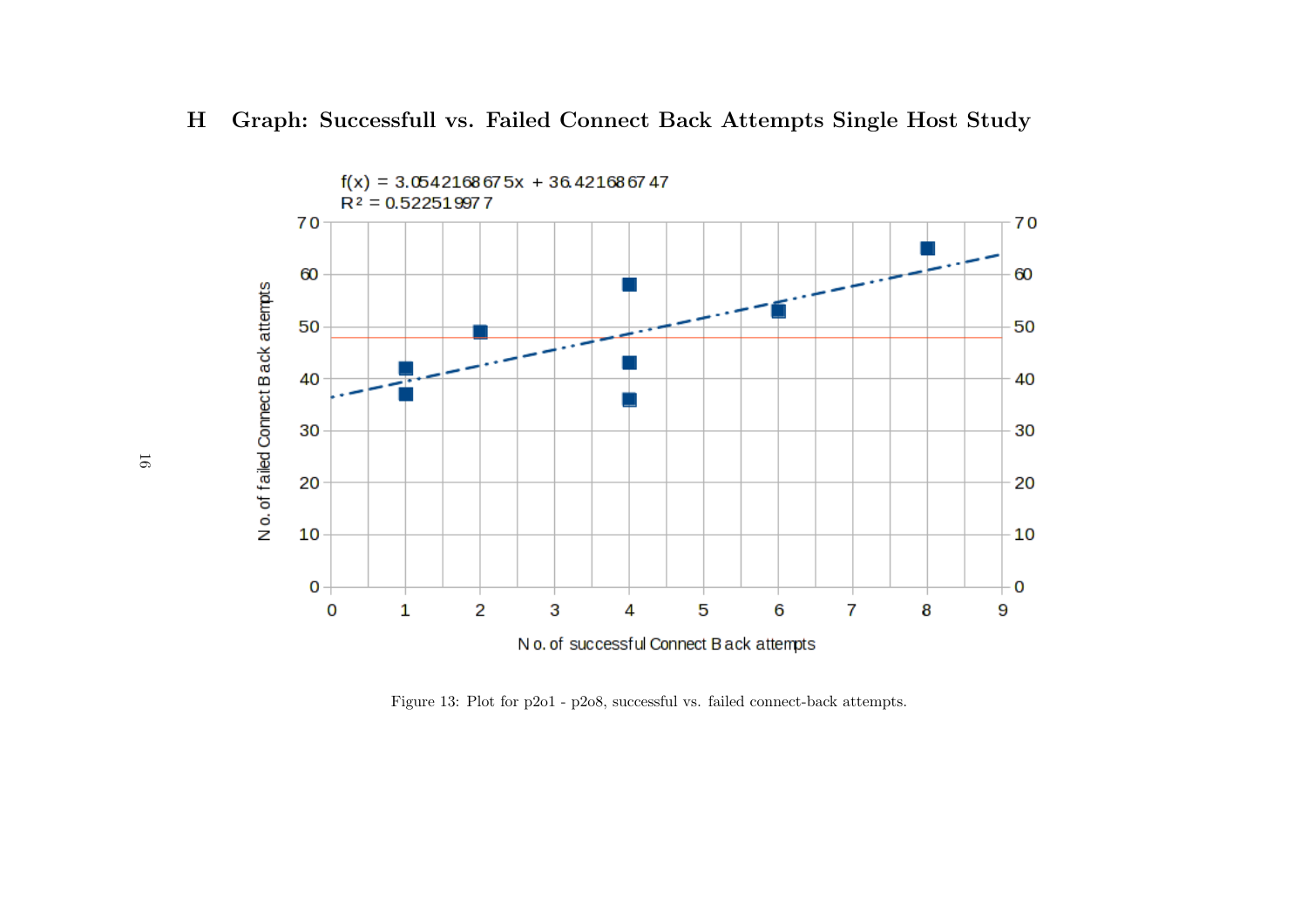# I Possible Group Passwords

| $\mathbf{1}$   | khaled-dico-ana-wla-akhou-charmouta-tfeh-kess-ekhtak-bi-ayri-a5ou-a7beh                                                                                                                                                                                                                                                                                                                                                                                                                                                                                                                                                                                                                                                                                                                                                                                                                                                                                                                                                                                                                                                                                                                                                                                                                                                                                                                                                                                                          |
|----------------|----------------------------------------------------------------------------------------------------------------------------------------------------------------------------------------------------------------------------------------------------------------------------------------------------------------------------------------------------------------------------------------------------------------------------------------------------------------------------------------------------------------------------------------------------------------------------------------------------------------------------------------------------------------------------------------------------------------------------------------------------------------------------------------------------------------------------------------------------------------------------------------------------------------------------------------------------------------------------------------------------------------------------------------------------------------------------------------------------------------------------------------------------------------------------------------------------------------------------------------------------------------------------------------------------------------------------------------------------------------------------------------------------------------------------------------------------------------------------------|
| $\overline{2}$ | $ckwS2nrN\&&0(x=;1E)21=8*9bfGSz6kVx7lLKm!LID5 nubnWQN)^nnbX'K$                                                                                                                                                                                                                                                                                                                                                                                                                                                                                                                                                                                                                                                                                                                                                                                                                                                                                                                                                                                                                                                                                                                                                                                                                                                                                                                                                                                                                   |
| 3              | $ortega.123# TradeLinuxKi!1 iNG#Th3Ph03%nix@NdR3b!irD$                                                                                                                                                                                                                                                                                                                                                                                                                                                                                                                                                                                                                                                                                                                                                                                                                                                                                                                                                                                                                                                                                                                                                                                                                                                                                                                                                                                                                           |
| 4              | 123 parola 321 esniffu 321 \$#@! nuirootutaudeateuita#@!@#\$                                                                                                                                                                                                                                                                                                                                                                                                                                                                                                                                                                                                                                                                                                                                                                                                                                                                                                                                                                                                                                                                                                                                                                                                                                                                                                                                                                                                                     |
| 5              | deathfromromaniansecurityteamneversleepba                                                                                                                                                                                                                                                                                                                                                                                                                                                                                                                                                                                                                                                                                                                                                                                                                                                                                                                                                                                                                                                                                                                                                                                                                                                                                                                                                                                                                                        |
| 6              | vreau.sa.urc.255.de.emechi.pe.undernet                                                                                                                                                                                                                                                                                                                                                                                                                                                                                                                                                                                                                                                                                                                                                                                                                                                                                                                                                                                                                                                                                                                                                                                                                                                                                                                                                                                                                                           |
| 7              | $efwef58sdf2cvsd1*!#&$ #.)claudia69iLiE                                                                                                                                                                                                                                                                                                                                                                                                                                                                                                                                                                                                                                                                                                                                                                                                                                                                                                                                                                                                                                                                                                                                                                                                                                                                                                                                                                                                                                          |
| 8              | youhaveabubasuckmypula!x*#!\$@*O(221!                                                                                                                                                                                                                                                                                                                                                                                                                                                                                                                                                                                                                                                                                                                                                                                                                                                                                                                                                                                                                                                                                                                                                                                                                                                                                                                                                                                                                                            |
| 9              | [www.cinenustieparolasugepula.biz\5d                                                                                                                                                                                                                                                                                                                                                                                                                                                                                                                                                                                                                                                                                                                                                                                                                                                                                                                                                                                                                                                                                                                                                                                                                                                                                                                                                                                                                                             |
| 10             | Fum4tulP0@t3Uc1d3R4uD3T0t!@#\$%^%^&*?                                                                                                                                                                                                                                                                                                                                                                                                                                                                                                                                                                                                                                                                                                                                                                                                                                                                                                                                                                                                                                                                                                                                                                                                                                                                                                                                                                                                                                            |
| 11             | NKtfgCjQRr9TtjfRPmJdIINGOODWETRUST                                                                                                                                                                                                                                                                                                                                                                                                                                                                                                                                                                                                                                                                                                                                                                                                                                                                                                                                                                                                                                                                                                                                                                                                                                                                                                                                                                                                                                               |
| 12             | $dragos3443gff@665\$G455454dragos2sd$                                                                                                                                                                                                                                                                                                                                                                                                                                                                                                                                                                                                                                                                                                                                                                                                                                                                                                                                                                                                                                                                                                                                                                                                                                                                                                                                                                                                                                            |
| 13             | \$3cr3t#%%DiafstigmaNumelemeumic%%#                                                                                                                                                                                                                                                                                                                                                                                                                                                                                                                                                                                                                                                                                                                                                                                                                                                                                                                                                                                                                                                                                                                                                                                                                                                                                                                                                                                                                                              |
| 14             | UIYORYIPRTEWFDJDHGKJRRTEWEGSDFHFS                                                                                                                                                                                                                                                                                                                                                                                                                                                                                                                                                                                                                                                                                                                                                                                                                                                                                                                                                                                                                                                                                                                                                                                                                                                                                                                                                                                                                                                |
| 15             | @!#\$%&*Th3@#\$!F0RcE%&*@#IS!@#\$%!&                                                                                                                                                                                                                                                                                                                                                                                                                                                                                                                                                                                                                                                                                                                                                                                                                                                                                                                                                                                                                                                                                                                                                                                                                                                                                                                                                                                                                                             |
| 16             | \$3NH4#%%DiafstigmaNumelemeumic%%#                                                                                                                                                                                                                                                                                                                                                                                                                                                                                                                                                                                                                                                                                                                                                                                                                                                                                                                                                                                                                                                                                                                                                                                                                                                                                                                                                                                                                                               |
| 17             | w7aThexApruP3asWQ8kURa9rphe8rEpR                                                                                                                                                                                                                                                                                                                                                                                                                                                                                                                                                                                                                                                                                                                                                                                                                                                                                                                                                                                                                                                                                                                                                                                                                                                                                                                                                                                                                                                 |
| 18             | !#\$%&*Th3@#\$!F0RcE%&*@#IS!@#\$%!&                                                                                                                                                                                                                                                                                                                                                                                                                                                                                                                                                                                                                                                                                                                                                                                                                                                                                                                                                                                                                                                                                                                                                                                                                                                                                                                                                                                                                                              |
| 19             | $sprgeosu#^{\sim}\&138cucapulinpicior$                                                                                                                                                                                                                                                                                                                                                                                                                                                                                                                                                                                                                                                                                                                                                                                                                                                                                                                                                                                                                                                                                                                                                                                                                                                                                                                                                                                                                                           |
| 20             | SK!587eN9a@Y61e3iOG63!Nsv81E7hL4                                                                                                                                                                                                                                                                                                                                                                                                                                                                                                                                                                                                                                                                                                                                                                                                                                                                                                                                                                                                                                                                                                                                                                                                                                                                                                                                                                                                                                                 |
| 21             | nobodywasherexXXx012132*8ushd8ss                                                                                                                                                                                                                                                                                                                                                                                                                                                                                                                                                                                                                                                                                                                                                                                                                                                                                                                                                                                                                                                                                                                                                                                                                                                                                                                                                                                                                                                 |
| 22             | @n!md@mP#\$@౅\$&#@!#mTadm!n\$@</td></tr><tr><td>23</td><td><math>f41rwayfds</math><sup>2</sup><math>89fdsa%</math><sup>*</sup><math>kfds@!#@</math>%</td></tr><tr><td>24</td><td><math>-Brz-O-Baga-n-Mata</math></td></tr><tr><td>25</td><td>ana.este.o.dulceata.de.fata.2011</td></tr><tr><td>26</td><td>@#\$WEFHERI(*FQR23587tfwAGBFUIDF</td></tr><tr><td>27</td><td>Ki!l iN6#Th3Ph03\$%nix@NdR3b!irD</td></tr><tr><td>28</td><td><math>Sugq1w2e4^{\n\hat{i}}1qzarolaMeaDeLaSSHD</math></td></tr><tr><td>29</td><td>!@*(@HBsd8H!@#&@EDBAS*@B#!(BD</td></tr><tr><td>30</td><td>\$3cr3t#mafiavafute197532@%!?*</td></tr><tr><td>31</td><td>Rh3I5Lik3P4rtY@@@v3rmagnnumm</td></tr><tr><td>32</td><td>#hackm3baby#logrono1#cancel#</td></tr><tr><td>33</td><td>@#\$%hackin2inf3ctsiprepe@#\$%</td></tr><tr><td>34</td><td>biMNC.!<math>@#</math>\$^AdelFedora24.+_}P</td></tr><tr><td>35</td><td>tr4yt0d1sc0aarm4ype4as5w0rP</td></tr><tr><td>36</td><td>@n!md@mP#\$@?\$&#@!#mTadm!n\$@</td></tr><tr><td>37</td><td>L@pt0pF1nLuXuS33baie22dus?!</td></tr><tr><td>38</td><td>\$3cr3t!Q@W#E\$R%T^Y&U*I(O)P_</td></tr><tr><td>39</td><td>0wn3d-6BD1714F.dedicated.tu</td></tr><tr><td>40</td><td>ZUH4LT3R_FUCK_YOU_ZUH4LT3R</td></tr><tr><td>41</td><td><math>p0w3rOF</math> //Rullers@L\$%L\$%-00</td></tr><tr><td>42</td><td><math>h5a2n4d7a9o11\</math>//<math>(i*()an(k*g))</math></td></tr><tr><td>43</td><td><math>7\text{hur@v@t3am\#@!}</math> (* (</td></tr></tbody></table> |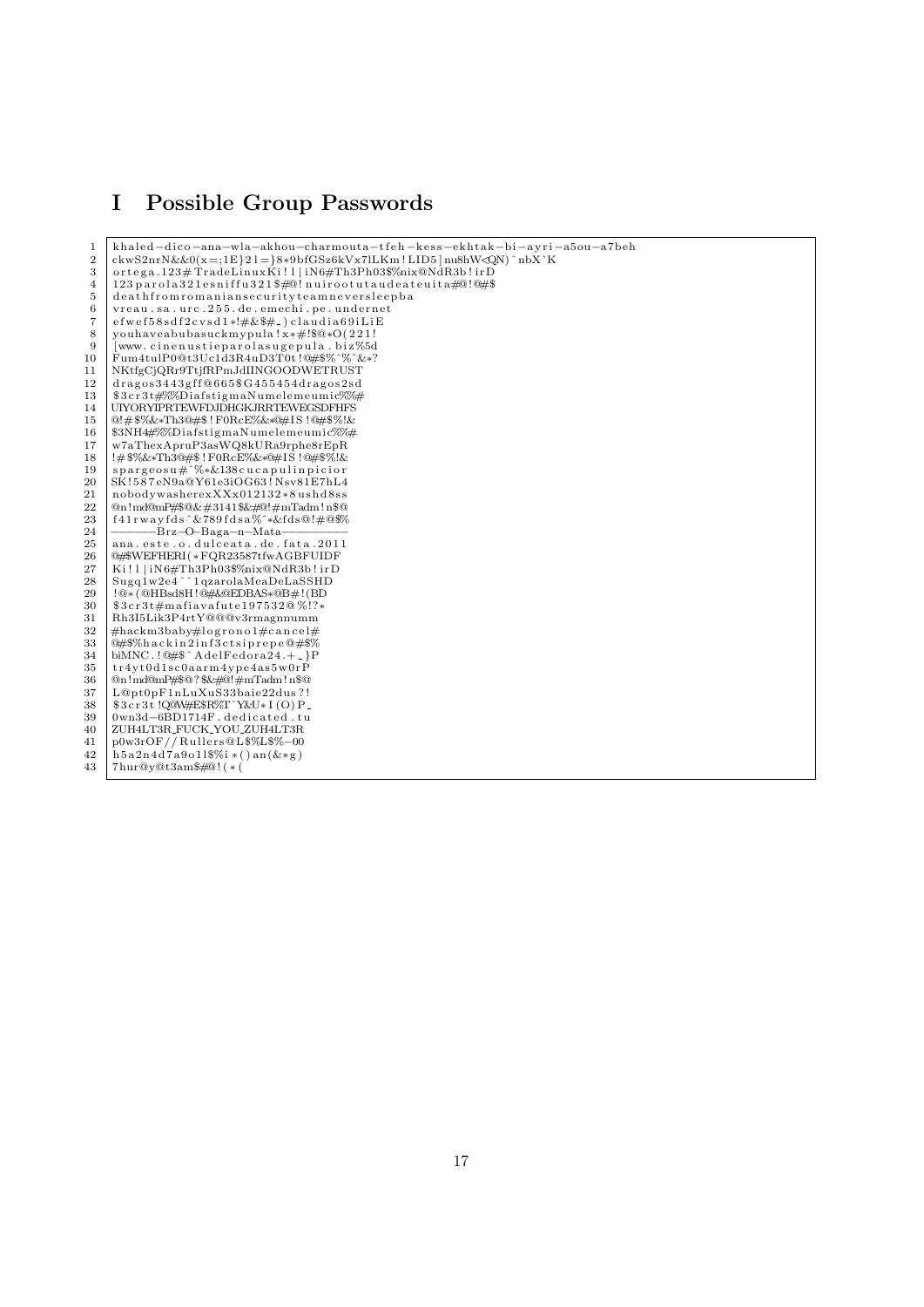# J Example Wordlist

| 1<br>$\overline{2}$ | User         | Password                                                                                                                                                                                                                                                                                                                                                                                     | User                                                                                                                                                                                                                                                                                                                                                                                         | Password                         |  |
|---------------------|--------------|----------------------------------------------------------------------------------------------------------------------------------------------------------------------------------------------------------------------------------------------------------------------------------------------------------------------------------------------------------------------------------------------|----------------------------------------------------------------------------------------------------------------------------------------------------------------------------------------------------------------------------------------------------------------------------------------------------------------------------------------------------------------------------------------------|----------------------------------|--|
| 3                   | root         | P@ssw0rd                                                                                                                                                                                                                                                                                                                                                                                     | $\frac{1}{2} \frac{1}{2} \frac{1}{2} \frac{1}{2} \frac{1}{2} \frac{1}{2} \frac{1}{2} \frac{1}{2} \frac{1}{2} \frac{1}{2} \frac{1}{2} \frac{1}{2} \frac{1}{2} \frac{1}{2} \frac{1}{2} \frac{1}{2} \frac{1}{2} \frac{1}{2} \frac{1}{2} \frac{1}{2} \frac{1}{2} \frac{1}{2} \frac{1}{2} \frac{1}{2} \frac{1}{2} \frac{1}{2} \frac{1}{2} \frac{1}{2} \frac{1}{2} \frac{1}{2} \frac{1}{2} \frac{$ | $- - - -$                        |  |
| 4                   | root         | $\frac{1}{2} \frac{1}{2} \frac{1}{2} \frac{1}{2} \frac{1}{2} \frac{1}{2} \frac{1}{2} \frac{1}{2} \frac{1}{2} \frac{1}{2} \frac{1}{2} \frac{1}{2} \frac{1}{2} \frac{1}{2} \frac{1}{2} \frac{1}{2} \frac{1}{2} \frac{1}{2} \frac{1}{2} \frac{1}{2} \frac{1}{2} \frac{1}{2} \frac{1}{2} \frac{1}{2} \frac{1}{2} \frac{1}{2} \frac{1}{2} \frac{1}{2} \frac{1}{2} \frac{1}{2} \frac{1}{2} \frac{$ | root                                                                                                                                                                                                                                                                                                                                                                                         | nokia123                         |  |
| 5                   | root         | 12345                                                                                                                                                                                                                                                                                                                                                                                        | root                                                                                                                                                                                                                                                                                                                                                                                         | p@\$\$w0rd                       |  |
| 6                   | root         | $1234$ qwer! $@#$ \$                                                                                                                                                                                                                                                                                                                                                                         | root                                                                                                                                                                                                                                                                                                                                                                                         | $12$ qwaszx                      |  |
| 7                   | root         | michael                                                                                                                                                                                                                                                                                                                                                                                      | root                                                                                                                                                                                                                                                                                                                                                                                         | Pa\$\$word                       |  |
| 8                   | root         | asdasd                                                                                                                                                                                                                                                                                                                                                                                       | root                                                                                                                                                                                                                                                                                                                                                                                         | sebica1234                       |  |
| 9                   | root         | P@\$\$w0rd                                                                                                                                                                                                                                                                                                                                                                                   | root                                                                                                                                                                                                                                                                                                                                                                                         | qwer! $@#$ \$                    |  |
| 10                  | root         | 888888                                                                                                                                                                                                                                                                                                                                                                                       | root                                                                                                                                                                                                                                                                                                                                                                                         | $\dots -55$                      |  |
| 11                  | root         | 7hur@y@t3am\$#@!(*(                                                                                                                                                                                                                                                                                                                                                                          | root                                                                                                                                                                                                                                                                                                                                                                                         | redroot                          |  |
| 12                  | root         | asdf1234                                                                                                                                                                                                                                                                                                                                                                                     | root                                                                                                                                                                                                                                                                                                                                                                                         | $123$ qweasd                     |  |
| 13                  | root         | 123654                                                                                                                                                                                                                                                                                                                                                                                       | root                                                                                                                                                                                                                                                                                                                                                                                         | theking                          |  |
| 14                  | root         | !@#\$QWER                                                                                                                                                                                                                                                                                                                                                                                    | root                                                                                                                                                                                                                                                                                                                                                                                         | ! qazxsw@                        |  |
| 15                  | root         | power                                                                                                                                                                                                                                                                                                                                                                                        | root                                                                                                                                                                                                                                                                                                                                                                                         | samsung<br>test123               |  |
| 16                  | root         | sysadmin<br>1q2w3e4r                                                                                                                                                                                                                                                                                                                                                                         | root<br>root                                                                                                                                                                                                                                                                                                                                                                                 | r00t                             |  |
| 17<br>18            | root         | 1qaz@WSX                                                                                                                                                                                                                                                                                                                                                                                     | root                                                                                                                                                                                                                                                                                                                                                                                         | abc123!@#                        |  |
| 19                  | root<br>root | qwerasdf                                                                                                                                                                                                                                                                                                                                                                                     | root                                                                                                                                                                                                                                                                                                                                                                                         | silver                           |  |
| 20                  | root         | Passw0rd                                                                                                                                                                                                                                                                                                                                                                                     | root                                                                                                                                                                                                                                                                                                                                                                                         | access                           |  |
| 21                  | root         | password1                                                                                                                                                                                                                                                                                                                                                                                    | root                                                                                                                                                                                                                                                                                                                                                                                         | testbox                          |  |
| 22                  | root         | kagome                                                                                                                                                                                                                                                                                                                                                                                       | root                                                                                                                                                                                                                                                                                                                                                                                         | $\lim_{x \to 1} 23$              |  |
| 23                  | root         | 123\$%^789                                                                                                                                                                                                                                                                                                                                                                                   | root                                                                                                                                                                                                                                                                                                                                                                                         | maverick                         |  |
| 24                  | root         | 123456789                                                                                                                                                                                                                                                                                                                                                                                    | root                                                                                                                                                                                                                                                                                                                                                                                         | $\mathbf x$                      |  |
| 25                  | root         | prueba                                                                                                                                                                                                                                                                                                                                                                                       | root                                                                                                                                                                                                                                                                                                                                                                                         | wyhlyf                           |  |
| 26                  | root         | Password1!                                                                                                                                                                                                                                                                                                                                                                                   | root                                                                                                                                                                                                                                                                                                                                                                                         | id                               |  |
| 27                  | root         | sunshine                                                                                                                                                                                                                                                                                                                                                                                     | root                                                                                                                                                                                                                                                                                                                                                                                         | 123qaz                           |  |
| 28                  | root         | asshole                                                                                                                                                                                                                                                                                                                                                                                      | root                                                                                                                                                                                                                                                                                                                                                                                         | blahblah                         |  |
| 29                  | root         | 123456!@#\$%^                                                                                                                                                                                                                                                                                                                                                                                | root                                                                                                                                                                                                                                                                                                                                                                                         | testing                          |  |
| 30                  | root         | justdoit                                                                                                                                                                                                                                                                                                                                                                                     | root                                                                                                                                                                                                                                                                                                                                                                                         | 11111111                         |  |
| 31                  | root         | p4ssw0rd                                                                                                                                                                                                                                                                                                                                                                                     | root                                                                                                                                                                                                                                                                                                                                                                                         | 123!@#                           |  |
| 32                  | root         | $\mathbf{1}$                                                                                                                                                                                                                                                                                                                                                                                 | root                                                                                                                                                                                                                                                                                                                                                                                         | 1z2x3c4v                         |  |
| 33                  | root         | <b>XXXXXX</b>                                                                                                                                                                                                                                                                                                                                                                                | root                                                                                                                                                                                                                                                                                                                                                                                         | asdf123                          |  |
| 34                  | root         | viper                                                                                                                                                                                                                                                                                                                                                                                        | root                                                                                                                                                                                                                                                                                                                                                                                         | super                            |  |
| 35                  | root         | 123                                                                                                                                                                                                                                                                                                                                                                                          | root                                                                                                                                                                                                                                                                                                                                                                                         | dzpyerg9                         |  |
| 36                  | root         | Pa\$\$w0rd                                                                                                                                                                                                                                                                                                                                                                                   | root                                                                                                                                                                                                                                                                                                                                                                                         | compaq                           |  |
| 37                  | root         | zaq123edc                                                                                                                                                                                                                                                                                                                                                                                    | root                                                                                                                                                                                                                                                                                                                                                                                         | secret                           |  |
| 38                  | root         | milan                                                                                                                                                                                                                                                                                                                                                                                        | root                                                                                                                                                                                                                                                                                                                                                                                         | jordan23                         |  |
| 39                  | root         | foobar                                                                                                                                                                                                                                                                                                                                                                                       | root                                                                                                                                                                                                                                                                                                                                                                                         | q1w2e3r4t5y6                     |  |
| 40                  | root         | 1q2w3e                                                                                                                                                                                                                                                                                                                                                                                       | root                                                                                                                                                                                                                                                                                                                                                                                         | servidor                         |  |
| 41                  | root         | support                                                                                                                                                                                                                                                                                                                                                                                      | root                                                                                                                                                                                                                                                                                                                                                                                         | 4dm1n                            |  |
| 42                  | root         | q1w2e3r4                                                                                                                                                                                                                                                                                                                                                                                     | root                                                                                                                                                                                                                                                                                                                                                                                         | $c$ is $c$ o                     |  |
| 43                  | root         | Password123                                                                                                                                                                                                                                                                                                                                                                                  | root                                                                                                                                                                                                                                                                                                                                                                                         | junior                           |  |
| 44                  | root         | testing123                                                                                                                                                                                                                                                                                                                                                                                   | root                                                                                                                                                                                                                                                                                                                                                                                         | zaq12wsx                         |  |
| 45                  | root         | $2$ wsx $3$ edc                                                                                                                                                                                                                                                                                                                                                                              | root                                                                                                                                                                                                                                                                                                                                                                                         | server123                        |  |
| 46                  | root         | bagabu                                                                                                                                                                                                                                                                                                                                                                                       | root                                                                                                                                                                                                                                                                                                                                                                                         | whatever                         |  |
| 47                  | root         | fuckyou                                                                                                                                                                                                                                                                                                                                                                                      | root                                                                                                                                                                                                                                                                                                                                                                                         | cisco123                         |  |
| 48<br>49            | root<br>root | $123$ qwe $123$ qwe<br>temp123                                                                                                                                                                                                                                                                                                                                                               | root<br>root                                                                                                                                                                                                                                                                                                                                                                                 | joshua<br>$7$ ujm $8$ ik,        |  |
| 50                  | root         | Password1                                                                                                                                                                                                                                                                                                                                                                                    | root                                                                                                                                                                                                                                                                                                                                                                                         | sw0rdf1sh                        |  |
| 51                  | root         | branburica                                                                                                                                                                                                                                                                                                                                                                                   | root                                                                                                                                                                                                                                                                                                                                                                                         | qwel23qwel23                     |  |
| 52                  | root         | alex                                                                                                                                                                                                                                                                                                                                                                                         | root                                                                                                                                                                                                                                                                                                                                                                                         | toto                             |  |
| 53                  | root         | 1234567                                                                                                                                                                                                                                                                                                                                                                                      | root                                                                                                                                                                                                                                                                                                                                                                                         | Password                         |  |
| 54                  | root         | internet                                                                                                                                                                                                                                                                                                                                                                                     | root                                                                                                                                                                                                                                                                                                                                                                                         | 852963                           |  |
| 55                  | root         | stephen                                                                                                                                                                                                                                                                                                                                                                                      | root                                                                                                                                                                                                                                                                                                                                                                                         | football                         |  |
| 56                  | root         | qwerty!                                                                                                                                                                                                                                                                                                                                                                                      | root                                                                                                                                                                                                                                                                                                                                                                                         | qwertyui                         |  |
| 57                  | root         | abc123!                                                                                                                                                                                                                                                                                                                                                                                      | root                                                                                                                                                                                                                                                                                                                                                                                         | vps123                           |  |
| 58                  | root         | buster                                                                                                                                                                                                                                                                                                                                                                                       | root                                                                                                                                                                                                                                                                                                                                                                                         | acer                             |  |
| 59                  | root         | monkey                                                                                                                                                                                                                                                                                                                                                                                       | root                                                                                                                                                                                                                                                                                                                                                                                         | fuck                             |  |
| 60                  | root         | passw0rd                                                                                                                                                                                                                                                                                                                                                                                     | root                                                                                                                                                                                                                                                                                                                                                                                         | qwert123                         |  |
| 61                  | root         | P@ssw0rd!                                                                                                                                                                                                                                                                                                                                                                                    | root                                                                                                                                                                                                                                                                                                                                                                                         | qwert                            |  |
| 62                  | root         | 1qa2ws3ed                                                                                                                                                                                                                                                                                                                                                                                    | root                                                                                                                                                                                                                                                                                                                                                                                         | 0571749e2ac330a7455809c6b0e7af90 |  |
| 63                  | root         | 111111                                                                                                                                                                                                                                                                                                                                                                                       | root                                                                                                                                                                                                                                                                                                                                                                                         | startrek                         |  |
| 64                  | root         | dolphin                                                                                                                                                                                                                                                                                                                                                                                      | root                                                                                                                                                                                                                                                                                                                                                                                         | $z \times c$ ! $@#$              |  |
| 65                  | root         | pingpong                                                                                                                                                                                                                                                                                                                                                                                     | root                                                                                                                                                                                                                                                                                                                                                                                         | qwerty12                         |  |
| 66                  | root         | qwerty123                                                                                                                                                                                                                                                                                                                                                                                    | root                                                                                                                                                                                                                                                                                                                                                                                         | asdfasdf                         |  |
| 67                  | root         | qwerty                                                                                                                                                                                                                                                                                                                                                                                       | root                                                                                                                                                                                                                                                                                                                                                                                         | $\mathbf{a}$                     |  |
| 68                  | root         | felix                                                                                                                                                                                                                                                                                                                                                                                        | root                                                                                                                                                                                                                                                                                                                                                                                         | danny                            |  |
| 69                  | root         | control                                                                                                                                                                                                                                                                                                                                                                                      | root                                                                                                                                                                                                                                                                                                                                                                                         | pokemon                          |  |
| 70                  | root         | motorola                                                                                                                                                                                                                                                                                                                                                                                     | root                                                                                                                                                                                                                                                                                                                                                                                         | 11                               |  |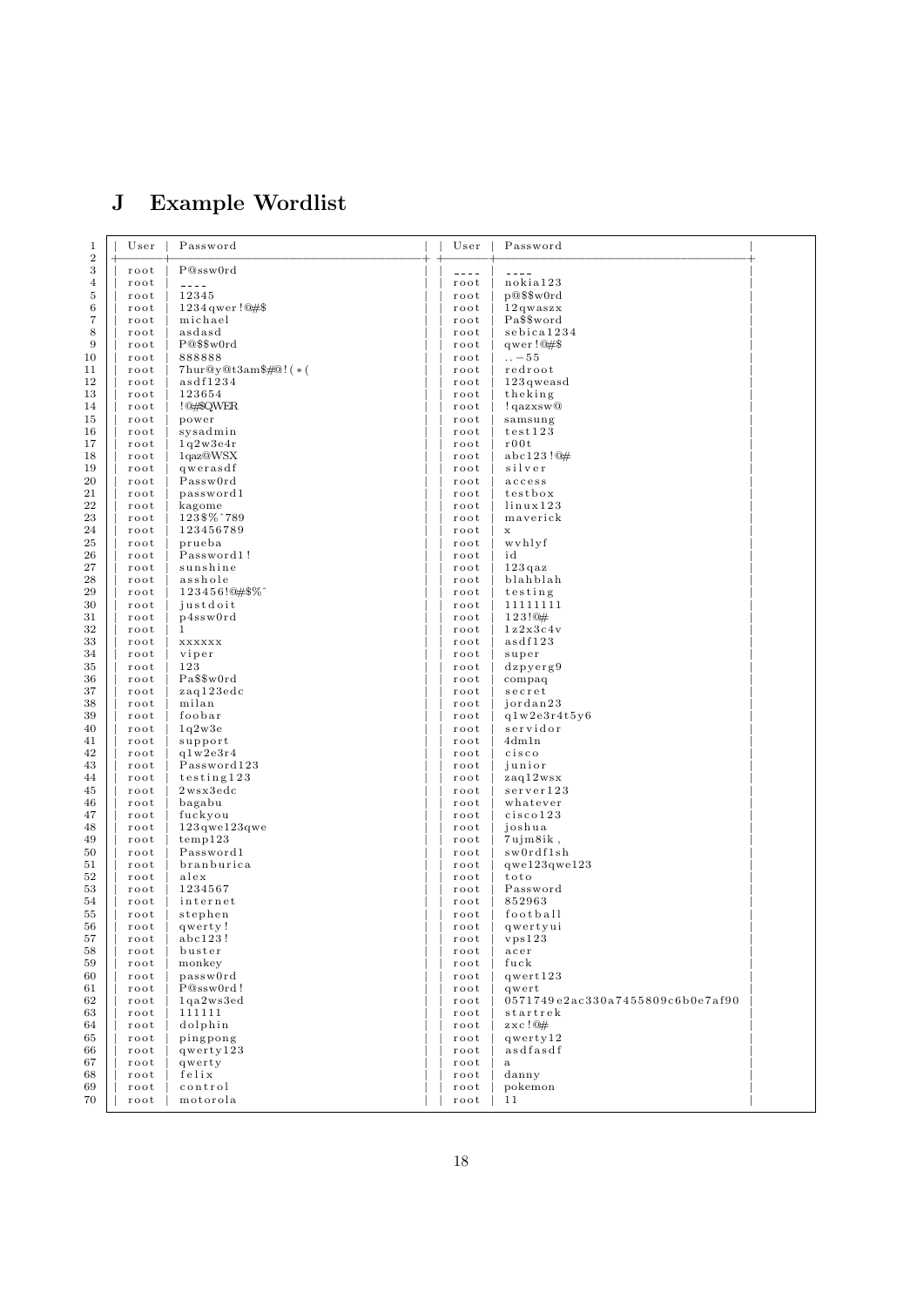## K Used Honeypot Systems

```
1 \vert rDNS: <REDACTED FOR PRIVACY CONCERNS><br>2 \vert IPy4 · <REDACTED FOR PRIVACY CONCERNS>
 2 | IPv4: <REDACTED FOR PRIVACY CONCERNS<br>3 | Location: DE. AS24940. Hetzner Online
 \begin{array}{c|cc}\n3 & \text{Location: DE, AS24940, Hetzner Online AG} \\
4 & \text{Data-Reference: } p201\n\end{array}Data-Reference: p2o1
 5
 6 rDNS : <REDACTED FOR PRIVACY CONCERNS>
7 IPv4 : <REDACTED FOR PRIVACY CONCERNS>
 \begin{array}{c|cc}\n8 & \text{Location: DE, AS35366, ISP} \n9 & \text{Data-Reference: } p202\n\end{array}Data-Reference: p2o2
\frac{10}{11}11 rDNS: <REDACTED FOR PRIVACY CONCERNS> 12 IPv4: <REDACTED FOR PRIVACY CONCERNS
12 IPv4: «REDACTED FOR PRIVACY CONCERNS»<br>13 Location: US, Phoenix, AS20454, Dolore
      Location: US, Phoenix, AS20454, Dolorem Ipsum, s.r.o.
14 Data-Reference: p2o3
\frac{15}{16}16 rDNS: <REDACTED FOR PRIVACY CONCERNS<br>17 IPv4: <REDACTED FOR PRIVACY CONCERNS>
17 IPv4: <REDACTED FOR PRIVACY CONCERNS<br>18 Location: US. Dallas. AS36351. Dolorer
18 Location: US, Dallas, AS36351, Dolorem Ipsum, s.r.o.<br>19 Data-Beference: p204Data-Reference: p2o4
20
21 rDNS : vps . node71 . nqhost . com
22 IPv4 : 1 0 9 . 6 8 . 1 9 1 . 1 6 6
23 Location: RU, AS52201, Dolorem Ipsum, s.r.o.<br>24 Data-Reference: p2o5
      Data-Reference: p2o5
\frac{25}{26}26 | rDNS: test.wybt.net<br>27 | IPv4: 195.191.196.2<br>28 | Location: DE, AS31078, WYBT–NET
29 Data-Reference: p2o6
\frac{30}{31}rDNS: euve8465. v s er v er . de
32 | IPv4: 62.75.139.144
33 Location: DE, AS8972, PlusServer AG
34 | Data−Reference: p2o7<br>35 | Remarks: Down on 01/08/13 due to powerfailure. Exact downtime not measured, assumed to be
36 around 12h. The node is not excluded, downtime is considered noise.
\frac{37}{38}rDNS: hull.practicum.os3.nl
39 IPv4 : 1 4 5 . 1 0 0 . 1 0 4 . 1 6 7
40 Location: NL, AS1103, UvA–Master–SNE–NET<br>41 Data–Beference: p2o8
41 Data−Reference: p2o8<br>42 Remarks: Down on 01/
      \frac{1}{2} Remarks: Down on 01/09/13 due to powerfailure. Exact downtime not measured, assumed to be
43 around 8h. The node is not excluded, downtime is considered noise.
```
# L Sourcecode: ssh-cb.py

```
1 \mid #!/usr/bin/env python
 2 \#\ This code is loosely based on the paramiko dem ssh-server. A copy 3 \# of that demo server can be found at:
 \frac{3}{4} \neq of that demo server can be found at:<br>
\frac{4}{4} http://mcs.une.edu.au/doc/python-para
 4 # http://mcs.une.edu.au/doc/python-paramiko-1.7.7.1/demos/demo_server.py<br>5 # and in Appendix B of this document. All differences between that file
 5 \# and in Appendix B of this document. All differences between that file and 6 \# this file have been created by Tobias Fiebig.
 6 \# this file have been created by Tobias Fiebig 7 \#<br>8 \# Copyright (C) 2012-2013 Tobias Fiebig <tobias
      #8 |# Copyright (C) 2012−2013 Tobias Fiebig <tobias fiebig@os3.nl><br>9 |# Copyright (C) 2003−2007 Robey Pointer <robeypointer@gmail.com>
\begin{array}{c} 10 \\ 11 \end{array}\frac{\pi}{4} This is free software; you can redistribute it and/or modify it under the
12 # terms of the GNU Lesser General Public License as published by the Free<br>13 # Software Foundation; either version 2.1 of the License, or (at your option)
14 \neq any later version.
\begin{array}{c|c}\n15 & \# \\
16 & \# \n\end{array}16 \# This software is distrubuted in the hope that it will be useful, but WITHOUT ANY<br>17 \# WARRANIY: without even the implied warranty of MERCHANTABILITY or FITNESS FOR
17 # WARRANIY; without even the implied warranty of MERCHANTABILITY or FITNESS FOR 18 # A PARTICULAR PURPOSE. See the GNU Lesser General Public License for more
18 \frac{1}{\#} A PARTICULAR PURPOSE. See the GNU Lesser General Public License for more
      # details.
20 |#<br>21 |# You should have received a copy of the GNU Lesser General Public License
```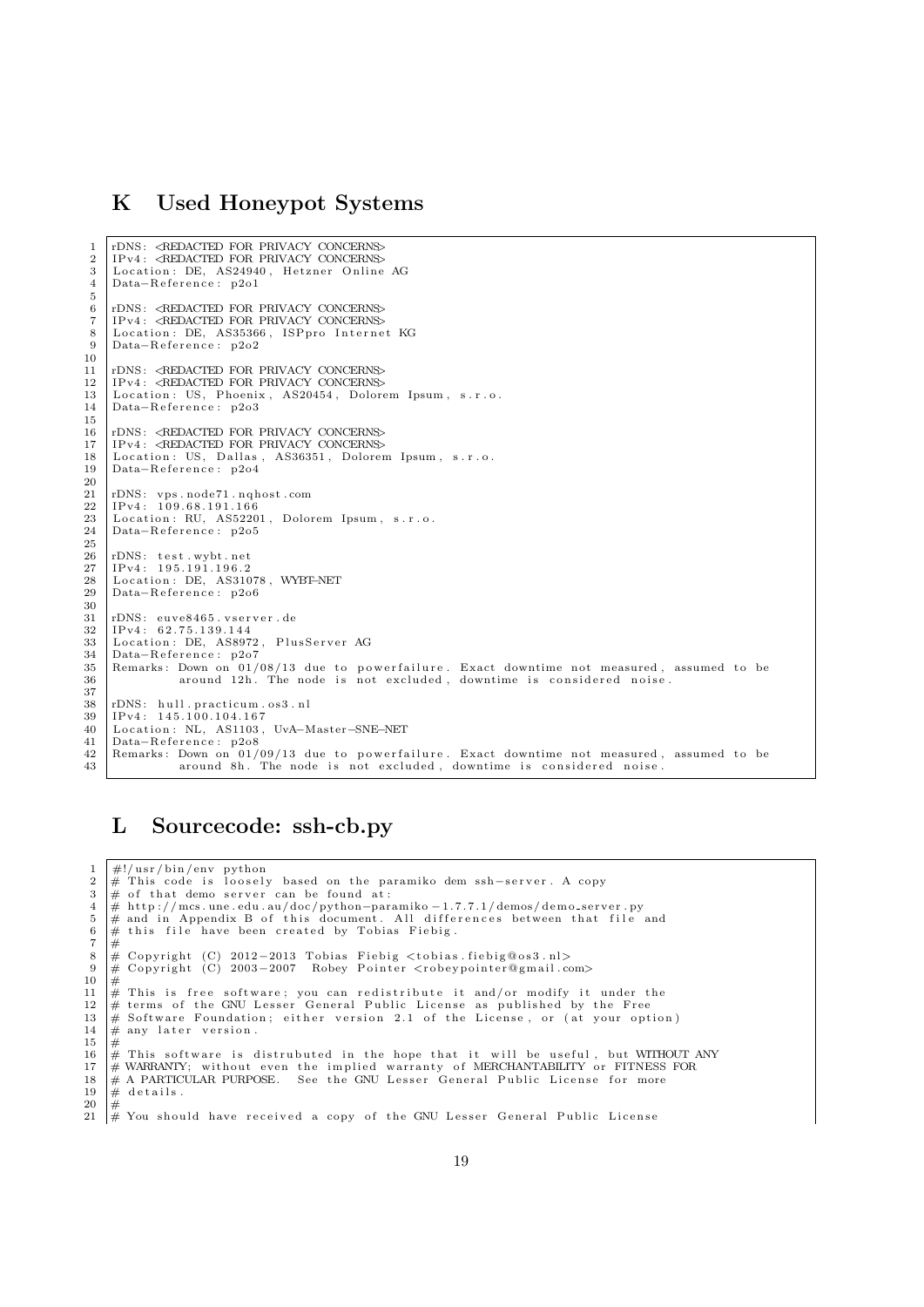```
22 |# along with this software; if not, write to the Free Software Foundation, Inc.,<br>23 |# 59 Temple Place, Suite 330, Boston, MA 02111−1307 USA.
\frac{24}{25}\begin{array}{c|c} 25 \ 26 \ 26 \ 27 \end{array} import os
26 |import os<br>27 |import socket
\begin{array}{c|c}\n 28 & \text{import sys} \\
 29 & \text{import thr}\n \end{array}\begin{array}{c|c} 29 \text{ import threading} \\ 30 \text{ import tradeback} \end{array}\begin{array}{c|c}\n30 & \text{import traceback} \\
31 & \text{import datetime}\n\end{array}\begin{array}{c|c} 31 \ \hline 32 \ \hline \text{import datetime} \end{array}\begin{array}{c|c}\n 32 \quad \text{import paramiko} \\
 33 \quad \text{import threadin}\n \end{array}\begin{array}{c|c}\n 33 \quad \text{import} \quad \text{threading} \\
 34 \quad \text{import} \quad \text{signal}\n \end{array}import signal
35
\frac{36}{37}37 |# host−key used<br>38 | host_key = paramiko.RSAKey(filename='test_rsa.key')<br>39 | paramiko.util.log_to_file('demo_server.log')
40
41 class Server (paramiko ServerInterface):
\frac{42}{43}clientAddr = " " " ;\frac{44}{45}45 def __init__(self, client):<br>46 self.event = threading.Event()
47 self.clientAddr = client
48 print client [0]
\frac{49}{50}50 def check_channel_request(self, kind, chanid):<br>51 if kind = 'session':
\begin{array}{c|c}\n51 & \text{if kind} = 's \text{e} \sin \theta \\
52 & \text{return } \text{paramiko}\n\end{array}52 return paramiko .OPEN.SUCCEEDED<br>53 return paramiko .OPEN FAILED ADMINIS
                          return paramiko .OPEN_FAILED_ADMINISTRATIVELY_PROHIBITED
\frac{54}{55}55 def check_auth_password(self, username, password):<br>56\begin{array}{c|c}\n56 & \text{try :} \\
57 & \text{My :} \\
\end{array}57 ssh = paramiko . SSHClient ()<br>58 ssh . set_missing_host_key_p
58 s s h . s e t m i s s i n g h o s t k e y p o l i c y ( param iko . AutoAddPo l icy ( ) )
59 s s h . c onn e c t ( s e l f . c l i e n t A d d r [ 0 ] , 2 2 , username , password )
60 date = str ( datetime . datetime . now ( ) )<br>61 f. log = open (", / userdata - success")
61 f.log = open("./userdata-success", "a+")<br>62 f.log.write("Host: "+self.clientAddr[0]+"\n")
63 f log . write ("Username : "+username+"\n")<br>64 f log . write ("Password : "+password+"\n")<br>65 f log . write ("Date : "+date+"\n")<br>f log . write ("−−−−−−−−−\n")
67 f\_log.close()<br>68 return paramiko.AUTH_FAILED
\begin{array}{c|c} 69 & \text{except:} \\ 70 & \text{date:} \end{array}\begin{array}{c|c} 69 \overline{0} & \text{except } \cdot \cdot \\ 70 & \text{date} = \text{str (datetime.datetime.now())} \\ 71 & \text{f_log} = \text{open}(". / \text{userdata-fail" }, "a+") \end{array}71 f.\log = \text{open}(\text{".}/\text{userdata-fail",\text{"}}\text{a}+\text{"}}\text{f}.\log.\text{write}(\text{".}/\text{Host: "+self.clienAddr}[0]+\text{".}/\text{n")}\n f.\log.\text{write}(\text{".}/\text{Desername: "+username+"\text{/n"}})\n f.\log.\text{write}(\text{".}/\text{Password: "+password+"\text{/n"}})\n f.\log.\text{write}(\text{".}/\text{Date: "+data+"\text{/n"}})\n f.\log.\text{write}(\text{".}/\text{Date: "+data+"\text{/n"}})77 f log close ()
                                  return paramiko .AUTH_FAILED
79
80 def get_allowed_auths(self, username):<br>81 return 'password '
\frac{82}{83}\begin{array}{c|c} 83 & \text{def check-channel-shell-request} (self, channel): \\ 84 & \text{self event set}() \end{array}s e l f . e v en t . s e t ( )
85 return True
\begin{array}{c} 86 \\ 87 \end{array}87 def check_channel_pty_request(self, channel, term, width, 88
88 height, pixelwidth, pixelheight, modes):
                         return True
\frac{90}{91}class RequestHandler (threading . Thread):
92 def __init__(self, (sock, addr)):<br>93 self.sock = sock
94 \quad \text{self.addr} = \text{addr}<br>
95 \quad \text{threading. Thread}threading. Thread. ... init = (self)
```

```
20
```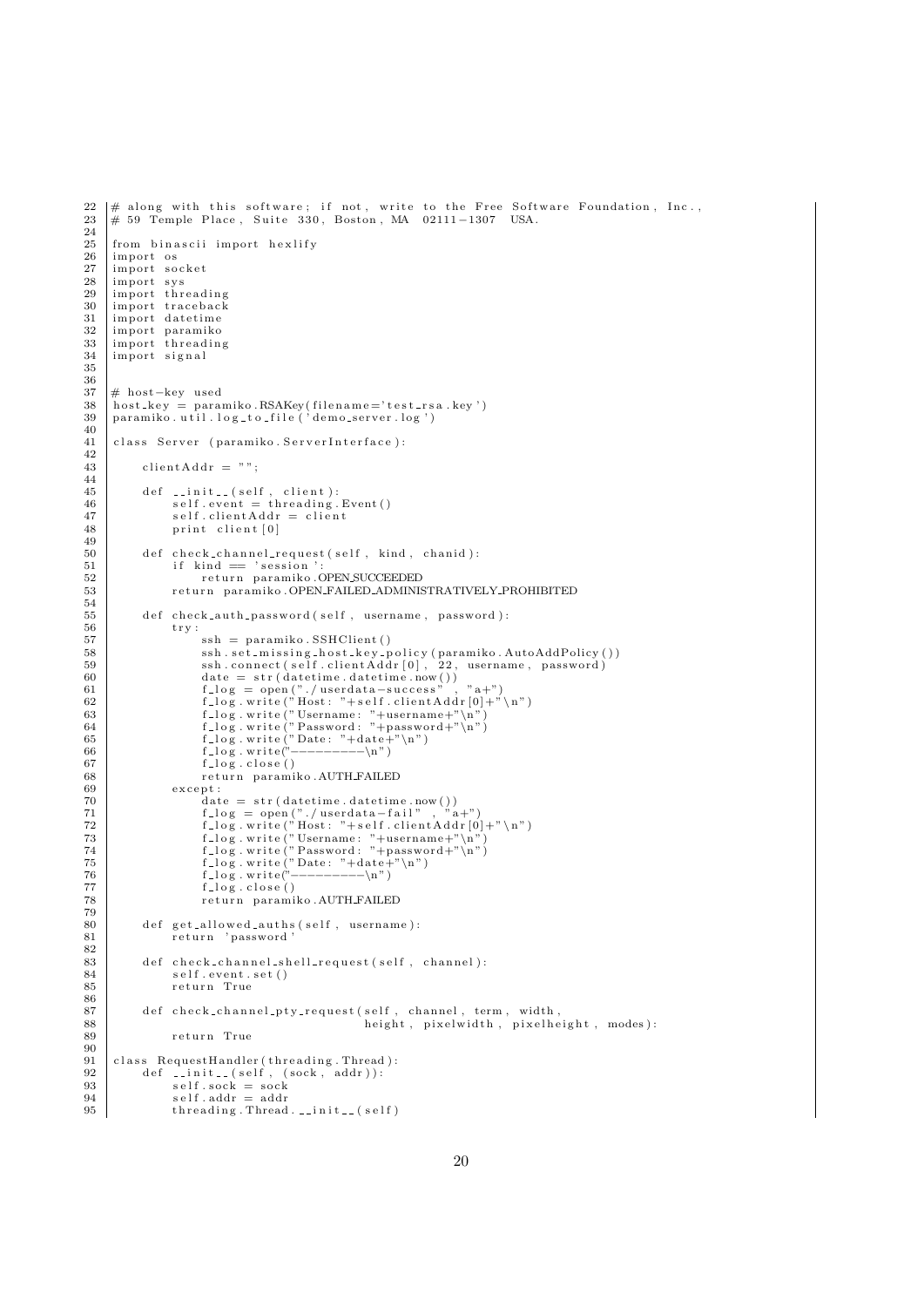```
\frac{96}{97}\begin{array}{c|c} 97 & \text{def run (self)}: \\ 98 & \text{try}: \end{array}\begin{array}{c|c}\n 98 \\
 99\n \end{array} try:
99 t = paramiko \cdot Transport(self.sock)<br>100 t \cdot local\_version = "SSH-2.0-OvensS100 t . local_version = \sqrt[3]{\text{SSH}-2.0} - \text{OpenSSH}_2.9 \text{ p1} Debian-5ubuntu1"<br>101
\begin{array}{c|c}\n 101 \\
 102\n \end{array} try:
102 t . load_server_moduli()<br>103 except:
                                  \verb|except|:104 print ' ( Failed to load moduli -- gex will be unsupported.)'<br>105
105 raise<br>106 t.add_ser
106 t. add_server_key (host_key)<br>107 server = Server (self. addr)
107 server = Server (self.addr)<br>
108 try:
108 \text{try}: \atop \text{109} try:
110 except:
111 | caser i o n i o n i o n i o n i o n i o n i o n i o n i o n i o n i o n i o n i o n i o n i o n i o n i o n i o n i o n i o n i o n i o n i o n i o n i o n i o n i o n i o n i o n i o n i o n i o n i o n i o n i o 
\begin{array}{c} 112 \\ 113 \end{array}\text{chan} = \text{t} \cdot \text{accept}(20)114
115 if chan is None:
\begin{array}{c|c} 116 & \text{ } & \text{i} = 1; \\ 117 & \text{ } & \text{ } \\ \end{array}\begin{array}{c|c} 117 & \text{else :} \\ 117 & \text{else :} \\ 118 & \text{else :} \end{array}chan . close ()
\frac{119}{120}120 except Exception, e:<br>
121 print '*** Caugh
                                 print '*** Caught exception: ' + str(e...class..) + ': ' + str(e)
\begin{array}{c|c}\n 122 & \text{traceback.print\_exc ()} \\
 123 & \text{try:}\n \end{array}\begin{array}{c|c} 123 & \text{try}: \\ 124 & \text{t.close} \end{array}\begin{array}{c|c}\n 125 \\
 \hline\n 126\n \end{array} except:
                                         print "Exception caught"
\frac{127}{128}\begin{array}{c|c} 128 \\ 129 \\ 129 \end{array} def bind_local():
\begin{array}{c|c} 129 & \text{try :} \\ 130 & \end{array}130 sock = socket . socket ( socket . AF INET, socket . SOCK STREAM)<br>131 sock . setsockopt ( socket . SOL SOCKET, socket . SO. REUSEADDR,
131 sock.setsockopt(socket.SOLSOCKET, socket.SO_REUSEADDR, 1)<br>132 sock.bind(('', 2200))
132 sock.bind (('', 2200))<br>133 sock.listen (10)
134 except Exception, e:<br>
135 print '∗∗∗ Bind failed: ' + str(e)<br>
136 traceback.print_exc()
137 sys. exit (1)\frac{138}{139}return sock
140
141 def listen_sock(sock):<br>
142 try:
\begin{array}{c|c} 142 & \text{try :} \\ 143 & \end{array}143 \begin{array}{c} sa = sock . accept ()<br>144 except Exception e:
144 except Exception, e:<br>145 print '*** Listen/accept failed: ' + str(e)
146 traceback.print_exc()
147 return sa
\frac{148}{149}\begin{array}{c|c} 149 & \text{def} \text{cleanup}(*\text{args}): \\ 150 & \text{sys}.\text{exit}(1) \end{array}sys \cdot exit (1)<br>#
151\,\begin{array}{c|c}\n152 & \text{def } \text{main (argv)}: \\
\hline\n153 & \text{sock} = \text{bind}\n\end{array}\begin{array}{c|c}\n 153 & \text{sock} = \text{bind}\, \text{local} \text{)}\n 154 & \text{threads} = \text{[]}\n \end{array}154 threads = []<br>155 signal.signal(signal.SIGINT, cleanup)
156 signal.signal(signal.SIGTERM, cleanup)<br>157 while ("true"):
                  \widetilde{\text{while}} (" true"):
158
\begin{array}{c|c|c|c} \n 159 & \text{rh} = \text{RequestHandler} \left( \text{listen}.\text{sock} \left( \text{sock} \right) \right) \\ \n 160 & \text{rh}.\text{daemon} = \text{True} \n\end{array}\begin{array}{c|c}\n160 \\
160 \\
161\n\end{array} rh . daemon = True<br>
\begin{array}{c}\n160 \\
161\n\end{array} rh . start ()
161 rh . start ()<br>162 rh . start ()<br>threads . app
                         th reads.append(rh)\frac{163}{164}164 if \frac{164}{\text{main (svs. arev} [1:])}main ( sys . argv [1:] )
```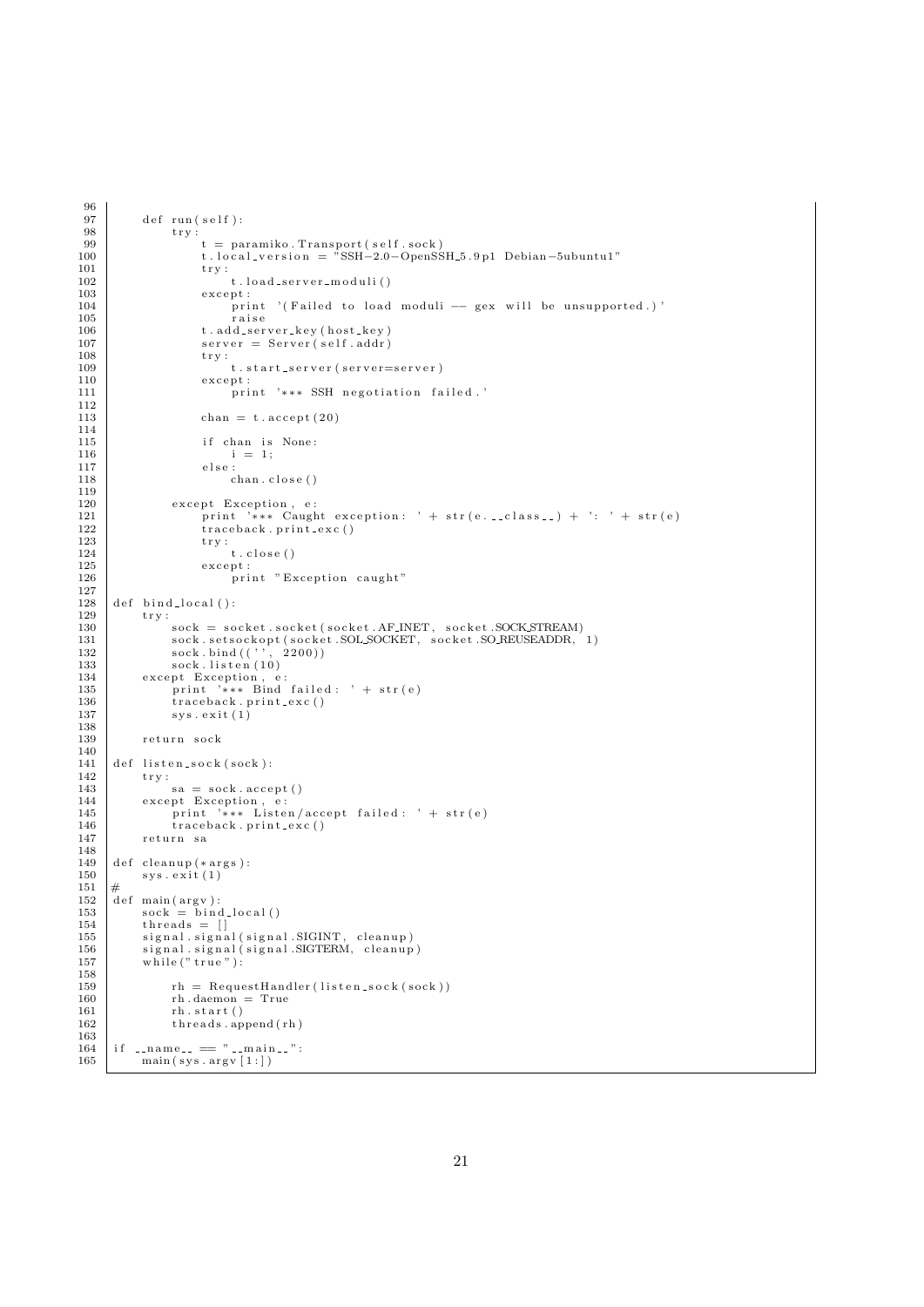# M Sourcecode: doc/python-paramiko-1.7.7.1/demos/demo\_server.py

```
\frac{1}{2} # Copyright (C) 2003-2007 Robey Pointer <robeypointer@gmail.com>
 \begin{array}{c|c}\n2 & \# \\
3 & \# \n\end{array}\frac{3}{4} \frac{4}{4} This file is part of paramiko.
 \begin{array}{c} 4 \\ 5 \end{array} #
 5 \mid \# Paramiko is free software; you can redistribute it and/or modify it under the<br>6 \mid \# terms of the GNU Lesser General Public License as published by the Free
 7 \# Software Foundation; either version 2.1 of the License, or (at your option)
 \begin{array}{c} 8 \\ 9 \end{array} # any later version.
\begin{array}{c|c}\n9 & \# \\
10 & \# \n\end{array}10 \# Paramiko is distrubuted in the hope that it will be useful, but WITHOUT ANY 11 \# WARRANTY; without even the implied warranty of MERCHANTABILITY or FITNESS FO
11 |# WARRANTY; without even the implied warranty of MERCHANTABILITY or FITNESS FOR<br>12 |# A PARTICULAR PURPOSE.  See the GNU Lesser General Public License for more
13 \neq details.
14
15 \frac{1}{\#} You should have received a copy of the GNU Lesser General Public License
16 |# along with Paramiko; if not, write to the Free Software Foundation, Inc.,<br>17 |# 59 Temple Place, Suite 330, Boston, MA 02111−1307 USA.
\frac{18}{19}import base64
20 \t from bin a scii import he x lify \n31 \t import os\begin{array}{c|c} 21 \overline{1} & \text{import os} \\ 22 & \text{import so} \end{array}22 |import socket<br>23 |import sys
24 import threading
25 import traceback
\frac{26}{27}import paramiko
28
\frac{29}{30}\begin{array}{c|c}\n30 & # \text{ setup } logging \\
31 & \text{paramiko } . \text{util } . \n\end{array}\sigma paramiko. util.log_to_file ('demo_server.log')
32
33 | host_key = paramiko.RSAKey(filename='test_rsa.key')<br>34 |#host_key = paramiko.DSSKey(filename='test_dss.key')
\frac{35}{36}print 'Read key: ' + h exlify (host_key.get_fingerprint ())
37
38
39 | class Server (paramiko ServerInterface):<br>40 | # 'data' is the output of base64.encodestring(str(key))
41 # ( u s i n g th e " u s e r r s a k e y " f i l e s )
42 data = 'AAAAB3NzaC1yc2EAAAABIwAAAIEAyO4it3fHlmGZWJaGrfeHOVY7RWO3P9M7hp ' + \
43 ' fAu7jJ2d7eothvfeuoRFtJwhUmZDluRdFyhFY/hFAh76PJKGAusIqIQKlkJxMC ' + \
44 ' KDqIexkgHAfID /6mqvmnSJf0b5W8v5h2pI/stOSwTQ+pxVhwJ9ctYDhRSlF0iT ' + \
45 'UWT10hcuO4Ks8= '
46 good_pub_key = paramiko. RSAKey(data=base64. decodestring (data))
\frac{47}{48}\begin{array}{c|c} 48 & \text{def} & \text{.init} \\ 49 & \text{self. event} = \text{th} \end{array}self.event = threading.Event()50
51 def check_channel_request (self, kind, chanid):
52 if kind == 'session':<br>53 return paramiko OPEN_SUCCEEDED
54 return paramiko .OPEN FAILED ADMINISTRATIVELY PROHIBITED
\frac{55}{56}56 def check_auth_password(self, username, password):<br>57 if (username = 'robey') and (password = 'foo
57 if (username == 'robey') and (password == 'foo'):<br>58 return paramiko AUTH_SUCCESSFUL
59 return paramiko AUTH FAILED
\begin{array}{c} 60 \\ 61 \end{array}def check_auth_publickey(self, username, key):
62 print 'Auth attempt with key: ' + h exlify (key.get_fingerprint ())<br>63 if (username == 'robey') and (key == self.good_pub_key):<br>return paramiko.AUTH_SUCCESSFUL
65 return paramiko .AUTH_FAILED
66
67 def get_allowed_auths(self, username):<br>68 return 'password, publickey'
                    return 'password, publickey
\frac{69}{70}def check_channel_shell_request (self, channel):
                    self. event. set()
```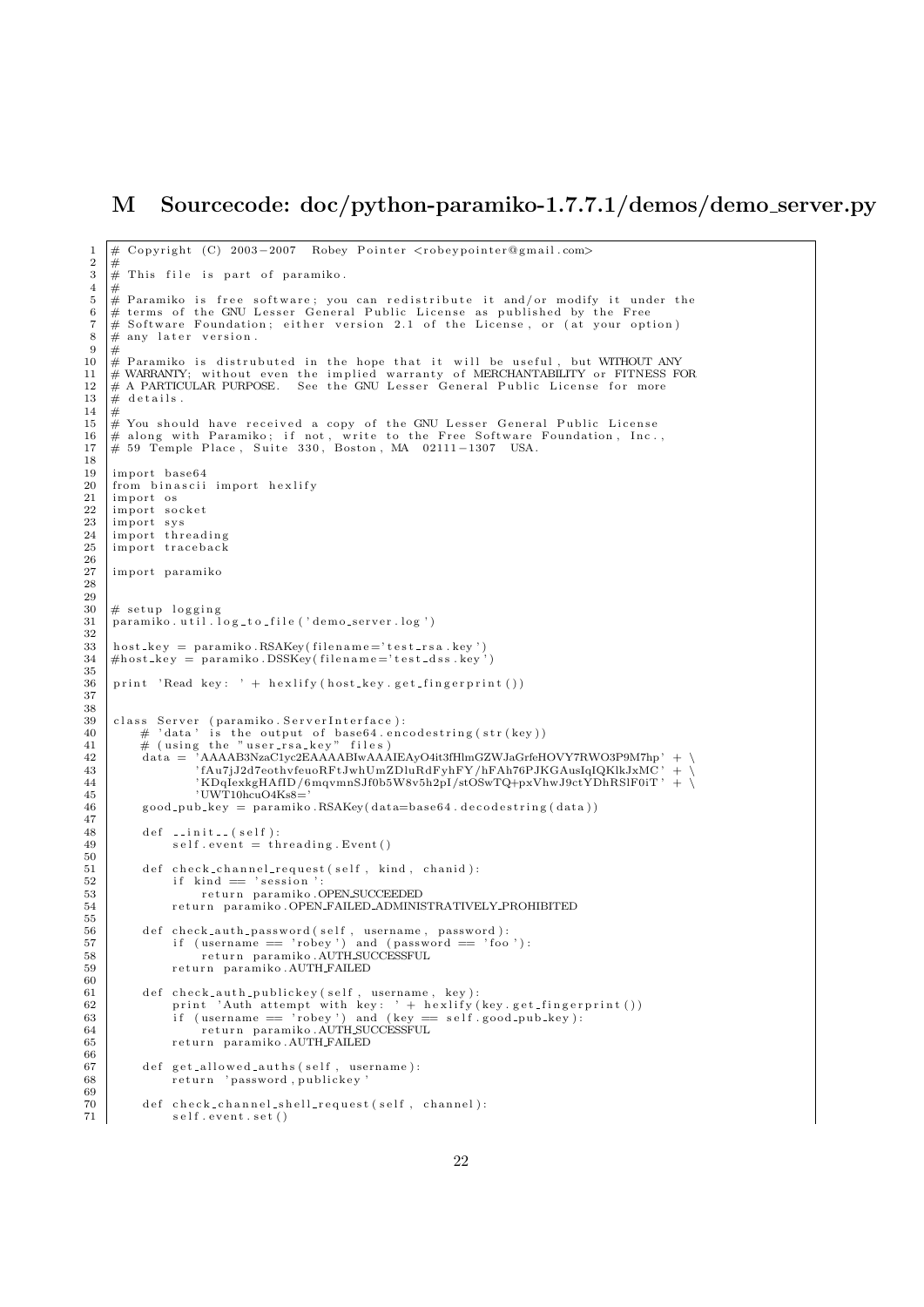```
72 return True
 \frac{73}{74}<sup>74</sup> def check_channel_pty_request(self, channel, term, width, height, pixelwidth,<br>
<sup>75</sup>
 75 pixelheight, modes):<br>
76 pixelheight, modes):
                          return True
 77
 78
 \begin{array}{c|c}\n79 \\
80 \\
\text{trv} \\
\end{array}\begin{array}{c|c} 80 & \text{try :} \\ 81 & \end{array}81 s o c k = s o c k e t . s o c k e t ( s o c k e t . AF INET , s o c k e t .SOCK STREAM)
82 s o c k . s e t s o c k o p t ( s o c k e t . SOL SOCKET , s o c k e t .SO REUSEADDR, 1 )
 \begin{array}{c|c} 83 & \text{sock}, \text{bind}((\cdot, \cdot, 2200)) \\ 84 & \text{except} \end{array}84 except Exception, e:<br>85 print '*** Bind failed: ' + str(e)<br>86 traceback.print_exc()
 87 sys. exit (1)88
 \begin{array}{c|c} 89 \\ 90 \end{array} try:
  90 sock.listen(100)<br>91 print 'Listening for connection ...'<br>92 client, addr = sock.accept()
 \begin{array}{c|c} 93 \overline{3} & \text{except Exception, e:} \\ 94 & \text{print} & \text{***} \end{array}94 print '*** Listen/accept failed: ' + str(e)<br>95 traceback.print_exc()
 95 \left\{\n \begin{array}{c}\n \text{traceback. print\_exc}\n \text{)}\n \end{array}\n \right.sys. exist (1)97
 98 print 'Got a connection!'
\frac{99}{100}\begin{array}{c|c} 100 & \text{try :} \\ 101 & \end{array}\begin{array}{c|c} 101 & t = \text{paramiko} \cdot \text{Transport} (\text{ client}) \\ \hline 102 & \text{trv} \end{array}\begin{array}{c|c} 102 \\ 103 \end{array} try:
                         t . load_server_moduli()
\begin{array}{c|c} 104 & \text{except:} \\ 105 & \text{or:} \end{array}105 print '(Failed to load moduli -- gex will be unsupported.)'<br>106
106 raise<br>107 t.add_ser
107 t. add_server_key(host_key)<br>108 server = Server()
                  server = Server()109 \qquad \qquad \text{try :}110 t. start server (server=server)
111 except paramiko.SSHException, x:<br>112 print '*** SSH negotiation failed.'
113 sys. exit (1)
\frac{114}{115}\begin{array}{c|c} 115 \\ 116 \end{array} # wait for auth <br>116 chan = t.accept
                  \text{chan} = \text{t} \cdot \text{accept}(20)117 if chan is None:<br>118 print '*** No channel.'
119 sys.exit (1)<br>
120 print 'Authenticated!'
\frac{121}{122}122 server.event.wait(10)<br>123 if not server event i
123 if not server.event.isSet():<br>124 print '∗∗∗ Client never asked for a shell.'
125 sys. exit (1)
\frac{126}{127}chan.send('\r\n\r\nWelcome to my dorky little BBS!\r\n\r\n')<br>128      chan.send('We are on fire all the time! Hooray! Candy corn for everyone!\r\n')<br>129      chan.send('Happy birthday to Robot Dave!\r\n\r\n')
130 chan . send ('Username: ')<br>131 f = chan . makefile ('rU')
132 username = f.readline().strip('\r\n')<br>133 chan.send('\r\nI don\'t like you, ' + username + '.\r\n')
134 chan . close ()
\begin{array}{c} 135 \\ 136 \end{array}\begin{array}{c|c} 136 \overline{\smash{\big)} 137} & \text{except Exception, e:} \\ 137 & \text{print} \end{array}137 print '∗∗∗ Caught exception: ' + str(e.__class__) + ': ' + str(e)<br>138 traceback.print_exc()
\begin{array}{c|c}\n 138 & \text{traceback. print\_exc}\n \end{array}\begin{array}{c|c}\n 139 \\
 140\n \end{array} try:
\begin{array}{c|c} 140 & t & . \end{array} close ()
                  {\tt except:}\begin{array}{c|c}\n 142 & \text{pass} \\
 143 & \text{sys}.\text{exit}\n \end{array}svs.ext{ext}(1)
```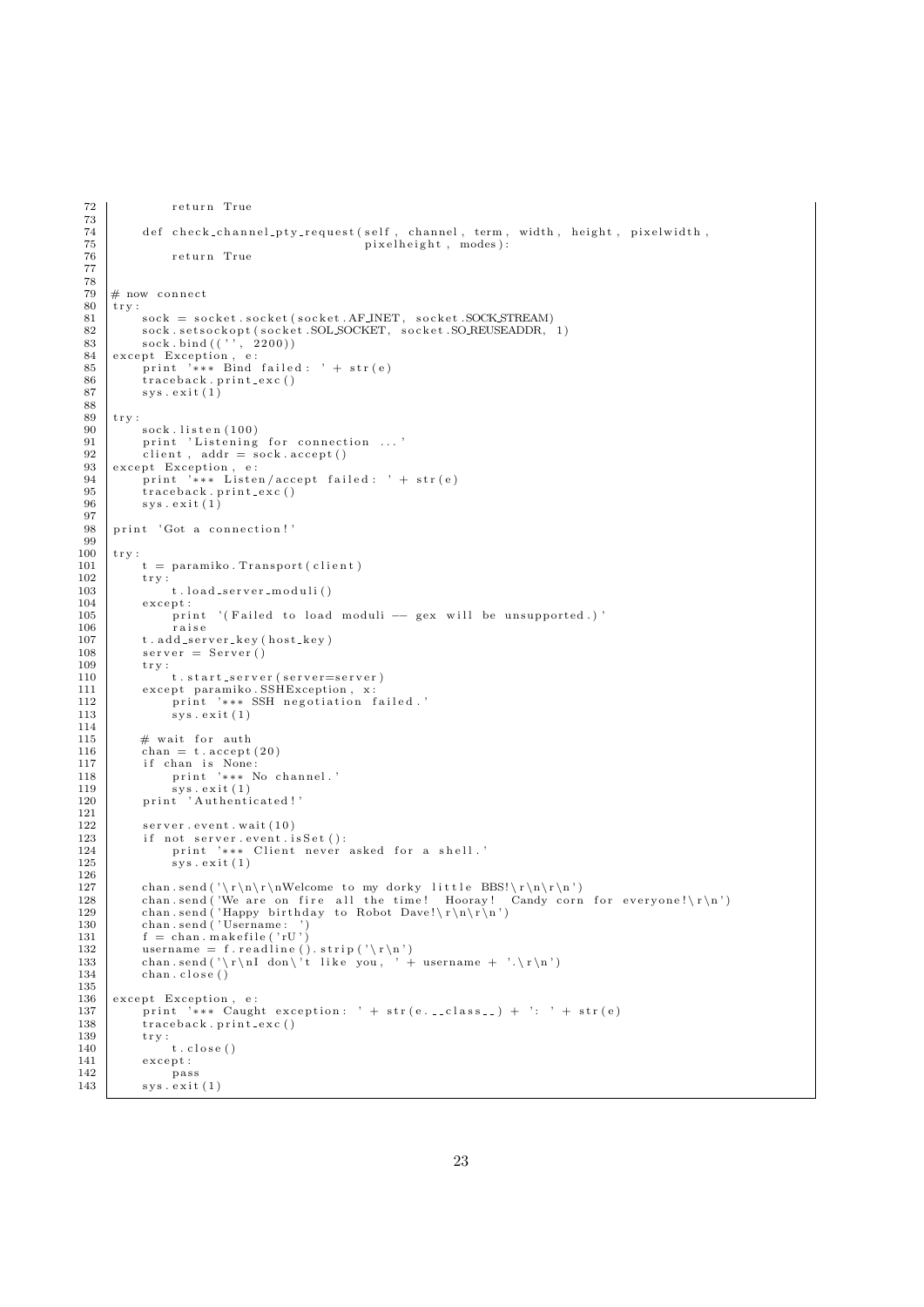### N Application for RIPE-NCC Provided Networks

1 % Temporary Internet Number Assignment Request Form<br>2 % RIPE NCC members (LIRs) can use this form to requ 2 | % RIPE NCC members (LIRs) can use this form to request<br>3 | % a Temporary Internet Assignment. Please see "Supporting Notes for the Temporary<br>4 | % Internet Assignment Request Form" for instructions on how to complete t  $\frac{5}{6}$   $\frac{8}{3}$  http://ripe.net/ripe/docs/temp-assign-support 6 % 7 % Please note that an End User should have a signed "Temporary Independent<br>8 % Assignment Request and Maintenance Agreement" with a sponsoring LIR.<br>9 % http://ripe.net/lir-services/resource-management/temp-assign-agreeme  $\begin{array}{c} 10 \\ 11 \end{array}$ 11  $\#$ [GENERAL INFORMATION]#<br>12 % Please add vour RegiD Please add your RegID. 13 14 request-type: temp-assign  $15$  form-version: 1.0<br> $16$  x-ncc-regid: x-ncc-regid :  $\frac{17}{18}$  $\frac{18}{19}$  #[ASSIGNMENT USER]# 19 % Who will use the requested assignment?<br>20 legal-organisation-name: Tobias Fiebig<br>21 organisation-location: Natrupper Str. 98, D-49090 Osnabrueck, GERMANY<br>22 website-if-available: https://www.os3.nl/  $\frac{23}{24}$ 24 |% Is this request being sent by a sponsoring LIR on behalf of<br>25 |% an End User? (yes/no) 26 27 end-user-of-sponsoring-lir : yes  $\frac{28}{29}$ 29 % If yes, please confirm that the "Temporary Independent Assignment Request and<br>30 % Maintenance Agreement" contains all of the elements listed in paragraph 2.0 of<br>31 % "Contractual Requirements for Provider Independent 32 % RIPE NCC Service Region". (yes/no) 33 |% Please also attach a copy of the signed agreement and the company registration<br>34 |% papers of the End User. 35 36 confirmation: yes  $\frac{37}{38}$  $\#$ [INITIAL INFORMATION] $\#$ 39 40 % Which type of assignment is the End User requesting?  $(IPv4/IPv6/ASN)$ 41  $\begin{array}{c} 42 \\ 43 \end{array}$ type−of−assignment: IPv4 44 45 % Why do you need this temporary assignment?  $\frac{46}{47}$ why: Research Project  $\frac{48}{49}$ 49 |% The End User should be aware that this resource will be for a specific time<br>50 |% period and will be automatically de−registered at the end of the approved  $51 \, |\%$  assignment period.  $52 \frac{8}{96}$  P lease add more information on the purpose (Event/Research) and duration of this  $53 \frac{8}{96}$  request.  $%$  request.  $\frac{54}{55}$ 55 purpose: The University van Amsterdam accepted the attached research proposal.<br>56 During the course of this research it became apparent, that the results of the  $56$  During the course of this research it became apparent, that the results of the 57 experiment do not reach those of a pre-evaluation. This pre-evaluation was don 57 experiment do not reach those of a pre-evaluation. This pre-evaluation was done<br>58 with one /24 DNATed to one host, while the currently active evaluations utilizes<br>59 single hosts with a single /32. This resulted in a 62 data-basis, i.e. gather data from different ssh bruteforce systems, usually<br>63 harvesting on a single /16 at a time, multiple /24 from multiple /16 are needed.<br>65 of left IPv4 resources in mind, while still providing a  $\frac{67}{68}$ website-if-available: http://rp.delaat.net/2012-2013/index.html (#22) 69 % The date should be in the following format: yyyymmdd  $^{70}_{71}$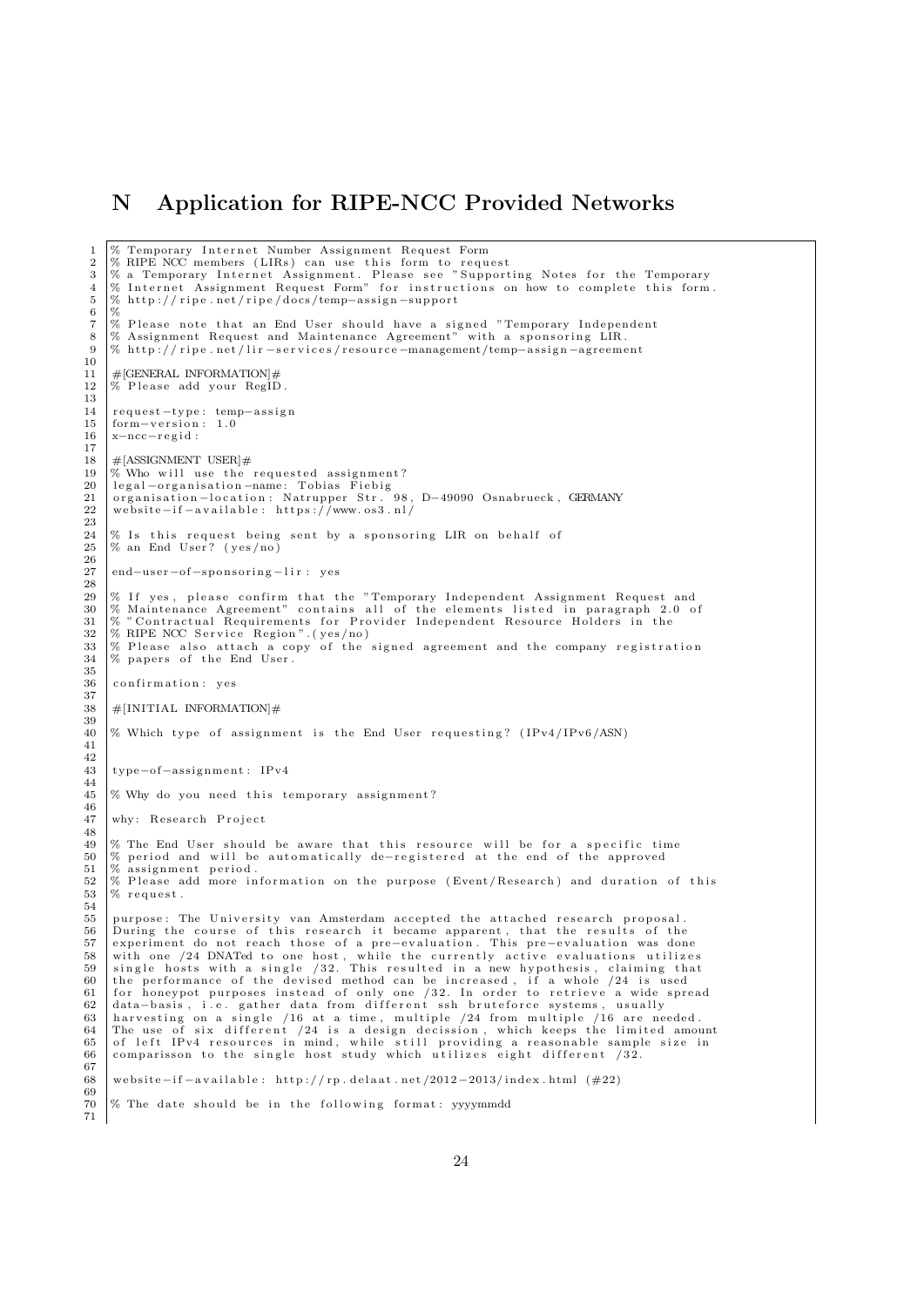```
72 start −date: 20120107
       end−date : 20120128
 \begin{array}{c} 73 \\ 74 \\ 75 \end{array}75 % The next three sections (IPv4, IPv6 and ASN) will give us an overview of the 76 % detailed usage of the resources. Please fill in only the relevant
 76 % detailed usage of the resources. Please fill in only the relevant 77 % sections as per the resource being requested and remove the section
 77 % sections as per the resource being requested and remove the sections that are not 78 % applicable.
       % applicable.
 \begin{array}{c} 79 \\ 80 \end{array}\#[ IPv4 section ] \#\frac{81}{82}\% Why is PI address space required rather than PA address space?
 83
       why-pi-v4: Current LIR can not provide enough PA /24 from different /16.
 \frac{85}{86}86 |% Is the End User requesting extra address space for routing and/or<br>87 |% administrative reasons? If yes, explain why.
 \begin{array}{c} 88 \\ 89 \end{array}why-routing-v4: yes
 90^{\circ}91
 \frac{92}{93}\frac{93}{93} % Please confirm if the End User is aware of the consequences and disadvantages \frac{94}{96} of PI address space? (ves/no)
 94 \times 10^{10} of PI address space? (yes/no)<br>95 % For details, you can refer to
 95 % For details, you can refer to section 8. [U+FFFD]PAvs. PI Address Space[U+FFFD] of the IPv4 96 % Address Allocation and Assignment Policies
       % Address Allocation and Assignment Policies.
 97
 98 confirmation -v4: yes
\frac{99}{100}Each block needs to be globally routable, therefore each should be a /24 minimum.
\frac{101}{102}102 \% ADDRESSING PLAN<br>103 \% How will the Eng
       % How will the End User use this IPv4 address space?
104 %
105 % Subnet Immediate Intermediate Entire Purpose<br>106 % size (/nn) Requirement Requirement Period
106 \frac{\%}{\$} size (/nn) Requirement Requirement 107
\begin{tabular}{llllllll} \textbf{107} & \textbf{subnet}: & /24 & & & & & \textbf{x} & & \textbf{DNAT to evaluation host} \\ \textbf{subnet}: & /24 & & & & \textbf{x} & & \textbf{DNAT to evaluation host} \\ \textbf{subnet}: & /24 & & & & \textbf{x} & & \textbf{DNAT to evaluation host} \\ \end{tabular}DNAT to evaluation host
109 subnet: /24 x DNAT to evaluation host<br>110 subnet: /24 x DNAT to evaluation host
110 subnet: /24 x DNAT to evaluation host<br>
111 subnet: /24 x DNAT to evaluation host<br>
112 subnet: /24 x DNAT to evaluation host
111 subn e t : /24 x DNAT t o e v a l u a t i o n h o s t
112 subn e t : /24 x DNAT t o e v a l u a t i o n h o s t
\begin{array}{c|c} 113 & \text{total s} : /21 \\ 114 & \text{number—of--s} \end{array}number-of-subnets: 6
\frac{115}{116}\#[IPv6 section]#
\frac{117}{118}% Why is PI address space required rather than PA address space?
119<br>120
       why-pi-v6:
\frac{121}{122}122 |% Is the End User requesting extra address space for routing and/or<br>123 |% administrative reasons? If yes, explain why.
\begin{array}{c} 124 \\ 125 \end{array}whv-routing-v6:
\frac{126}{127}% Please confirm if the End User is aware of the consequences and disadvantages
128 |% of PI address space? (yes/no)<br>129 |% For details, you can refer to section 8.QU+FFFD]PAvs. PI Address SpaceU+FFFD] of the IPv4
130 % Address Allocation and Assignment Policies.
\begin{array}{c} 131 \\ 132 \end{array}confirmation -v6:
133
134
\frac{135}{136}136 %ADDRESSING PLAN<br>137 % How will the E
       % How will the End User use this IPv6 address space?
\frac{138}{139}139 % Subnet Immediate Intermediate Entire Purpose<br>
140 % size (/nn) Requirement Requirement Period
140 \begin{array}{l} \% \\ \text{subnet:} \end{array} size (/nn) Requirement Requirement 141
       subnet :
\begin{array}{c|c} 142 & \text{subnet :} \\ 143 & \text{total s :} \end{array}totals:
\begin{array}{c|c}\n 144 & \times \\
 145 & \times\n \end{array}% Please list the Autonomous System Numbers and email contact addresses
```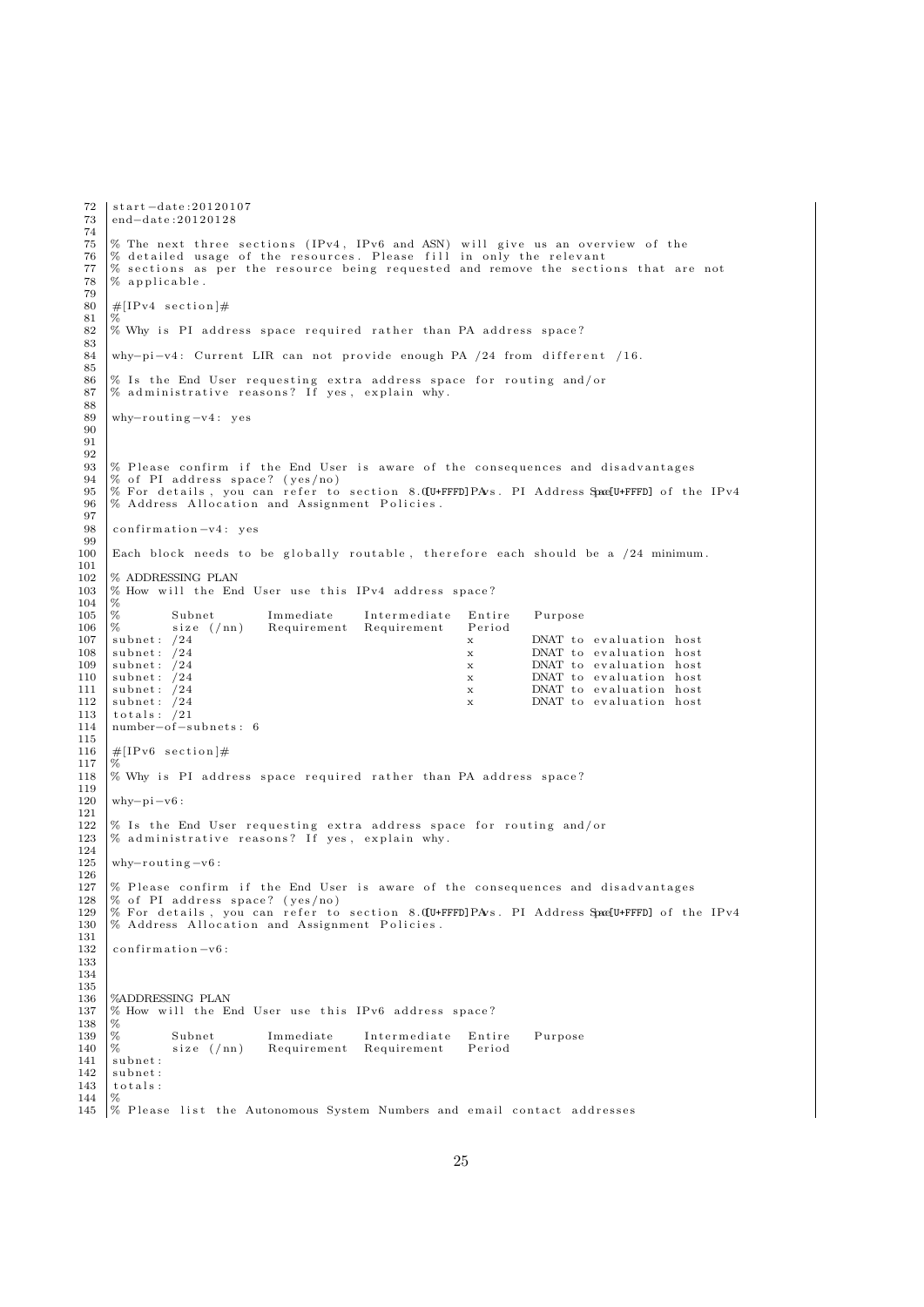```
146 |% of the peering partners for the requested IPv6 PI assignment.
\frac{147}{148}\begin{array}{c|c} 148 & \text{peering--v6:} \\ 149 & \text{peering--v6:} \end{array}\begin{array}{c|c} 149 & \text{pering-v6:} \\ 150 & \text{\#[ASN section] \end{array}H[ASN] section ]\#\frac{151}{152}152 %[ADDRESS SPACE TO BE ANNOUNCED]%<br>153 % If this ASN will originate other
153 |% If this ASN will originate other prefixes than are requested<br>154 |% in this request, please list these below.
\frac{155}{156}prefix-asn:
\frac{157}{158}158 % If you require a 16-bit AS Number instead of a 32-bit AS Number,<br>159 % please indicate this below and tell us why. For more information,<br>160 % see http://www.ripe.net/news/asn-32-guide.html
\begin{array}{c} 161 \\ 162 \end{array}162 \begin{bmatrix} 162 & 163 \\ \text{why} & -16 - \text{bit} \end{bmatrix}: 32-bit \begin{bmatrix} \text{change as required} \end{bmatrix}why−16−bit :
164
165 \% P lease list the Autonomous System Numbers and email contact addresses<br>166 \% of the peering partners
       % of the peering partners.
\frac{167}{168}168 peering-asn:<br>169 peering-asn:
        peering-asn:
170
        \#[SUPPORTING DOCUMENTATION] \#\frac{172}{173}173 % Please add more information if you think it will help us understand 174 % this request. You can attach a network diagram or other relevant
174 % this request. You can attach a network diagram or other relevant<br>175 % supporting documentation.
175 % supporting documentation.<br>176 See Research Proposal Attac
       See Research Proposal Attached.
177
\frac{178}{179}179 |%<add more information><br>180 |#[DATABASE TEMPLATE IPv4]#
\begin{array}{c} 181 \\ 182 \end{array}182 |% If you are requesting IPv4, complete this IPv4 database template.<br>183 |% If you are not requesting IPv4, please remove this IPv4 database template.
\frac{184}{185}185 inetnum : <l e a v e empty>
186 netname : SNE−RP1−EVAL−TMP
187 descr: Tobias Fiebig<br>188 country: NL
\begin{array}{c|c} 188 & \text{country:} \\ 189 & \text{org:} \end{array}188 country: NL<br>
189 org: ORG–wA159–RIPE<br>
190 admin–c: WYRE-RIPE
        \overline{\text{admin-c}} :
191 tech−c: WYBT–RIPE<br>192 status: ASSIGNED
192 status: ASSIGNED PI<br>
193 remarks: Temporary as
193 remarks: Temporary assignment
194 ===========================================
195 Duration of assignment :<br>196
196 =197 Start date: 20120107<br>198 End date: 20120128
198 End date:
199 \qquad \qquad \qquad \qquad200 mnt−by: RIPE−NCC−END-MNT<br>201 mnt−lower : RIPE−NCC−END-MNT
                                   RIPE–NCC–END–MNT<br/>WYBT–MNT\begin{array}{c} 202 \\ 203 \end{array} mnt−by :
203 mnt−by: NETSIGN-MNI<br>204 mnt−routes: WYBT-MNT
204 mnt-routes: WYBT-MNT<br>205 mnt-routes: NETSIGN-MNT
205 | mnt-routes : NETSIGN-N<br>206 mnt-domains : WYBT-MNT
206 mnt−domains: WYBT-MNT<br>207 mnt−domains: NETSIGN-MNT
207 mnt-domains:<br>208 changed:
                                   hostmaster@ripe.net<br>RIPE
209 source:
```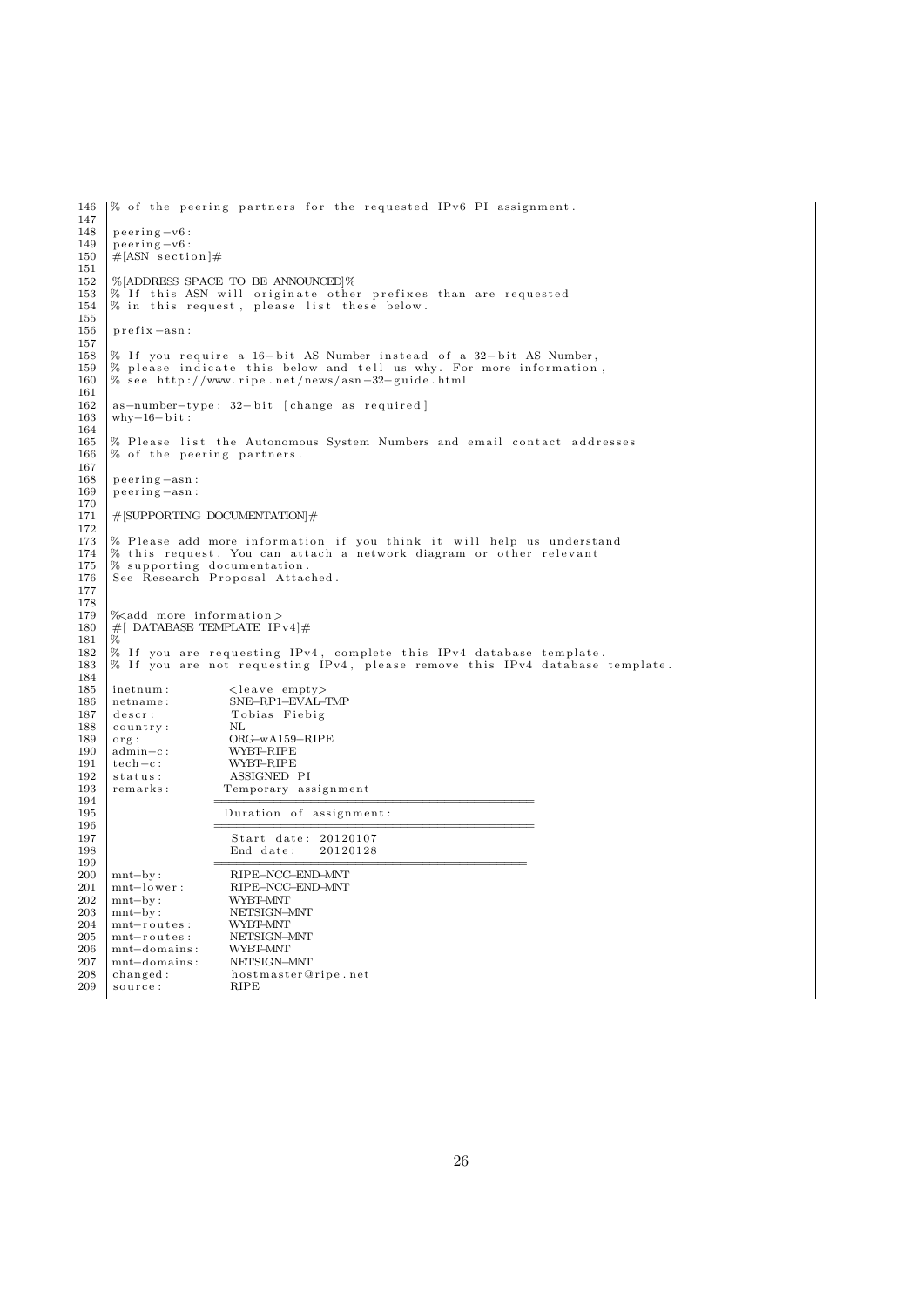# O Used IPv4 Networks

### O.1 Network: 145.100.109.0/24

```
\frac{1}{2} whois 145.100.109.0/24<br>[Querying whois ripe.n]
 \begin{array}{c|c} 2 & \text{[Querying whois.ripe.net]} \\ 3 & \text{[whose.ripe.net]} \end{array}\frac{3}{4} who is . ripe . net ]
  4 % This is the RIPE Database query service.<br>5 % The objects are in RPSL format.
 rac{6}{7} \frac{9}{9}7 \begin{array}{l} 7 \ \hline \end{array} The RIPE Database is subject to Terms and Conditions.<br>8 % See http://www.ripe.net/db/support/db-terms-condition
      8 % See h t tp : / /www . r i p e . n e t /db/ supp o r t /db−terms−c o n d i t i o n s . pd f
 9
\begin{array}{c|c|c|c|c} \n10 & \% & \text{Note: this output has been filtered.} \n11 & \% & \text{To receive output for a database.} \n\end{array}11 |% To receive output for a database update, use the "-B" flag.
\begin{array}{c} 12 \\ 13 \end{array}% Information related to '145.100.96.0 - 145.100.111.255'
\begin{array}{c} 14 \\ 15 \end{array}15 inetnum : 145.100.96.0 − 145.100.111.255<br>16 netname : UvA-Master-SNE-NET
                                    16 netname : UvA−Master−SNE−NET
17 descr: Universiteit van Amsterdam<br>18 descr: Master SNE
\begin{array}{ccc} 19 \\ 19 \\ 20 \end{array} descr: www.os3.nl<br>
\begin{array}{ccc} 20 \\ 20 \\ 20 \end{array} www.os3.nl
20 country:<br>21 admin-c:
21 \begin{array}{l} \text{admin} - \text{c} : \\ \text{13.14} \end{array} MSNE–RIPE
\begin{array}{c|c} 22 & \text{tech} - \text{c} : \\ 23 & \text{status}: \end{array}23 status: ASSIGNED PI<br>
24 mnt-by: SN-LIR-MNT
24 mnt−by: SN−LIR−MNT<br>25 mnt−irt: irt –SURFce
25 mnt−irt : irt −SURFcert<br>26 source : RIPE # Filte:
                                    RIPE \# Filtered
\frac{27}{28}28 r o l e : UvA Master SNE
29 a d d r e s s : UvA Master SNE
30<br>30 SNE Room B1.23<br>31 Science Park 9
31 Science Park 908<br>32 NL-1098XH Amster
32 NL−1098XH Amsterdam
33 The Netherlands<br>34 remarks: Please use abus
                                     Please use abuse@os3.nl for complaints and/or abuse
35 remarks: for further/other information see: http://www.os3.nl/
36 abuse−mailbox: abuse@os3.nl<br>37 admin-c: JPV1024-RIPE
\frac{37}{37} admin-c: JPV1024-RIPE<br>38 tech-c: JPV1024-RIPE
\begin{array}{c|c}\n 38 & \text{tech}-\text{c}: \\
 39 & \text{mnt}-\text{by}: \\
 \end{array} JPV1024−RIPE
\begin{array}{c|c}\n 39 & \text{mnt-by:} \\
 40 & \text{nic-bd1:} \\
 \end{array} OS3–MNT
40 nic−hdl: MSNE–RIPE<br>41 source: RIPE # Fi
                                    RIPE \# Filtered
\begin{array}{c} 42 \\ 43 \end{array}% Information related to '145.100.0.0/15AS1103'\begin{array}{c} 44 \\ 45 \end{array}45 route: 145.100.0.0/15<br>46 descr: SARA-LAN SURFN
46 descr: SARA–LAN SURFNET–UNO<br>47 origin: AS1103
       origin :
48 \begin{array}{l} \text{mnt-by:} \\ \text{mnt-by:} \\ \text{source:} \\ \text{RIPE} \# \text{Filt} \end{array}\frac{1}{2} source: RIPE # Filtered
\frac{50}{51}% This query was served by the RIPE Database Query Service version 1.50.5 (WHOIS3)
```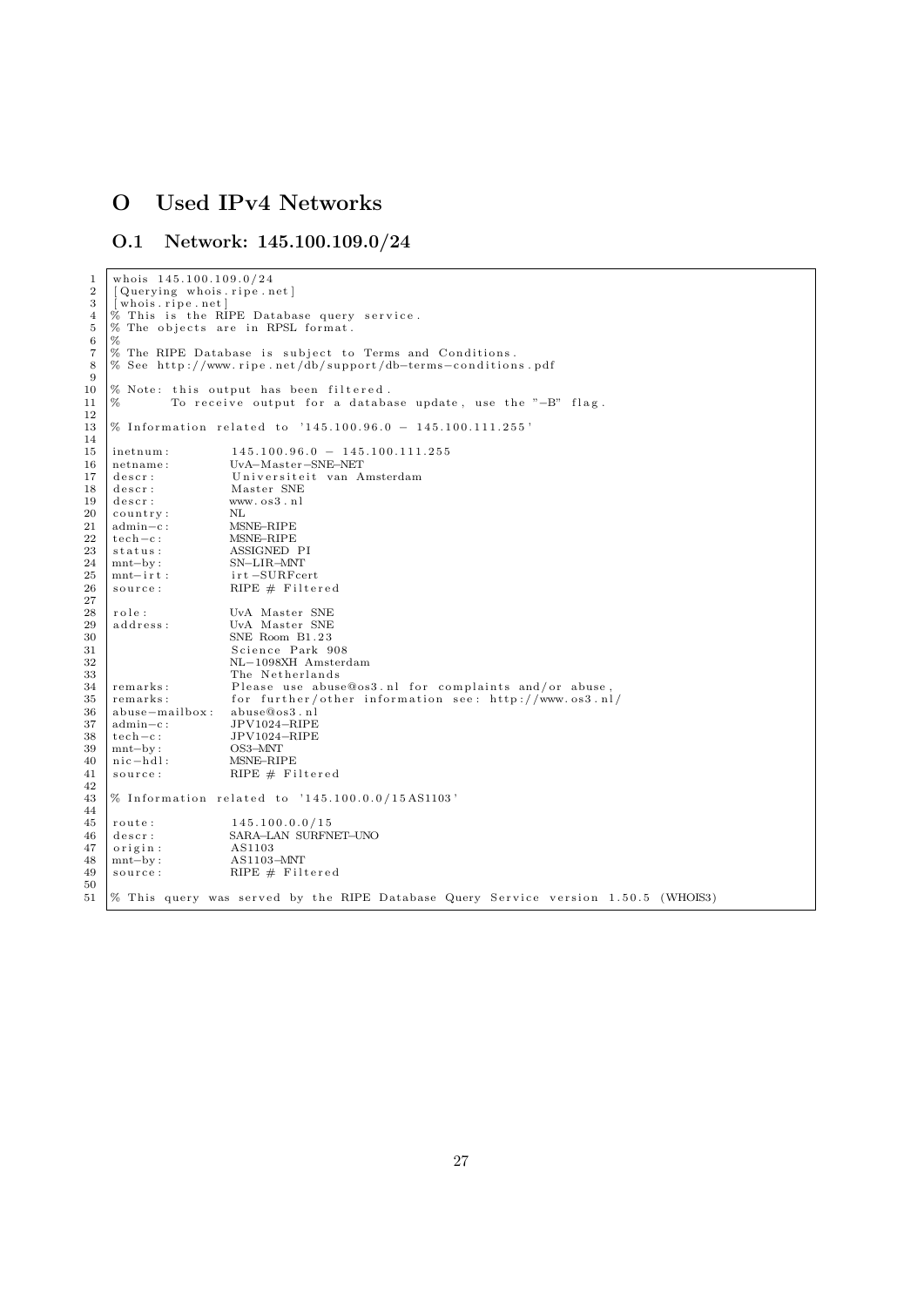### O.2 Network: 151.216.20.0/24

```
\frac{1}{2} whois \frac{151.216.20.0}{24}\begin{array}{c|c} 2 & \text{[Querying whois. arin.net]} \\ 3 & \text{[Reduced to whois. rise]} \end{array}\begin{bmatrix} 2 & 3 \\ 3 & 6 \end{bmatrix} [Redirected to whois ripe net:43]
 \frac{4}{5} [ Querying whois ripe net ]
 5 | [whois.ripe.net]<br>6 % This is the RIPE Database query service.
 7 \begin{array}{l} 7 \ \hline 8 \ 8 \end{array} The objects are in RPSL format.
 \begin{array}{c|c}\n8 & 2 \\
9 & 2\n\end{array}9 % The RIPE Database is subject to Terms and Conditions.<br>10 % See http://www.ripe.net/db/support/db-terms-condition
     10 % See h t tp : / /www . r i p e . n e t /db/ supp o r t /db−terms−c o n d i t i o n s . pd f
\begin{array}{c} 11 \\ 12 \end{array}12 \% Note: this output has been filtered.<br>13 \% To receive output for a databa
                To receive output for a database update, use the "-B" flag.
14
\frac{11}{15} % Information related to '151.216.20.0 − 151.216.20.255'
\frac{16}{17}17 inetnum : 151.216.20.0 − 151.216.20.255<br>18 netname : SNE-RP1-EVAL-TMP
18 netname: SNE–RP1–EVAL–TMP<br>19 descr: Tobias Fiebig
19 descr: Tobias Fiebig<br>20 country: NL
     \begin{array}{c} {\tt country:} \\ {\tt org:} \end{array}21 org: ORG-wA159-RIPE<br>
22 admin-c: WYBT-RIPE
22 \begin{array}{l} \text{admin} - \text{c} : \\ \text{6} \text{admin} - \text{c} : \end{array} WYBT-RIPE
23 tech−c : WYBT–RIPE<br>
24 status : ASSIGNED
24 status: ASSIGNED PI<br>25 remarks: Temporary a
25 remarks : Temporary assignment
26 \qquad \qquad \qquad =27 Duration of assignment: 3 weeks
28 \Box29 Start date: 20120108<br>30 End date: 20120129
30 End date:
3132 mnt−by : RIPE−NCC−END−MNT
33 mnt−l ow e r : RIPE−NCC−END−MNT
34 mnt−by: WYBT–MNT<br>35 mnt−by: NETSIGN–1
35 mnt−by: NETSIGN-MNT<br>36 mnt-routes: WYBT-MNT
\begin{array}{c|c}\n 36 & \text{mnt–routses:} \\
 37 & \text{mnt–routses:} \\
 \end{array}37 mnt−routes: NETSIGN-MNT<br>38 mnt-domains: WVREANT
     mnt-domains:39 mnt−doma ins : NETSIGN−MNT
40 source: RIPE \# Filtered\frac{41}{42}<sup>42</sup> organisation: ORG-wA159-RIPE<br>43 org-name: Tobias Fiebig
43 org-name: Tobias Fiebig<br>44 org-type: other
44 org-type:<br>45 address:
                             Natrupper Str. 98
46 49090 Osnabrueck
47 GERMANY
48 abuse−mailbox: abuse@wybt.net<br>49 mnt-ref: WYBT-MNT
\begin{array}{c|c}\n49 \\
50 \\
\hline\nmnt-by\n\end{array}:
50 mnt−by: WYBT–MNT<br>51 source: RIPE # F
                             RIPE \# Filtered
\frac{52}{53}person : Tobias Fiebig
54 a d d r e s s : Natrupper S t r . 98
55 D−49090 Osnabrueck
\begin{array}{c|c}\n 56 \\
 57 \\
  \text{phone:} \\
 495413\n\end{array}+495413436597
58 mnt−by: WYBT–MNT<br>59 nic−hdl: WYBT–RIP!
59 nic−hdl: WYBT–RIPE<br>60 source: RIPE # Fi
                             RIPE \# Filtered61<br>62% Information related to '151.216.20.0/24AS31078'63
     \frac{6}{151.216.20.0}{24}65 descr: SNE−RP1−EVAL−TMP Route via Netsign<br>66 origin: AS31078
66 origin: AS31078<br>67 mnt-by: WYBT-MN
67 mnt−by: WYBT–MNT<br>68 mnt−by: NETSIGN–1
68 mnt−by: NETSIGN-MNT<br>69 source: RIPE # Filte
                             RIPE \# Filtered
70
\overline{71} % This query was served by the RIPE Database Query Service version 1.50.5 (WHOIS3)
```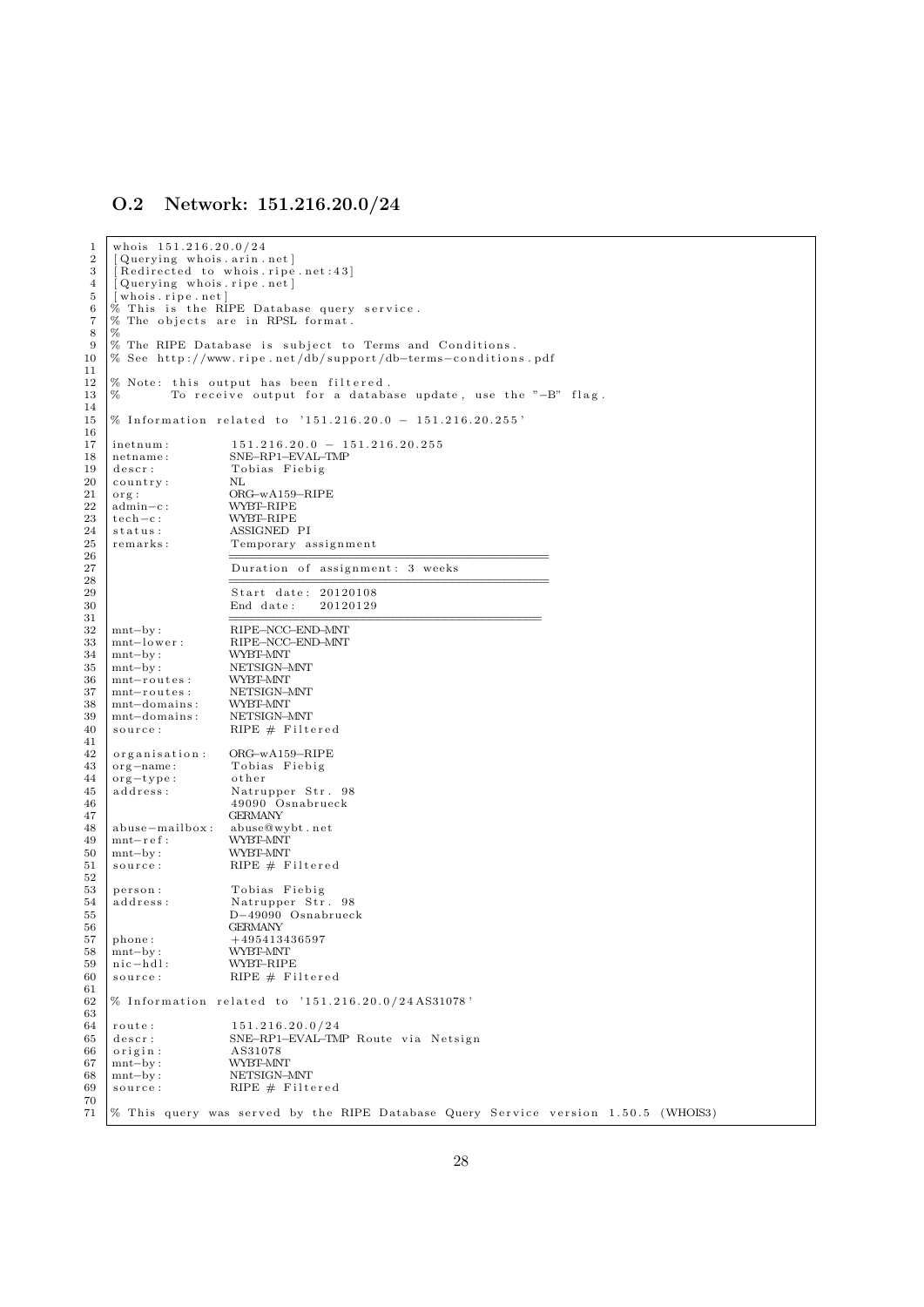### O.3 Network: 151.217.0.0/24

```
\frac{1}{2} who is \frac{151.217.0.0}{24}\begin{array}{c|c} 2 & \text{[Querying whois. arin.net]} \\ 3 & \text{[Reduced to whois. rise]} \end{array}\begin{bmatrix} 2 & 3 \\ 3 & 6 \end{bmatrix} [Redirected to whois ripe net:43]
 \frac{4}{5} \begin{bmatrix} \text{vacuum} & \text{cos} & \text{cos} \\ \text{Querying} & \text{whois. ripe. net} \end{bmatrix}5 | [whois.ripe.net]<br>6 % This is the RIPE Database query service.
 7 \begin{array}{l} 7 \ \hline 8 \ 8 \end{array} The objects are in RPSL format.
 \begin{array}{c|c}\n8 & 2 \\
9 & 2\n\end{array}9 % The RIPE Database is subject to Terms and Conditions.<br>10 % See http://www.ripe.net/db/support/db-terms-condition
     10 % See h t tp : / /www . r i p e . n e t /db/ supp o r t /db−terms−c o n d i t i o n s . pd f
\begin{array}{c} 11 \\ 12 \end{array}12 \% Note: this output has been filtered.<br>13 \% To receive output for a databa
                 To receive output for a database update, use the "-B" flag.
14
\frac{15}{15} % Information related to '151.217.0.0 − 151.217.0.255'
\frac{16}{17}17 |inetnum : 151.217.0.0 − 151.217.0.255<br>18 |netname : SNE-RP1-EVAL-TMP
18 netname: SNE–RP1–EVAL–TMP<br>19 descr: Tobias Fiebig
19 descr: Tobias Fiebig<br>20 country: NI.
     \begin{array}{c} {\tt country:} \\ {\tt org:} \end{array}21 org: ORG-wA159-RIPE<br>
22 admin-c: WYBT-RIPE
22 \begin{array}{l} \text{admin} - \text{c} : \\ \text{6} \text{admin} - \text{c} : \end{array} WYBT-RIPE
23 tech−c : WYBT–RIPE<br>
24 status : ASSIGNED
24 status: ASSIGNED PI<br>25 remarks: Temporary a
25 remarks : Temporary assignment
26 \qquad \qquad \qquad =27 Duration of assignment: 3 weeks
28 \Box29 Start date: 20120108<br>30 End date: 20120129
30 End date:
3132 mnt−by : RIPE−NCC−END−MNT
33 mnt−l ow e r : RIPE−NCC−END−MNT
34 mnt−by: WYBT–MNT<br>35 mnt−by: NETSIGN–1
35 mnt−by: NETSIGN-MNT<br>36 mnt-routes: WYBT-MNT
\begin{array}{c|c}\n 36 & \text{mnt–routses:} \\
 37 & \text{mnt–routses:} \\
 \end{array}37 mnt−routes: NETSIGN-MNT<br>38 mnt-domains: WVREANT
     mnt-domains:39 mnt−doma ins : NETSIGN−MNT
40 source: RIPE \# Filtered\frac{41}{42}<sup>42</sup> organisation: ORG-wA159-RIPE<br>43 org-name: Tobias Fiebig
43 org-name: Tobias Fiebig<br>44 org-type: other
44 org-type:<br>45 address:
                              Natrupper Str. 98
46 49090 Osnabrueck
47 GERMANY
48 abuse−mailbox: abuse@wybt.net<br>49 mnt-ref: WYBT-MNT
\begin{array}{c|c}\n49 \\
50 \\
\hline\nmnt-by\n\end{array}:
50 mnt−by: WYBT–MNT<br>51 source: RIPE # F
                              RIPE \# Filtered
\frac{52}{53}person : Tobias Fiebig
54 a d d r e s s : Natrupper S t r . 98
55 D−49090 Osnabrueck
\begin{array}{c|c}\n 56 \\
 57 \\
  \text{phone:} \\
 495413\n\end{array}+495413436597
58 mnt−by: WYBT–MNT<br>59 nic−hdl: WYBT–RIP!
59 nic−hdl: WYBT–RIPE<br>60 source: RIPE # Fi
                              RIPE \# Filtered61<br>62% Information related to '151.217.0.0/24AS31078'63
     \frac{6}{4} route: \frac{151.217.0.0}{24}65 descr: SNE−RP1−EVAL−TMP Route via Netsign<br>66 origin: AS31078
66 origin: AS31078<br>67 mnt-by: WYBT-MN
67 mnt−by: WYBT–MNT<br>68 mnt−by: NETSIGN–1
68 mnt−by: NETSIGN-MNT<br>69 source: RIPE # Filte
                              RIPE \# Filtered
70
\overline{71} % This query was served by the RIPE Database Query Service version 1.50.5 (WHOIS1)
```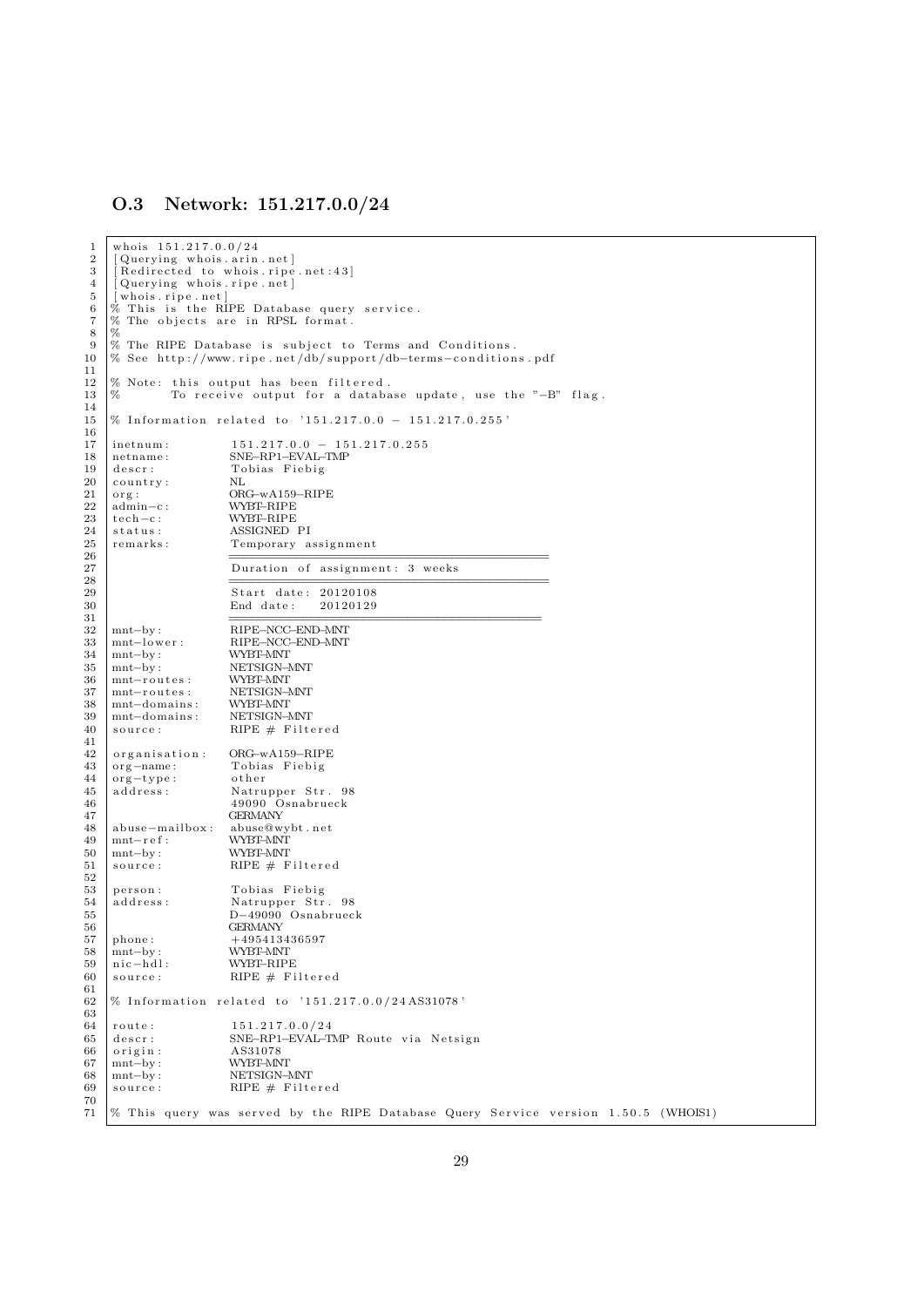### O.4 Network: 151.220.0.0/24

```
\frac{1}{2} who is \frac{151.220.0.0}{24}\begin{array}{c|c} 2 & \text{[Querying whois. arin.net]} \\ 3 & \text{[Reduced to whois. rise]} \end{array}\begin{bmatrix} 2 & 3 \\ 3 & 6 \end{bmatrix} [Redirected to whois ripe net:43]
 \frac{4}{5} [ Querying whois ripe net ]
 5 | [whois.ripe.net]<br>6 % This is the RIPE Database query service.
 7 \begin{array}{l} 7 \ \hline 8 \ 8 \end{array} The objects are in RPSL format.
 \begin{array}{c|c}\n8 & 2 \\
9 & 2\n\end{array}9 % The RIPE Database is subject to Terms and Conditions.<br>10 % See http://www.ripe.net/db/support/db-terms-condition
     10 % See h t tp : / /www . r i p e . n e t /db/ supp o r t /db−terms−c o n d i t i o n s . pd f
\begin{array}{c} 11 \\ 12 \end{array}12 \% Note: this output has been filtered.<br>13 \% To receive output for a databa
                 To receive output for a database update, use the "-B" flag.
14
\frac{15}{15} % Information related to '151.220.0.0 – 151.220.0.255'
\frac{16}{17}\begin{array}{|l|l|} \hline 17 & \text{intnum}: & 151.220.0.0 - 151.220.0.255 \ \hline \end{array}<br>18 netname: SNE-RP1-EVAL-TMP
18 netname: SNE–RP1–EVAL–TMP<br>19 descr: Tobias Fiebig
19 descr: Tobias Fiebig<br>20 country: NI.
     \begin{array}{c} {\tt country:} \\ {\tt org:} \end{array}21 org: ORG-wA159-RIPE<br>
22 admin-c: WYBT-RIPE
22 \begin{array}{l} \text{admin} - \text{c} : \\ \text{6} \text{admin} - \text{c} : \end{array} WYBT-RIPE
23 tech−c : WYBT–RIPE<br>
24 status : ASSIGNED
24 status: ASSIGNED PI<br>25 remarks: Temporary a
25 remarks : Temporary assignment
26 \qquad \qquad \qquad =27 Duration of assignment: 3 weeks
28 \Box29 Start date: 20120108<br>30 End date: 20120129
30 End date:
3132 mnt−by : RIPE−NCC−END−MNT
33 mnt−l ow e r : RIPE−NCC−END−MNT
34 mnt−by: WYBT–MNT<br>35 mnt−by: NETSIGN–1
35 mnt−by: NETSIGN-MNT<br>36 mnt-routes: WYBT-MNT
\begin{array}{c|c}\n 36 & \text{mnt–routses:} \\
 37 & \text{mnt–routses:} \\
 \end{array}37 mnt−routes: NETSIGN-MNT<br>38 mnt-domains: WVREANT
     mnt-domains:39 mnt−doma ins : NETSIGN−MNT
40 source: RIPE \# Filtered\frac{41}{42}<sup>42</sup> organisation: ORG-wA159-RIPE<br>43 org-name: Tobias Fiebig
43 org-name: Tobias Fiebig<br>44 org-type: other
44 org-type:<br>45 address:
                             Natrupper Str. 98
46 49090 Osnabrueck
47 GERMANY
48 abuse−mailbox: abuse@wybt.net<br>49 mnt-ref: WYBT-MNT
\begin{array}{c|c}\n49 \\
50 \\
\hline\nmnt-by\n\end{array}:
50 mnt−by: WYBT–MNT<br>51 source: RIPE # F
                             RIPE \# Filtered
\frac{52}{53}person : Tobias Fiebig
54 a d d r e s s : Natrupper S t r . 98
55 D−49090 Osnabrueck
\begin{array}{c|c}\n 56 \\
 57 \\
  \text{phone:} \\
 495413\n\end{array}+495413436597
58 mnt−by: WYBT–MNT<br>59 nic−hdl: WYBT–RIP!
59 nic−hdl: WYBT–RIPE<br>60 source: RIPE # Fi
                             RIPE \# Filtered61<br>62% Information related to '151.220.0.0/24AS31078'63
     \frac{\text{route:}}{\text{151.220.0.0724}}65 descr: SNE−RP1−EVAL−TMP Route via Netsign<br>66 origin: AS31078
66 origin: AS31078<br>67 mnt-by: WYBT-MN
67 mnt−by: WYBT–MNT<br>68 mnt−by: NETSIGN–1
68 mnt−by: NETSIGN-MNT<br>69 source: RIPE # Filte
                             RIPE \# Filtered
70
71\% This query was served by the RIPE Database Query Service version 1.50.5 (WHOIS2)
```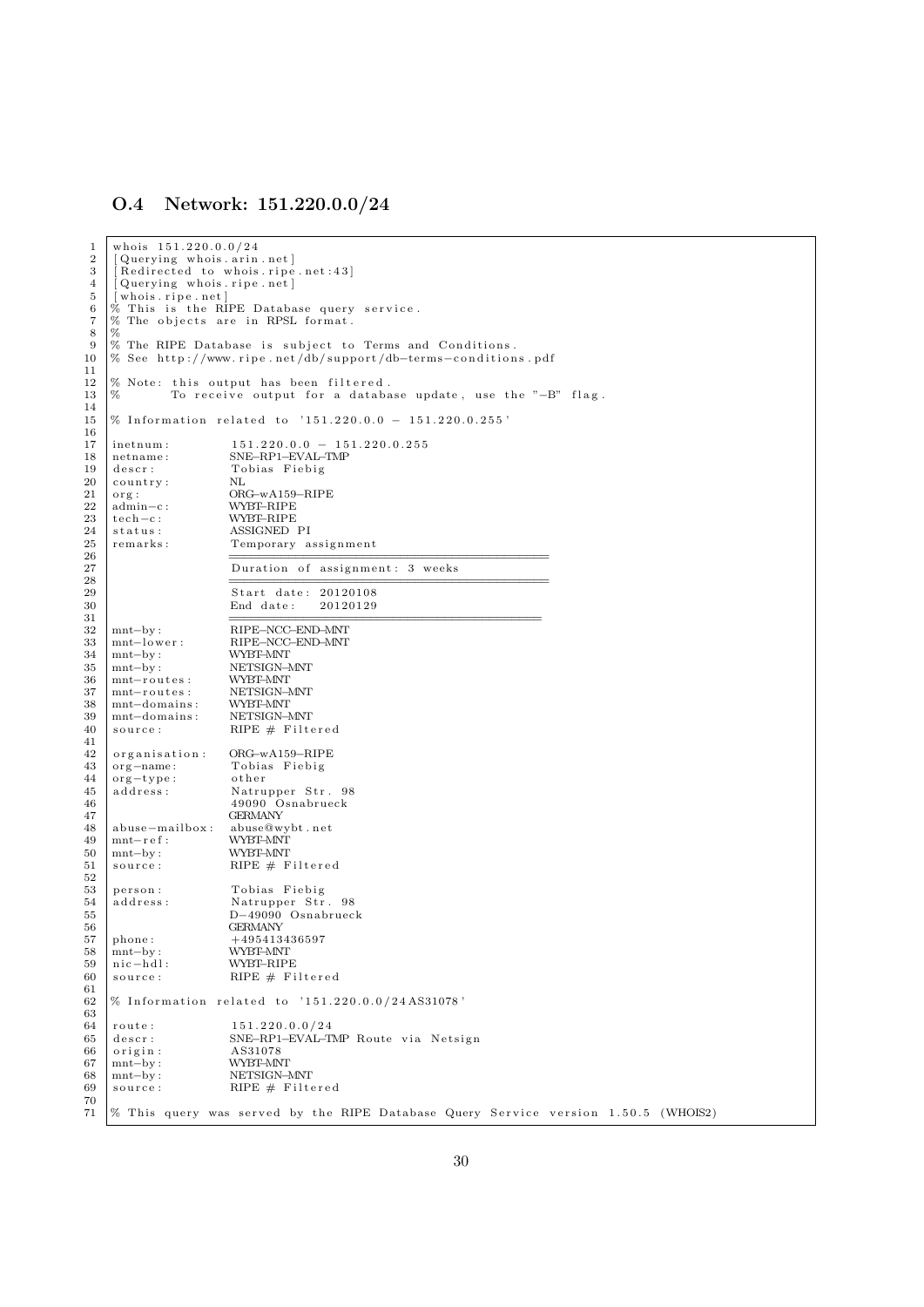### O.5 Network: 151.221.0.0/24

```
\frac{1}{2} who is \frac{151.221.0.0}{24}\begin{array}{c|c} 2 & \text{[Querying whois. arin.net]} \\ 3 & \text{[Reduced to whois. rise]} \end{array}\begin{bmatrix} 2 & 3 \\ 3 & 6 \end{bmatrix} [Redirected to whois ripe net:43]
 \frac{4}{5} \begin{bmatrix} \text{vacuum} & \text{cos} & \text{cos} \\ \text{Querying} & \text{whois. ripe. net} \end{bmatrix}5 | [whois.ripe.net]<br>6 % This is the RIPE Database query service.
 7 \begin{array}{l} 7 \ \hline 8 \ 8 \end{array} The objects are in RPSL format.
 \begin{array}{c|c}\n8 & 2 \\
9 & 2\n\end{array}9 % The RIPE Database is subject to Terms and Conditions.<br>10 % See http://www.ripe.net/db/support/db-terms-condition
     10 % See h t tp : / /www . r i p e . n e t /db/ supp o r t /db−terms−c o n d i t i o n s . pd f
\begin{array}{c} 11 \\ 12 \end{array}12 \% Note: this output has been filtered.<br>13 \% To receive output for a databa
                 To receive output for a database update, use the "-B" flag.
14
\frac{15}{15} % Information related to '151.221.0.0 – 151.221.0.255'
\frac{16}{17}\begin{array}{|l|l|} \hline 17 & \text{intnum}: & 151.221.0.0 & - 151.221.0.255 \\ \hline 18 & \text{netname}: & \text{SNE–RP1–EVAL–TMP} \end{array}18 netname: SNE–RP1–EVAL–TMP<br>19 descr: Tobias Fiebig
19 descr: Tobias Fiebig<br>20 country: NI.
     \begin{array}{c} {\tt country:} \\ {\tt org:} \end{array}21 org: ORG-wA159-RIPE<br>
22 admin-c: WYBT-RIPE
22 \begin{array}{l} \text{admin} - \text{c} : \\ \text{6} \text{admin} - \text{c} : \end{array} WYBT-RIPE
23 tech−c : WYBT–RIPE<br>
24 status : ASSIGNED
24 status: ASSIGNED PI<br>25 remarks: Temporary a
25 remarks : Temporary assignment
26 \qquad \qquad \qquad =27 Duration of assignment: 3 weeks
28 \Box29 Start date: 20120108<br>30 End date: 20120129
30 End date:
3132 mnt−by : RIPE−NCC−END−MNT
33 mnt−l ow e r : RIPE−NCC−END−MNT
34 mnt−by: WYBT–MNT<br>35 mnt−by: NETSIGN–1
35 mnt−by: NETSIGN-MNT<br>36 mnt-routes: WYBT-MNT
\begin{array}{c|c}\n 36 & \text{mnt–routses:} \\
 37 & \text{mnt–routses:} \\
 \end{array}37 mnt−routes: NETSIGN-MNT<br>38 mnt-domains: WVREANT
     mnt-domains:39 mnt−doma ins : NETSIGN−MNT
40 source: RIPE \# Filtered\frac{41}{42}<sup>42</sup> organisation: ORG-wA159-RIPE<br>43 org-name: Tobias Fiebig
43 org-name: Tobias Fiebig<br>44 org-type: other
44 org-type:<br>45 address:
                               Natrupper Str. 98
46 49090 Osnabrueck
47 GERMANY
48 abuse−mailbox: abuse@wybt.net<br>49 mnt-ref: WYBT-MNT
\begin{array}{c|c}\n49 \\
50 \\
\hline\nmnt-by\n\end{array}:
50 mnt−by: WYBT–MNT<br>51 source: RIPE # F
                              RIPE \# Filtered
\frac{52}{53}person : Tobias Fiebig
54 a d d r e s s : Natrupper S t r . 98
55 D−49090 Osnabrueck
\begin{array}{c|c}\n 56 \\
 57 \\
  \text{phone:} \\
 495413\n\end{array}+495413436597
58 mnt−by: WYBT–MNT<br>59 nic−hdl: WYBT–RIP!
59 nic−hdl: WYBT–RIPE<br>60 source: RIPE # Fi
                               RIPE \# Filtered61<br>62% Information related to '151.221.0.0/24AS31078'63
     \frac{6}{4} route: \frac{151.221.0.0}{24}65 descr: SNE−RP1−EVAL−TMP Route via Netsign<br>66 origin: AS31078
66 origin: AS31078<br>67 mnt-by: WYBT-MN
67 mnt−by: WYBT–MNT<br>68 mnt−by: NETSIGN–1
68 mnt−by: NETSIGN-MNT<br>69 source: RIPE # Filte
                               RIPE \# Filtered
70
\overline{71} % This query was served by the RIPE Database Query Service version 1.50.5 (WHOIS1)
```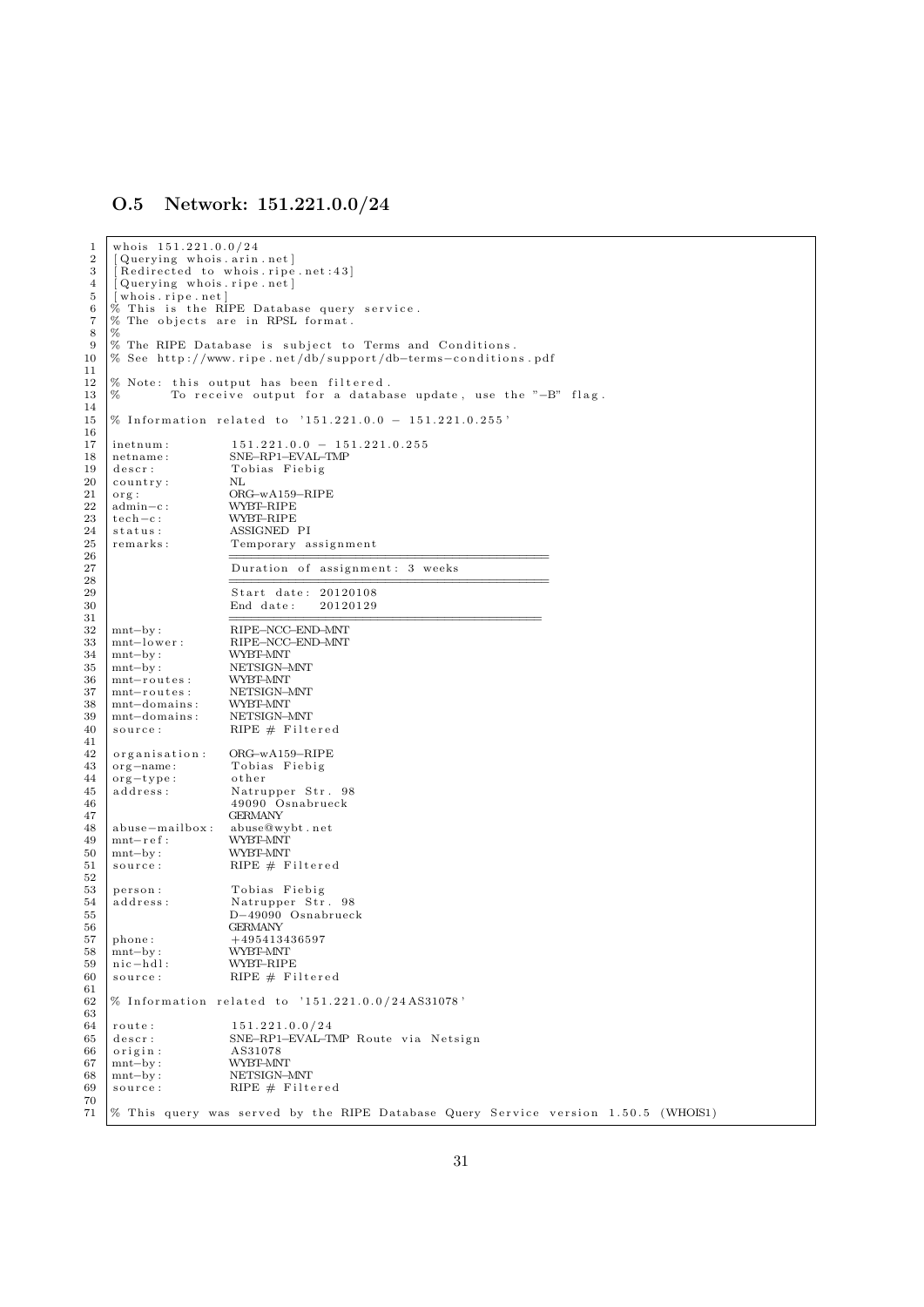### O.6 Network: 151.222.0.0/24

```
\frac{1}{2} who is \frac{151.222.0.0}{24}\begin{array}{c|c} 2 & \text{[Querying whois. arin.net]} \\ 3 & \text{[Reduced to whois. rise]} \end{array}\begin{bmatrix} 2 & 3 \\ 3 & 6 \end{bmatrix} [Redirected to whois ripe net:43]
 \frac{4}{5} [ Querying whois ripe net ]
 5 | [whois.ripe.net]<br>6 % This is the RIPE Database query service.
 7 \begin{array}{l} 7 \ \hline 8 \ 8 \end{array} The objects are in RPSL format.
 \begin{array}{c|c}\n8 & 2 \\
9 & 2\n\end{array}9 % The RIPE Database is subject to Terms and Conditions.<br>10 % See http://www.ripe.net/db/support/db-terms-condition
     10 % See h t tp : / /www . r i p e . n e t /db/ supp o r t /db−terms−c o n d i t i o n s . pd f
\begin{array}{c} 11 \\ 12 \end{array}12 \% Note: this output has been filtered.<br>13 \% To receive output for a databa
                To receive output for a database update, use the "-B" flag.
14
\frac{15}{15} % Information related to '151.222.0.0 − 151.222.0.255'
\frac{16}{17}17 |inetnum : 151.222.0.0 − 151.222.0.255<br>18 |netname : SNE-RP1-EVAL-TMP
18 netname: SNE–RP1–EVAL–TMP<br>19 descr: Tobias Fiebig
19 descr: Tobias Fiebig<br>20 country: NI.
     \begin{array}{c} {\tt country:} \\ {\tt org:} \end{array}21 org: ORG-wA159-RIPE<br>
22 admin-c: WYBT-RIPE
22 \begin{array}{l} \text{admin} - \text{c} : \\ \text{6} \text{admin} - \text{c} : \end{array} WYBT-RIPE
23 tech−c : WYBT–RIPE<br>
24 status : ASSIGNED
24 status: ASSIGNED PI<br>25 remarks: Temporary a
25 remarks : Temporary assignment
26 \qquad \qquad \qquad =27 Duration of assignment: 3 weeks
28 \Box29 Start date: 20120108<br>30 End date: 20120129
30 End date:
3132 mnt−by : RIPE−NCC−END−MNT
33 mnt−l ow e r : RIPE−NCC−END−MNT
34 mnt−by: WYBT–MNT<br>35 mnt−by: NETSIGN–1
35 mnt−by: NETSIGN-MNT<br>36 mnt-routes: WYBT-MNT
\begin{array}{c|c}\n 36 & \text{mnt–routses:} \\
 37 & \text{mnt–routses:} \\
 \end{array}37 mnt−routes: NETSIGN-MNT<br>38 mnt-domains: WVREANT
     mnt-domains:39 mnt−doma ins : NETSIGN−MNT
40 source: RIPE \# Filtered\frac{41}{42}<sup>42</sup> organisation: ORG-wA159-RIPE<br>43 org-name: Tobias Fiebig
43 org-name: Tobias Fiebig<br>44 org-type: other
44 org-type:<br>45 address:
                             Natrupper Str. 98
46 49090 Osnabrueck
47 GERMANY
48 abuse−mailbox: abuse@wybt.net<br>49 mnt-ref: WYBT-MNT
\begin{array}{c|c}\n49 \\
50 \\
\hline\nmnt-by\n\end{array}:
50 mnt−by: WYBT–MNT<br>51 source: RIPE # F
                             RIPE \# Filtered
\frac{52}{53}person : Tobias Fiebig
54 a d d r e s s : Natrupper S t r . 98
55 D−49090 Osnabrueck
\begin{array}{c|c}\n 56 \\
 57 \\
  \text{phone:} \\
 495413\n\end{array}+495413436597
58 mnt−by: WYBT–MNT<br>59 nic−hdl: WYBT–RIP!
59 nic−hdl: WYBT–RIPE<br>60 source: RIPE # Fi
                             RIPE \# Filtered61<br>62% Information related to '151.222.0.0/24AS31078'63
     \frac{6}{151.222.0.0724}65 descr: SNE−RP1−EVAL−TMP Route via Netsign<br>66 origin: AS31078
66 origin: AS31078<br>67 mnt-by: WYBT-MN
67 mnt−by: WYBT–MNT<br>68 mnt−by: NETSIGN–1
68 mnt−by: NETSIGN-MNT<br>69 source: RIPE # Filte
                             RIPE \# Filtered
70
\overline{71} % This query was served by the RIPE Database Query Service version 1.50.5 (WHOIS1)
```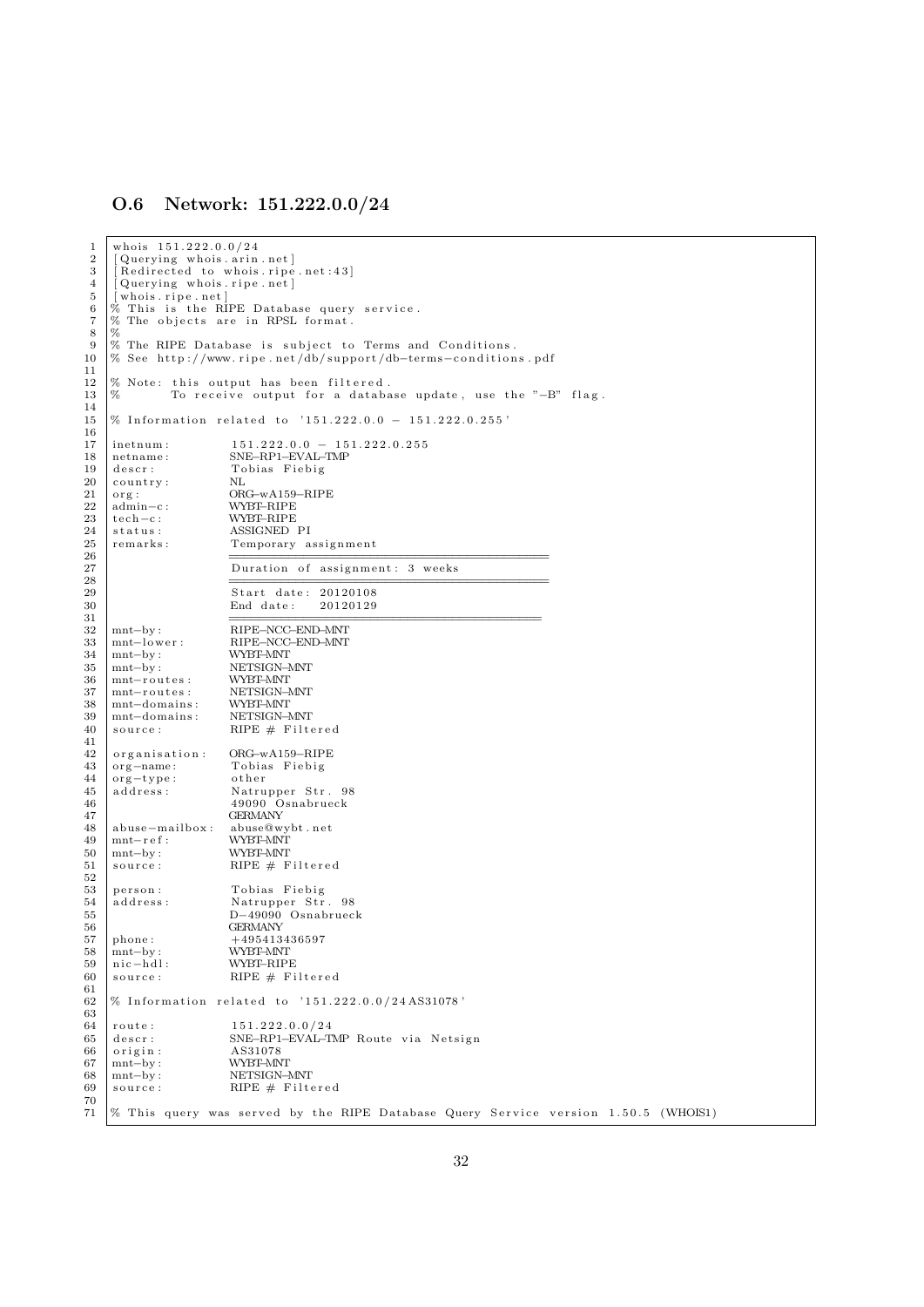### O.7 Network: 151.223.0.0/24

```
\frac{1}{2} who is \frac{151.223.0.0}{24}\begin{array}{c|c} 2 & \text{[Querying whois. arin.net]} \\ 3 & \text{[Reduced to whois. rise]} \end{array}\begin{bmatrix} 2 & 3 \\ 3 & 6 \end{bmatrix} [Redirected to whois ripe net:43]
 \frac{4}{5} \begin{bmatrix} \text{vacuum} & \text{cos} & \text{cos} \\ \text{Querying} & \text{whois. ripe. net} \end{bmatrix}5 | [whois.ripe.net]<br>6 % This is the RIPE Database query service.
 7 \begin{array}{l} 7 \ \hline 8 \ 8 \end{array} The objects are in RPSL format.
 \begin{array}{c|c}\n8 & 2 \\
9 & 2\n\end{array}9 % The RIPE Database is subject to Terms and Conditions.<br>10 % See http://www.ripe.net/db/support/db-terms-condition
     10 % See h t tp : / /www . r i p e . n e t /db/ supp o r t /db−terms−c o n d i t i o n s . pd f
\begin{array}{c} 11 \\ 12 \end{array}12 \% Note: this output has been filtered.<br>13 \% To receive output for a databa
                 To receive output for a database update, use the "-B" flag.
14
\frac{15}{15} % Information related to '151.223.0.0 − 151.223.0.255'
\frac{16}{17}17 |inetnum : 151.223.0.0 − 151.223.0.255<br>18 |netname : SNE-RP1-EVAL-TMP
18 netname: SNE–RP1–EVAL–TMP<br>19 descr: Tobias Fiebig
19 descr: Tobias Fiebig<br>20 country: NI.
     \begin{array}{c} {\tt country:} \\ {\tt org:} \end{array}21 org: ORG-wA159-RIPE<br>
22 admin-c: WYBT-RIPE
22 \begin{array}{l} \text{admin} - \text{c} : \\ \text{6} \text{admin} - \text{c} : \end{array} WYBT-RIPE
23 tech−c : WYBT–RIPE<br>
24 status : ASSIGNED
24 status: ASSIGNED PI<br>25 remarks: Temporary a
25 remarks : Temporary assignment
26 \qquad \qquad \qquad =27 Duration of assignment: 3 weeks
28 \Box29 Start date: 20120108<br>30 End date: 20120129
30 End date:
3132 mnt−by : RIPE−NCC−END−MNT
33 mnt−l ow e r : RIPE−NCC−END−MNT
34 mnt−by: WYBT–MNT<br>35 mnt−by: NETSIGN–1
35 mnt−by: NETSIGN-MNT<br>36 mnt-routes: WYBT-MNT
\begin{array}{c|c}\n 36 & \text{mnt–routses:} \\
 37 & \text{mnt–routses:} \\
 \end{array}37 mnt−routes: NETSIGN-MNT<br>38 mnt-domains: WVREANT
     mnt-domains:39 mnt−doma ins : NETSIGN−MNT
40 source: RIPE \# Filtered\frac{41}{42}<sup>42</sup> organisation: ORG-wA159-RIPE<br>43 org-name: Tobias Fiebig
43 org-name: Tobias Fiebig<br>44 org-type: other
44 org-type:<br>45 address:
                              Natrupper Str. 98
46 49090 Osnabrueck
47 GERMANY
48 abuse−mailbox: abuse@wybt.net<br>49 mnt-ref: WYBT-MNT
\begin{array}{c|c}\n49 \\
50 \\
\hline\nmnt-by\n\end{array}:
50 mnt−by: WYBT–MNT<br>51 source: RIPE # F
                              RIPE \# Filtered
\frac{52}{53}person : Tobias Fiebig
54 a d d r e s s : Natrupper S t r . 98
55 D−49090 Osnabrueck
\begin{array}{c|c}\n 56 \\
 57 \\
  \text{phone:} \\
 495413\n\end{array}+495413436597
58 mnt−by: WYBT–MNT<br>59 nic−hdl: WYBT–RIP!
59 nic−hdl: WYBT–RIPE<br>60 source: RIPE # Fi
                              RIPE \# Filtered61<br>62% Information related to '151.223.0.0/24AS31078'63
     \frac{\text{route:}}{\text{151.223.0.0724}}65 descr: SNE−RP1−EVAL−TMP Route via Netsign<br>66 origin: AS31078
66 origin: AS31078<br>67 mnt-by: WYBT-MN
67 mnt−by: WYBT–MNT<br>68 mnt−by: NETSIGN–1
68 mnt−by: NETSIGN-MNT<br>69 source: RIPE # Filte
                              RIPE \# Filtered
70
71\% This query was served by the RIPE Database Query Service version 1.50.5 (WHOIS2)
```